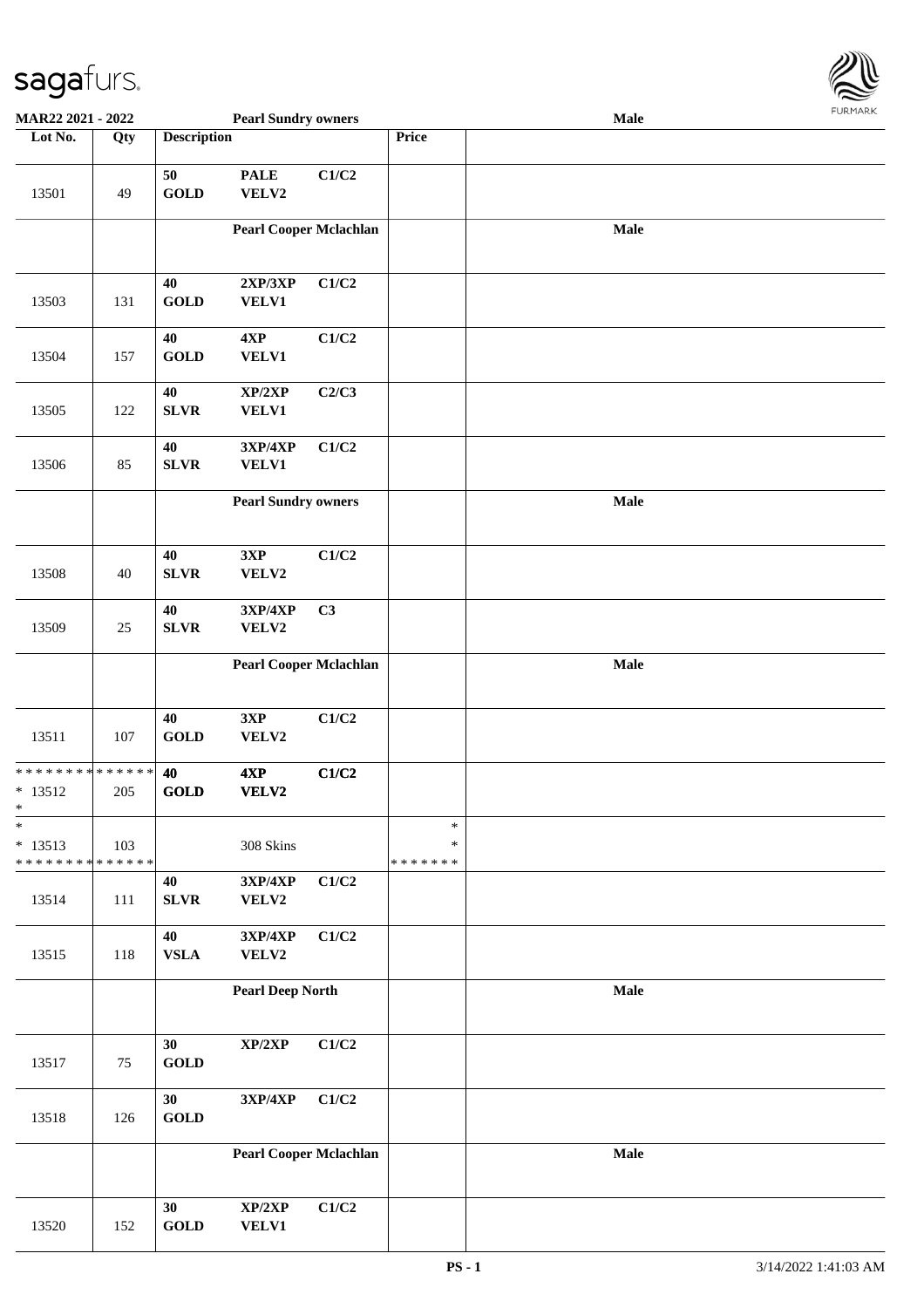

| <b>MAR22 2021 - 2022</b>                              |     |                    | <b>Pearl Cooper Mclachlan</b> |       |                         | <b>Male</b> |  |
|-------------------------------------------------------|-----|--------------------|-------------------------------|-------|-------------------------|-------------|--|
| Lot No.                                               | Qty | <b>Description</b> |                               |       | Price                   |             |  |
|                                                       |     |                    |                               |       |                         |             |  |
|                                                       |     | 30                 | XP/2XP                        | C3    |                         |             |  |
| 13521                                                 | 206 | <b>GOLD</b>        | VELV1                         |       |                         |             |  |
| * * * * * * * * * * * * * * *                         |     |                    |                               |       |                         |             |  |
| $* 13522$                                             |     | 30                 | 3XP                           | C1/C2 |                         |             |  |
| $\ast$                                                | 205 | <b>GOLD</b>        | <b>VELV1</b>                  |       |                         |             |  |
| $\overline{\ast}$                                     |     |                    |                               |       | $\ast$                  |             |  |
| $* 13523$                                             | 155 |                    | 360 Skins                     |       | $\ast$                  |             |  |
| * * * * * * * * * * * * * *                           |     |                    |                               |       | * * * * * * *           |             |  |
| * * * * * * * * <mark>* * * * * * *</mark>            |     | 30                 | 4XP                           | C1/C2 |                         |             |  |
| $* 13524$                                             | 205 | <b>GOLD</b>        | <b>VELV1</b>                  |       |                         |             |  |
| $\ast$                                                |     |                    |                               |       |                         |             |  |
| $\ast$                                                |     |                    |                               |       | $\ast$                  |             |  |
| $* 13525$                                             | 180 |                    | $\boldsymbol{2}$              |       | $\ast$                  |             |  |
| $\ast$                                                |     |                    |                               |       | $\ast$                  |             |  |
| $\ast$                                                |     |                    |                               |       | $\ast$                  |             |  |
| $*13526$                                              | 180 |                    | 3                             |       | $\ast$                  |             |  |
| $\ast$                                                |     |                    |                               |       | $\ast$                  |             |  |
| $\ast$                                                |     |                    |                               |       | $\ast$                  |             |  |
| $* 13527$<br>* * * * * * * * <mark>* * * * * *</mark> | 150 |                    | 715 Skins                     |       | $\ast$<br>* * * * * * * |             |  |
|                                                       |     | 30                 | <b>3XP/4XP</b>                | C3    |                         |             |  |
| 13528                                                 | 132 | <b>GOLD</b>        | <b>VELV1</b>                  |       |                         |             |  |
|                                                       |     |                    |                               |       |                         |             |  |
|                                                       |     | 30                 | XP/2XP                        | C1/C2 |                         |             |  |
| 13529                                                 | 115 | <b>SLVR</b>        | VELV1                         |       |                         |             |  |
|                                                       |     |                    |                               |       |                         |             |  |
|                                                       |     | 30                 | XP/2XP                        | C3    |                         |             |  |
| 13530                                                 | 120 | SLVR               | VELV1                         |       |                         |             |  |
|                                                       |     |                    |                               |       |                         |             |  |
|                                                       |     | 30                 | 3XP                           | C1/C2 |                         |             |  |
| 13531                                                 | 116 | <b>SLVR</b>        | <b>VELV1</b>                  |       |                         |             |  |
|                                                       |     | 30                 |                               | C1/C2 |                         |             |  |
| 13532                                                 | 151 | SLVR               | 4XP<br>VELV1                  |       |                         |             |  |
|                                                       |     |                    |                               |       |                         |             |  |
| * * * * * * * * <mark>* * * * * * *</mark>            |     | 30                 | XP/2XP                        | C2/C3 |                         |             |  |
| $*13533$                                              | 205 | ${\bf VSLA}$       | <b>VELV1</b>                  |       |                         |             |  |
| $\ast$                                                |     |                    |                               |       |                         |             |  |
|                                                       |     |                    |                               |       | $\ast$                  |             |  |
| $*13534$                                              | 59  |                    | 264 Skins                     |       | $\ast$                  |             |  |
| * * * * * * * * <mark>* * * * * * *</mark>            |     |                    |                               |       | * * * * * * *           |             |  |
|                                                       |     | 30                 | 3XP                           | C1/C2 |                         |             |  |
| 13535                                                 | 103 | ${\bf VSLA}$       | VELV1                         |       |                         |             |  |
|                                                       |     | 30                 |                               | C1/C2 |                         |             |  |
| 13536                                                 | 163 | ${\bf VSLA}$       | $4{\bf XP}$<br>VELV1          |       |                         |             |  |
|                                                       |     |                    |                               |       |                         |             |  |
|                                                       |     | 30                 | $3XP/4XP$                     | C3    |                         |             |  |
| 13537                                                 | 169 | ${\bf VSLA}$       | VELV1                         |       |                         |             |  |
|                                                       |     |                    |                               |       |                         |             |  |
|                                                       |     |                    | <b>Pearl Sundry owners</b>    |       |                         | Male        |  |
|                                                       |     |                    |                               |       |                         |             |  |
|                                                       |     |                    |                               |       |                         |             |  |
|                                                       |     | 30                 | XP/2XP                        | C3    |                         |             |  |
| 13539                                                 | 67  | <b>SLVR</b>        | VELV2                         |       |                         |             |  |
|                                                       |     |                    |                               |       |                         |             |  |
| 13540                                                 | 99  | 30<br>SLVR         | $3XP/4XP$<br>VELV2            | C3    |                         |             |  |
|                                                       |     |                    |                               |       |                         |             |  |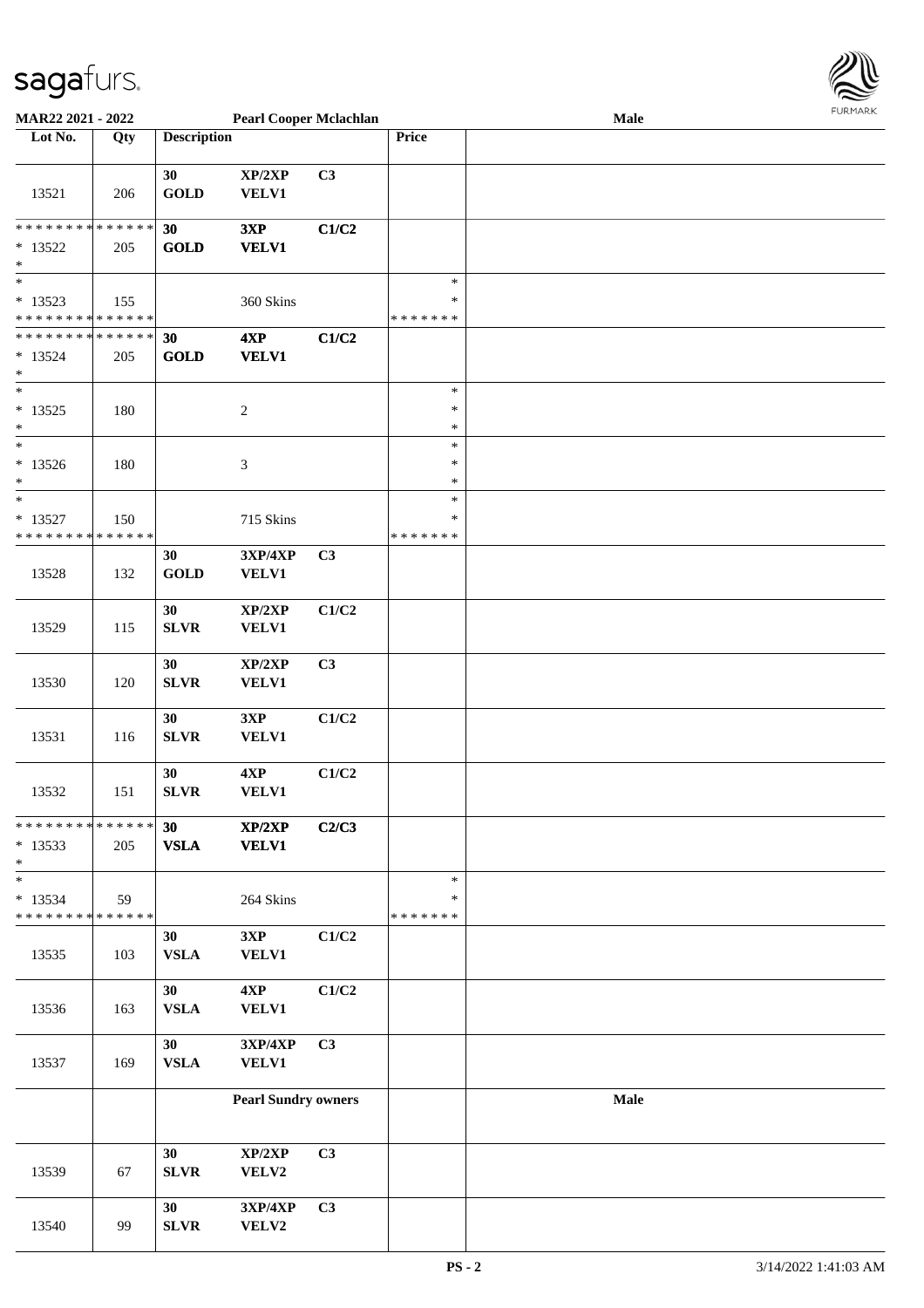

| <b>MAR22 2021 - 2022</b>                                |                   |                       | <b>Pearl Cooper Mclachlan</b> |             |               | Male |  |
|---------------------------------------------------------|-------------------|-----------------------|-------------------------------|-------------|---------------|------|--|
| Lot No.                                                 | $\overline{Q}$ ty | <b>Description</b>    |                               |             | Price         |      |  |
|                                                         |                   |                       |                               |             |               |      |  |
|                                                         |                   | 30                    | PAL/XP                        | C1/C2       |               |      |  |
| 13541                                                   | 91                | <b>GOLD</b>           | VELV2                         |             |               |      |  |
|                                                         |                   |                       |                               |             |               |      |  |
|                                                         |                   | 30                    | PAL/XP                        | C3          |               |      |  |
| 13542                                                   | 90                | <b>GOLD</b>           | VELV2                         |             |               |      |  |
|                                                         |                   |                       |                               |             |               |      |  |
|                                                         |                   | 30                    | 2XP                           | $\rm C1/C2$ |               |      |  |
| 13543                                                   | 143               | <b>GOLD</b>           | VELV2                         |             |               |      |  |
|                                                         |                   |                       |                               |             |               |      |  |
|                                                         |                   | 30                    | 2XP                           | C3          |               |      |  |
| 13544                                                   | 131               | <b>GOLD</b>           | VELV2                         |             |               |      |  |
|                                                         |                   |                       |                               |             |               |      |  |
| * * * * * * * * <mark>* * * * * *</mark>                |                   | 30                    | 3XP                           | C1/C2       |               |      |  |
| $*13545$                                                | 205               | <b>GOLD</b>           | VELV2                         |             |               |      |  |
| $\ast$                                                  |                   |                       |                               |             |               |      |  |
| $\ast$                                                  |                   |                       |                               |             | $\ast$        |      |  |
| $* 13546$                                               | 180               |                       | $\boldsymbol{2}$              |             | $\ast$        |      |  |
| $\ast$                                                  |                   |                       |                               |             | $\ast$        |      |  |
| $\overline{\ast}$                                       |                   |                       |                               |             | $\ast$        |      |  |
| $* 13547$                                               | 180               |                       | $\mathfrak{Z}$                |             | $\ast$        |      |  |
| $\ast$                                                  |                   |                       |                               |             | $\ast$        |      |  |
|                                                         |                   |                       |                               |             | $\ast$        |      |  |
|                                                         |                   |                       |                               |             | $\ast$        |      |  |
| $* 13548$<br>* * * * * * * * <mark>* * * * * * *</mark> | 112               |                       | 677 Skins                     |             | * * * * * * * |      |  |
|                                                         |                   |                       |                               |             |               |      |  |
|                                                         |                   | 30                    | 3XP                           | C3          |               |      |  |
| 13549                                                   | 147               | <b>GOLD</b>           | VELV2                         |             |               |      |  |
|                                                         |                   |                       |                               |             |               |      |  |
| * * * * * * * * <mark>* * * * * * *</mark>              |                   | 30                    | 4XP                           | C1/C2       |               |      |  |
| $*13550$                                                | 205               | <b>GOLD</b>           | VELV2                         |             |               |      |  |
| $*$<br>$*$                                              |                   |                       |                               |             |               |      |  |
|                                                         |                   |                       |                               |             | $\ast$        |      |  |
| $* 13551$                                               | 180               |                       | $\boldsymbol{2}$              |             | $\ast$        |      |  |
| $\ast$                                                  |                   |                       |                               |             | $\ast$        |      |  |
| $*$                                                     |                   |                       |                               |             | $\ast$        |      |  |
| $*13552$                                                | 180               |                       | 3                             |             | $\ast$        |      |  |
| $*$                                                     |                   |                       |                               |             | $\ast$        |      |  |
| $*$                                                     |                   |                       |                               |             | $\ast$        |      |  |
| $*13553$                                                | 180               |                       | $\overline{4}$                |             | $\ast$        |      |  |
| $\ast$                                                  |                   |                       |                               |             | $\ast$        |      |  |
|                                                         |                   |                       |                               |             | $\ast$        |      |  |
| $*13554$                                                | 180               |                       | 5                             |             | $\ast$        |      |  |
| $\ast$                                                  |                   |                       |                               |             | $\ast$        |      |  |
| $*$                                                     |                   |                       |                               |             | $\ast$        |      |  |
| $* 13555$                                               | 180               |                       | 6                             |             | $\ast$        |      |  |
| $*$                                                     |                   |                       |                               |             | $\ast$        |      |  |
| $\overline{\ast}$                                       |                   |                       |                               |             | $\ast$        |      |  |
| $*13556$                                                | 180               |                       | 7                             |             | $\ast$        |      |  |
| $*$                                                     |                   |                       |                               |             | $\ast$        |      |  |
| $\overline{\mathbf{r}^*}$                               |                   |                       |                               |             | $\ast$        |      |  |
| $* 13557$                                               | 180               |                       | 8                             |             | $\ast$        |      |  |
| $*$                                                     |                   |                       |                               |             | $\ast$        |      |  |
| $*$                                                     |                   |                       |                               |             | $\ast$        |      |  |
| $* 13558$                                               | 180               |                       | 9                             |             | $\ast$        |      |  |
| $*$                                                     |                   |                       |                               |             | $\ast$        |      |  |
| $\overline{\ast}$                                       |                   |                       |                               |             | $*$           |      |  |
| $*13559$                                                | 100               |                       | 1745 Skins                    |             | $\ast$        |      |  |
| * * * * * * * * <mark>* * * * * *</mark> *              |                   |                       |                               |             | * * * * * * * |      |  |
|                                                         |                   | 30                    | 4XP                           | C3          |               |      |  |
| 13560                                                   | 176               | $\operatorname{GOLD}$ | VELV2                         |             |               |      |  |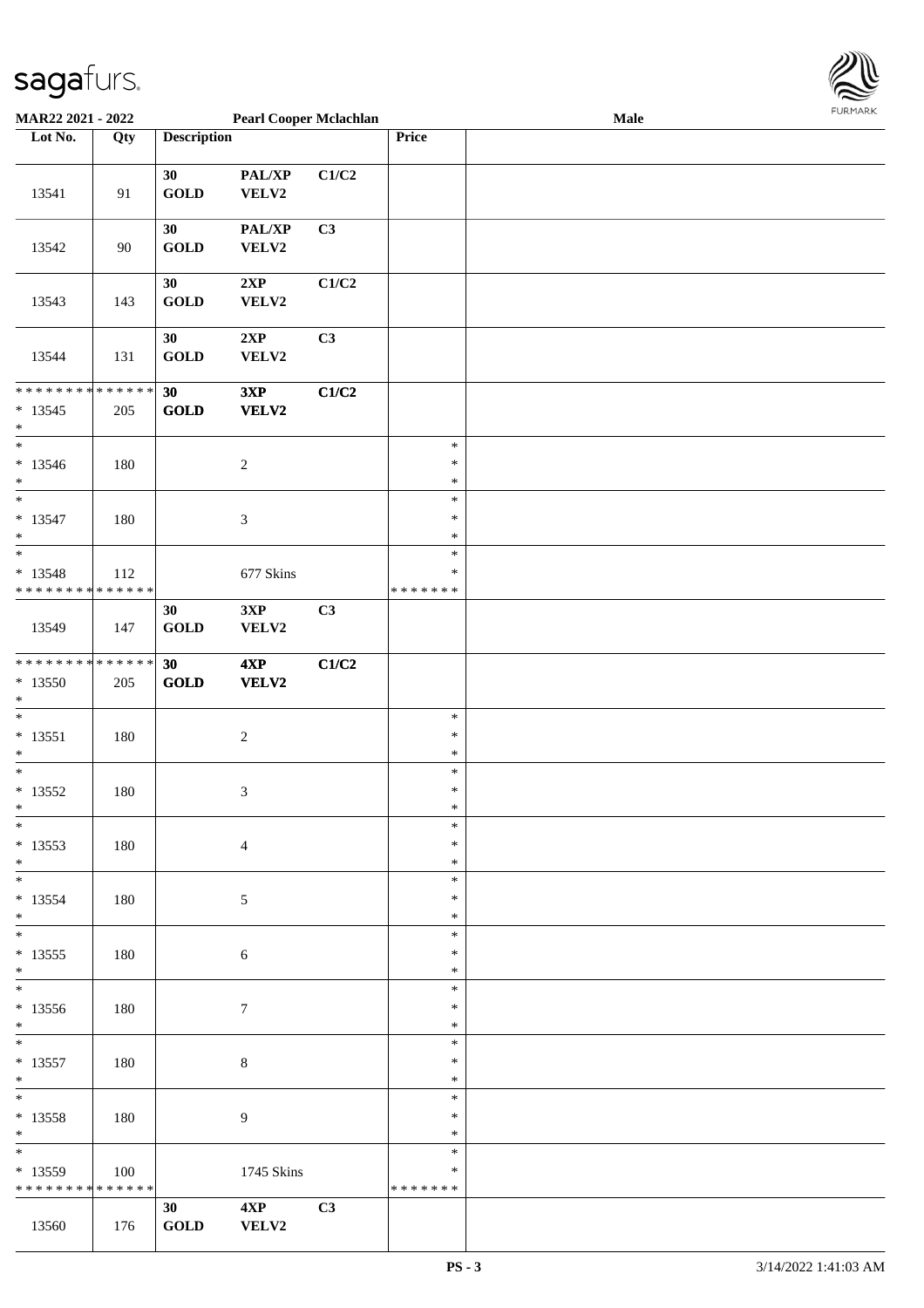

| MAR22 2021 - 2022                                                            |     |                             | <b>Pearl Cooper Mclachlan</b> |       |                                   | Male | <b>FURMARK</b> |
|------------------------------------------------------------------------------|-----|-----------------------------|-------------------------------|-------|-----------------------------------|------|----------------|
| Lot No.                                                                      | Qty | <b>Description</b>          |                               |       | Price                             |      |                |
| 13561                                                                        | 162 | 30<br><b>SLVR</b>           | 3XP<br>VELV2                  | C1/C2 |                                   |      |                |
| 13562                                                                        | 255 | 30<br>${\bf SLVR}$          | 4XP<br>VELV2                  | C1/C2 |                                   |      |                |
| * * * * * * * * <mark>* * * * * *</mark><br>$*13563$<br>$\ast$               | 205 | 30<br><b>VSLA</b>           | 3XP<br>VELV2                  | C1/C2 |                                   |      |                |
| $\ast$<br>$* 13564$<br>* * * * * * * * <mark>* * * * * * *</mark>            | 90  |                             | 295 Skins                     |       | $\ast$<br>$\ast$<br>* * * * * * * |      |                |
| 13565                                                                        | 164 | 30<br>${\bf VSLA}$          | 4XP<br>VELV2                  | C1/C2 |                                   |      |                |
|                                                                              |     |                             | <b>Pearl Deep North</b>       |       |                                   | Male |                |
| 13567                                                                        | 63  | $20\,$<br><b>GOLD</b>       | XP/2XP                        | C1/C2 |                                   |      |                |
| 13568                                                                        | 105 | 20<br>GOLD                  | 3XP/4XP                       | C1/C2 |                                   |      |                |
| 13569                                                                        | 196 | ${\bf 20}$<br><b>VSLA</b>   | 3XP/4XP                       | C2/C3 |                                   |      |                |
|                                                                              |     |                             | <b>Pearl Sundry owners</b>    |       |                                   | Male |                |
| 13571                                                                        | 86  | 20<br>GOLD                  | XP/2XP<br>VELV1               | C3    |                                   |      |                |
|                                                                              |     |                             | <b>Pearl Cooper Mclachlan</b> |       |                                   | Male |                |
| 13573                                                                        | 160 | 20<br>$\operatorname{GOLD}$ | XP/2XP<br><b>VELV1</b>        | C1/C2 |                                   |      |                |
| 13574                                                                        | 215 | 20<br><b>GOLD</b>           | XP/2XP<br><b>VELV1</b>        | C3    |                                   |      |                |
| * * * * * * * * * * * * * * <mark>*</mark><br>$*13575$<br>$*$                | 245 | 20<br>GOLD                  | 3XP<br><b>VELV1</b>           | C1/C2 |                                   |      |                |
| $\ast$<br>$*13576$<br>$*$                                                    | 220 |                             | 2                             |       | $\ast$<br>$\ast$<br>$\ast$        |      |                |
| $\overline{\ast}$<br>$* 13577$<br>* * * * * * * * * * * * * * <mark>*</mark> | 73  |                             | 538 Skins                     |       | $\ast$<br>$\ast$<br>* * * * * * * |      |                |
| * * * * * * * * * * * * * * <mark>*</mark><br>$*13578$<br>$\ast$             | 245 | 20<br><b>GOLD</b>           | 4XP<br><b>VELV1</b>           | C1/C2 |                                   |      |                |
| $\ast$<br>$* 13579$<br>$\ast$                                                | 220 |                             | 2                             |       | $\ast$<br>∗<br>$\ast$             |      |                |
| $\ast$<br>* 13580<br>$\ast$                                                  | 220 |                             | 3                             |       | $\ast$<br>∗<br>$\ast$             |      |                |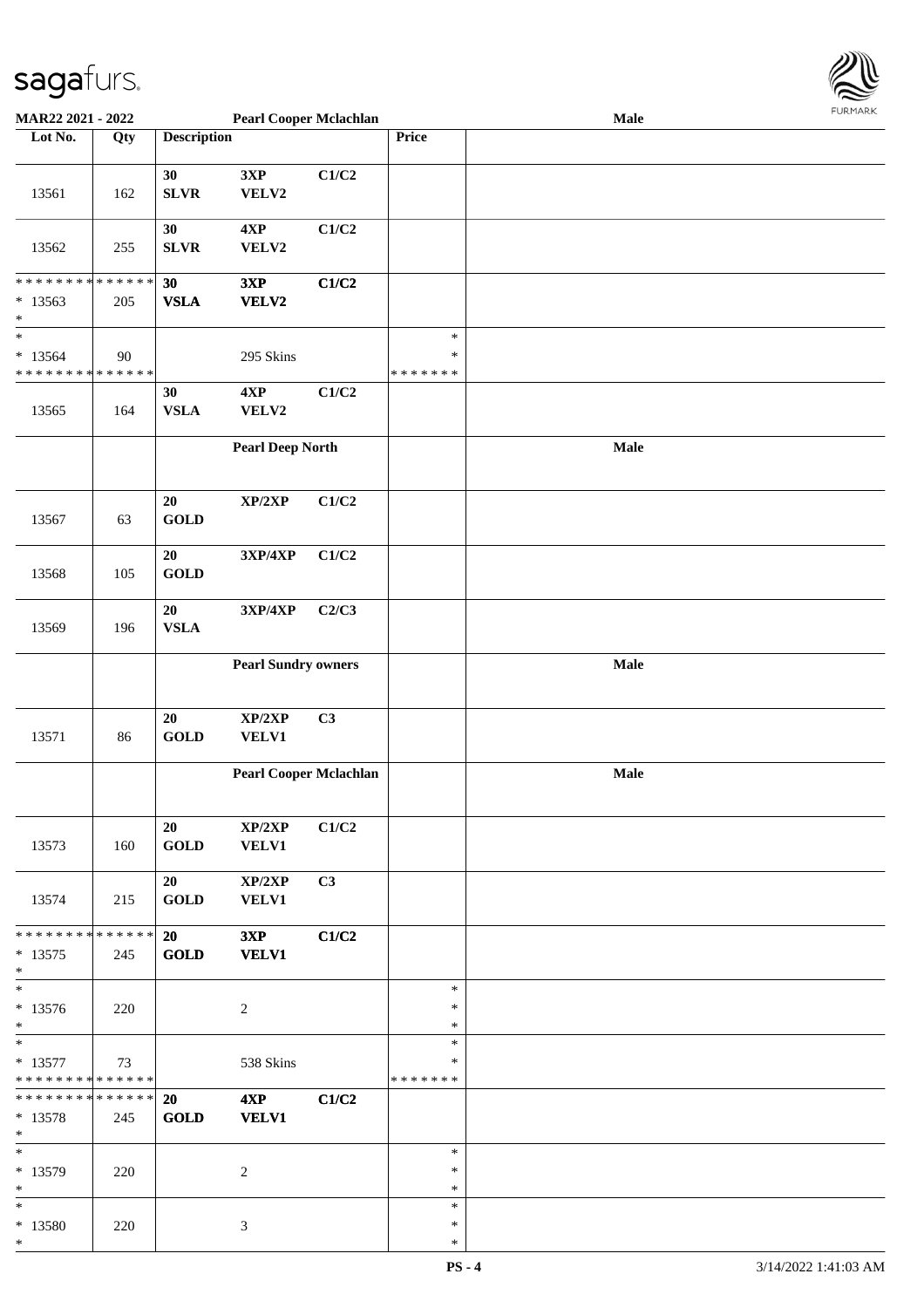

| <b>MAR22 2021 - 2022</b>                   |     |                    | <b>Pearl Cooper Mclachlan</b> |                |               | Male |  |
|--------------------------------------------|-----|--------------------|-------------------------------|----------------|---------------|------|--|
| Lot No.                                    | Qty | <b>Description</b> |                               |                | Price         |      |  |
|                                            |     |                    |                               |                |               |      |  |
| $\ast$                                     |     | 20                 | 4XP                           | C1/C2          | $\ast$        |      |  |
| $* 13581$                                  | 106 | <b>GOLD</b>        | VELV1                         |                | $\ast$        |      |  |
| * * * * * * * * <mark>* * * * * *</mark>   |     |                    |                               |                | * * * * * * * |      |  |
|                                            |     | 20                 | 3XP/4XP                       | C <sub>3</sub> |               |      |  |
| 13582                                      | 221 | <b>GOLD</b>        | <b>VELV1</b>                  |                |               |      |  |
|                                            |     |                    |                               |                |               |      |  |
|                                            |     |                    |                               |                |               |      |  |
|                                            |     | 20                 | XP/2XP                        | C1/C2          |               |      |  |
| 13583                                      | 110 | <b>SLVR</b>        | <b>VELV1</b>                  |                |               |      |  |
|                                            |     |                    |                               |                |               |      |  |
|                                            |     | 20                 | XP/2XP                        | C3             |               |      |  |
| 13584                                      | 100 | SLVR               | <b>VELV1</b>                  |                |               |      |  |
|                                            |     |                    |                               |                |               |      |  |
|                                            |     | 20                 | 3XP                           | C1/C2          |               |      |  |
| 13585                                      | 153 | SLVR               | <b>VELV1</b>                  |                |               |      |  |
|                                            |     |                    |                               |                |               |      |  |
|                                            |     | 20                 | 4XP                           | C1/C2          |               |      |  |
| 13586                                      | 138 | SLVR               | VELV1                         |                |               |      |  |
|                                            |     |                    |                               |                |               |      |  |
|                                            |     | $20\,$             | XP/2XP                        | C1/C2          |               |      |  |
| 13587                                      | 98  | <b>VSLA</b>        | VELV1                         |                |               |      |  |
|                                            |     |                    |                               |                |               |      |  |
|                                            |     | 20                 | 3XP                           | C1/C2          |               |      |  |
| 13588                                      | 144 | <b>VSLA</b>        | <b>VELV1</b>                  |                |               |      |  |
|                                            |     |                    |                               |                |               |      |  |
|                                            |     | ${\bf 20}$         | 4XP                           | C1/C2          |               |      |  |
|                                            |     | <b>VSLA</b>        | <b>VELV1</b>                  |                |               |      |  |
| 13589                                      | 168 |                    |                               |                |               |      |  |
|                                            |     |                    |                               |                |               |      |  |
|                                            |     | ${\bf 20}$         | <b>3XP/4XP</b>                | C <sub>3</sub> |               |      |  |
| 13590                                      | 175 | ${\bf VSLA}$       | <b>VELV1</b>                  |                |               |      |  |
|                                            |     |                    |                               |                |               |      |  |
|                                            |     |                    | <b>Pearl Sundry owners</b>    |                |               | Male |  |
|                                            |     |                    |                               |                |               |      |  |
|                                            |     |                    |                               |                |               |      |  |
|                                            |     | 20                 | 3XP/4XP                       | C3             |               |      |  |
| 13592                                      | 44  | <b>GOLD</b>        | VELV2                         |                |               |      |  |
|                                            |     |                    |                               |                |               |      |  |
|                                            |     | $20\,$             | 3XP                           | C1/C2          |               |      |  |
| 13593                                      | 36  | SLVR               | VELV2                         |                |               |      |  |
|                                            |     |                    |                               |                |               |      |  |
|                                            |     | 20                 | 3XP/4XP                       | C <sub>3</sub> |               |      |  |
| 13594                                      | 40  | SLVR               | VELV2                         |                |               |      |  |
|                                            |     |                    |                               |                |               |      |  |
|                                            |     |                    | <b>Pearl Cooper Mclachlan</b> |                |               | Male |  |
|                                            |     |                    |                               |                |               |      |  |
|                                            |     |                    |                               |                |               |      |  |
|                                            |     | 20                 | PAL/XP                        | C1/C2          |               |      |  |
| 13596                                      | 125 | GOLD               | VELV2                         |                |               |      |  |
|                                            |     |                    |                               |                |               |      |  |
|                                            |     | 20                 | PAL/XP                        | C3             |               |      |  |
| 13597                                      | 120 | <b>GOLD</b>        | VELV2                         |                |               |      |  |
|                                            |     |                    |                               |                |               |      |  |
|                                            |     | 20                 | 2XP                           | C1/C2          |               |      |  |
|                                            |     |                    |                               |                |               |      |  |
| 13598                                      | 131 | <b>GOLD</b>        | VELV2                         |                |               |      |  |
| * * * * * * * * <mark>* * * * * * *</mark> |     |                    |                               |                |               |      |  |
|                                            |     | 20                 | 3XP                           | C1/C2          |               |      |  |
| * 13599                                    | 245 | <b>GOLD</b>        | VELV2                         |                |               |      |  |
| *                                          |     |                    |                               |                |               |      |  |
| *                                          |     |                    |                               |                | $\ast$        |      |  |
| $*13600$                                   | 220 |                    | $\sqrt{2}$                    |                | $\ast$        |      |  |
| *                                          |     |                    |                               |                | $\ast$        |      |  |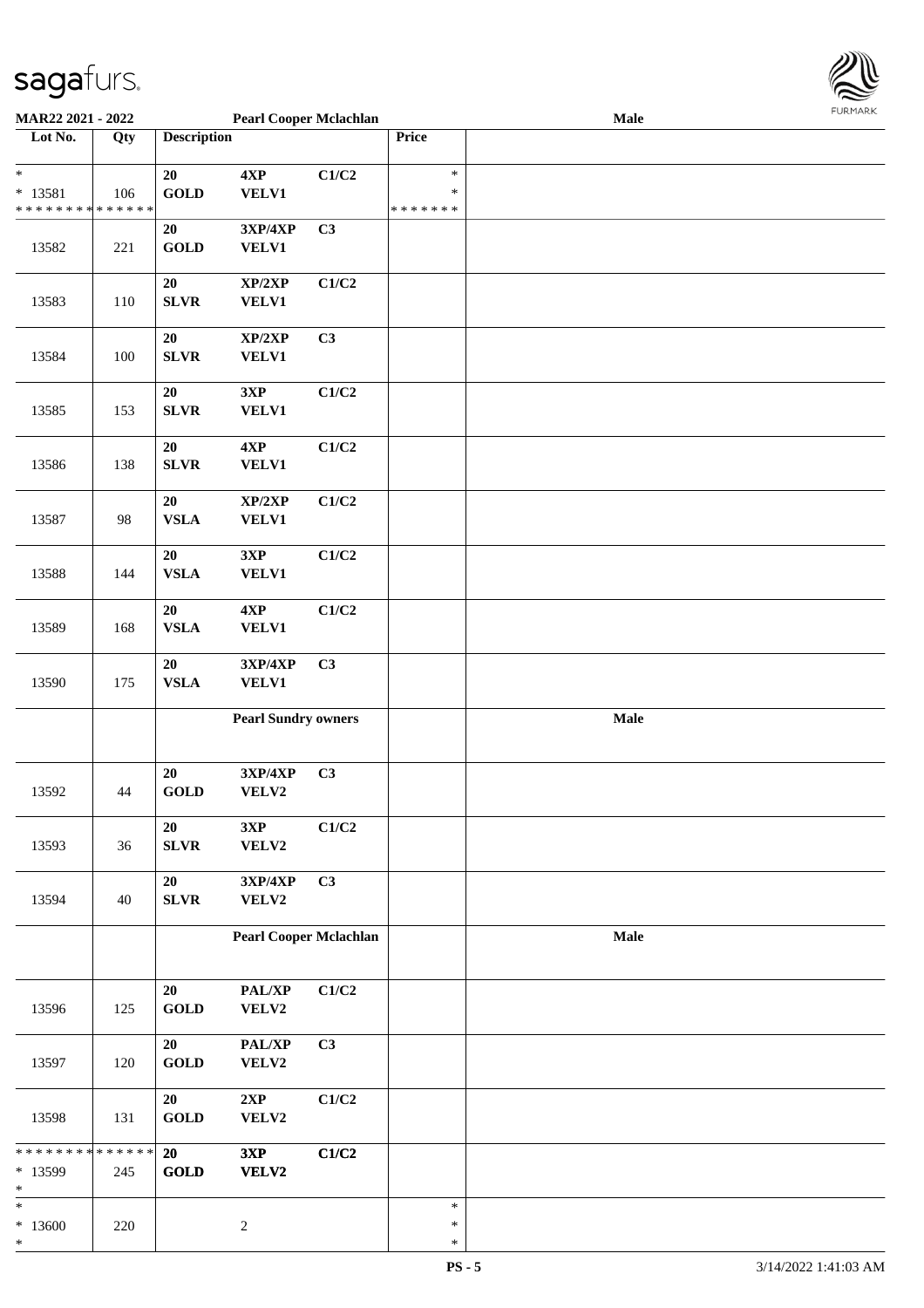

| <b>MAR22 2021 - 2022</b>                                |     |                       | <b>Pearl Cooper Mclachlan</b> |       |               | <b>Male</b> |  |
|---------------------------------------------------------|-----|-----------------------|-------------------------------|-------|---------------|-------------|--|
| Lot No.                                                 | Qty | <b>Description</b>    |                               |       | <b>Price</b>  |             |  |
|                                                         |     |                       |                               |       |               |             |  |
| $\ast$                                                  |     | 20                    | 3XP                           | C1/C2 | $\ast$        |             |  |
| $* 13601$                                               | 225 | <b>GOLD</b>           | VELV2                         |       | $\ast$        |             |  |
| * * * * * * * * <mark>* * * * * * *</mark>              |     |                       |                               |       | * * * * * * * |             |  |
|                                                         |     | 20                    | 2XP/3XP                       | C3    |               |             |  |
| 13602                                                   | 176 | <b>GOLD</b>           | VELV2                         |       |               |             |  |
|                                                         |     |                       |                               |       |               |             |  |
| * * * * * * * * <mark>* * * * * * *</mark>              |     | 20                    | 4XP                           | C1/C2 |               |             |  |
|                                                         |     |                       |                               |       |               |             |  |
| $*13603$                                                | 245 | <b>GOLD</b>           | VELV2                         |       |               |             |  |
| $\ast$<br>$\ddot{x}$                                    |     |                       |                               |       |               |             |  |
|                                                         |     |                       |                               |       | $\ast$        |             |  |
| $*13604$                                                | 220 |                       | $\boldsymbol{2}$              |       | $\ast$        |             |  |
| $\ast$                                                  |     |                       |                               |       | $\ast$        |             |  |
|                                                         |     |                       |                               |       | $\ast$        |             |  |
| $*13605$                                                | 220 |                       | 3                             |       | $\ast$        |             |  |
| $\ast$                                                  |     |                       |                               |       | $\ast$        |             |  |
| $\ast$                                                  |     |                       |                               |       | $\ast$        |             |  |
| $*13606$                                                | 220 |                       | 4                             |       | $\ast$        |             |  |
| $\ast$                                                  |     |                       |                               |       | $\ast$        |             |  |
| $\ast$                                                  |     |                       |                               |       | $\ast$        |             |  |
| $*13607$                                                | 220 |                       | 5                             |       | $\ast$        |             |  |
| $\ast$                                                  |     |                       |                               |       | $\ast$        |             |  |
| $\ast$                                                  |     |                       |                               |       | $\ast$        |             |  |
| $* 13608$                                               | 238 |                       | 1363 Skins                    |       | $\ast$        |             |  |
| * * * * * * * * <mark>* * * * * * *</mark>              |     |                       |                               |       | * * * * * * * |             |  |
|                                                         |     | 20                    | 4XP                           | C3    |               |             |  |
| 13609                                                   | 108 | $\operatorname{GOLD}$ | VELV2                         |       |               |             |  |
|                                                         |     |                       |                               |       |               |             |  |
|                                                         |     | 20                    | 3XP                           | C1/C2 |               |             |  |
| 13610                                                   | 133 | SLVR                  | VELV2                         |       |               |             |  |
|                                                         |     |                       |                               |       |               |             |  |
|                                                         |     | 20                    | 4XP                           | C1/C2 |               |             |  |
| 13611                                                   | 174 | <b>SLVR</b>           | VELV2                         |       |               |             |  |
|                                                         |     |                       |                               |       |               |             |  |
|                                                         |     | 20                    | 3XP                           | C1/C2 |               |             |  |
| 13612                                                   | 201 | <b>VSLA</b>           | VELV2                         |       |               |             |  |
|                                                         |     |                       |                               |       |               |             |  |
| * * * * * * * * * * * * * * *                           |     | 20                    | 4XP                           | C1/C2 |               |             |  |
| $* 13613$                                               | 245 | ${\bf VSLA}$          | VELV2                         |       |               |             |  |
| $\ast$                                                  |     |                       |                               |       |               |             |  |
| $\ast$                                                  |     |                       |                               |       | $\ast$        |             |  |
|                                                         |     |                       |                               |       | $\ast$        |             |  |
| $* 13614$<br>* * * * * * * * <mark>* * * * * * *</mark> | 82  |                       | 327 Skins                     |       | * * * * * * * |             |  |
|                                                         |     |                       |                               |       |               |             |  |
|                                                         |     |                       | <b>Pearl Deep North</b>       |       |               | Male        |  |
|                                                         |     |                       |                               |       |               |             |  |
|                                                         |     |                       |                               |       |               |             |  |
|                                                         |     | $\bf{0}$              | $2{\bf XP}/3{\bf XP}$         | C2/C3 |               |             |  |
| 13616                                                   | 83  | <b>GOLD</b>           |                               |       |               |             |  |
|                                                         |     |                       |                               |       |               |             |  |
|                                                         |     |                       | <b>Pearl Cooper Mclachlan</b> |       |               | Male        |  |
|                                                         |     |                       |                               |       |               |             |  |
|                                                         |     |                       |                               |       |               |             |  |
|                                                         |     | $\bf{0}$              | XP/2XP                        | C1/C2 |               |             |  |
| 13618                                                   | 129 | <b>GOLD</b>           | VELV1                         |       |               |             |  |
|                                                         |     |                       |                               |       |               |             |  |
|                                                         |     | $\bf{0}$              | XP/2XP                        | C3    |               |             |  |
| 13619                                                   | 99  | <b>GOLD</b>           | VELV1                         |       |               |             |  |
|                                                         |     |                       |                               |       |               |             |  |
|                                                         |     | $\bf{0}$              | 3XP                           | C1/C2 |               |             |  |
| 13620                                                   | 170 | <b>GOLD</b>           | VELV1                         |       |               |             |  |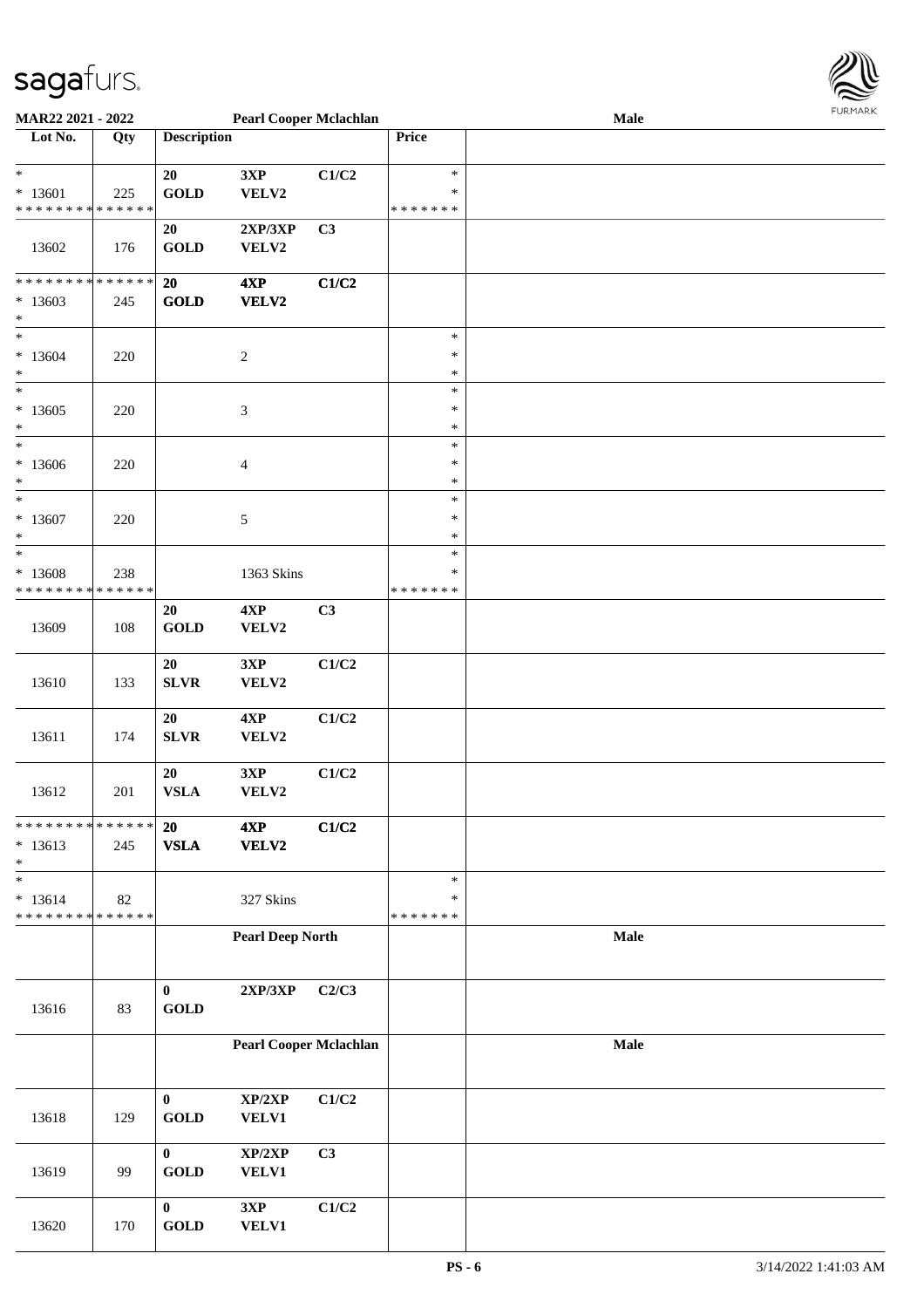

| MAR22 2021 - 2022                                                |     |                                 | <b>Pearl Cooper Mclachlan</b> |       |                                   | Male | 1.911171777 |
|------------------------------------------------------------------|-----|---------------------------------|-------------------------------|-------|-----------------------------------|------|-------------|
| Lot No.                                                          | Qty | <b>Description</b>              |                               |       | Price                             |      |             |
| 13621                                                            | 230 | $\mathbf{0}$<br><b>GOLD</b>     | 4XP<br><b>VELV1</b>           | C1/C2 |                                   |      |             |
| 13622                                                            | 76  | $\bf{0}$<br><b>GOLD</b>         | 3XP/4XP<br><b>VELV1</b>       | C3    |                                   |      |             |
| 13623                                                            | 61  | $\bf{0}$<br><b>SLVR</b>         | PAL/XP<br>VELV1               | C2/C3 |                                   |      |             |
| 13624                                                            | 143 | $\bf{0}$<br><b>SLVR</b>         | 2XP/3XP<br><b>VELV1</b>       | C2/C3 |                                   |      |             |
| 13625                                                            | 139 | $\bf{0}$<br><b>VSLA</b>         | 3XP/4XP<br><b>VELV1</b>       | C1/C2 |                                   |      |             |
| 13626                                                            | 167 | $\bf{0}$<br><b>VSLA</b>         | 3XP/4XP<br><b>VELV1</b>       | C3    |                                   |      |             |
| 13627                                                            | 208 | $\bf{0}$<br><b>GOLD</b>         | 3XP<br>VELV2                  | C1/C2 |                                   |      |             |
| * * * * * * * * <mark>* * * * * * *</mark><br>$*13628$<br>$\ast$ | 265 | $\mathbf{0}$<br><b>GOLD</b>     | 4XP<br><b>VELV2</b>           | C1/C2 |                                   |      |             |
| $\ast$<br>$*13629$<br>* * * * * * * * <mark>* * * * * * *</mark> | 97  |                                 | 362 Skins                     |       | $\ast$<br>$\ast$<br>* * * * * * * |      |             |
| 13630                                                            | 127 | $\bf{0}$<br><b>SLVR</b>         | 2XP/3XP<br>VELV2              | C2/C3 |                                   |      |             |
| 13631                                                            | 103 | $\boldsymbol{0}$<br><b>VSLA</b> | XP/2XP<br>VELV2               | C2/C3 |                                   |      |             |
| 13632                                                            | 193 | $\boldsymbol{0}$<br><b>VSLA</b> | 3XP/4XP<br>VELV2              | C1/C2 |                                   |      |             |
| 13633                                                            | 164 | $\mathbf{1}$<br><b>GOLD</b>     | 3XP/4XP<br><b>VELV1</b>       | C2/C3 |                                   |      |             |
| 13634                                                            | 68  | $\mathbf{1}$<br><b>VSLA</b>     | XP/2XP<br><b>VELV1</b>        | C2/C3 |                                   |      |             |
| 13635                                                            | 218 | $\mathbf{1}$<br><b>VSLA</b>     | 3XP/4XP<br><b>VELV1</b>       | C2/C3 |                                   |      |             |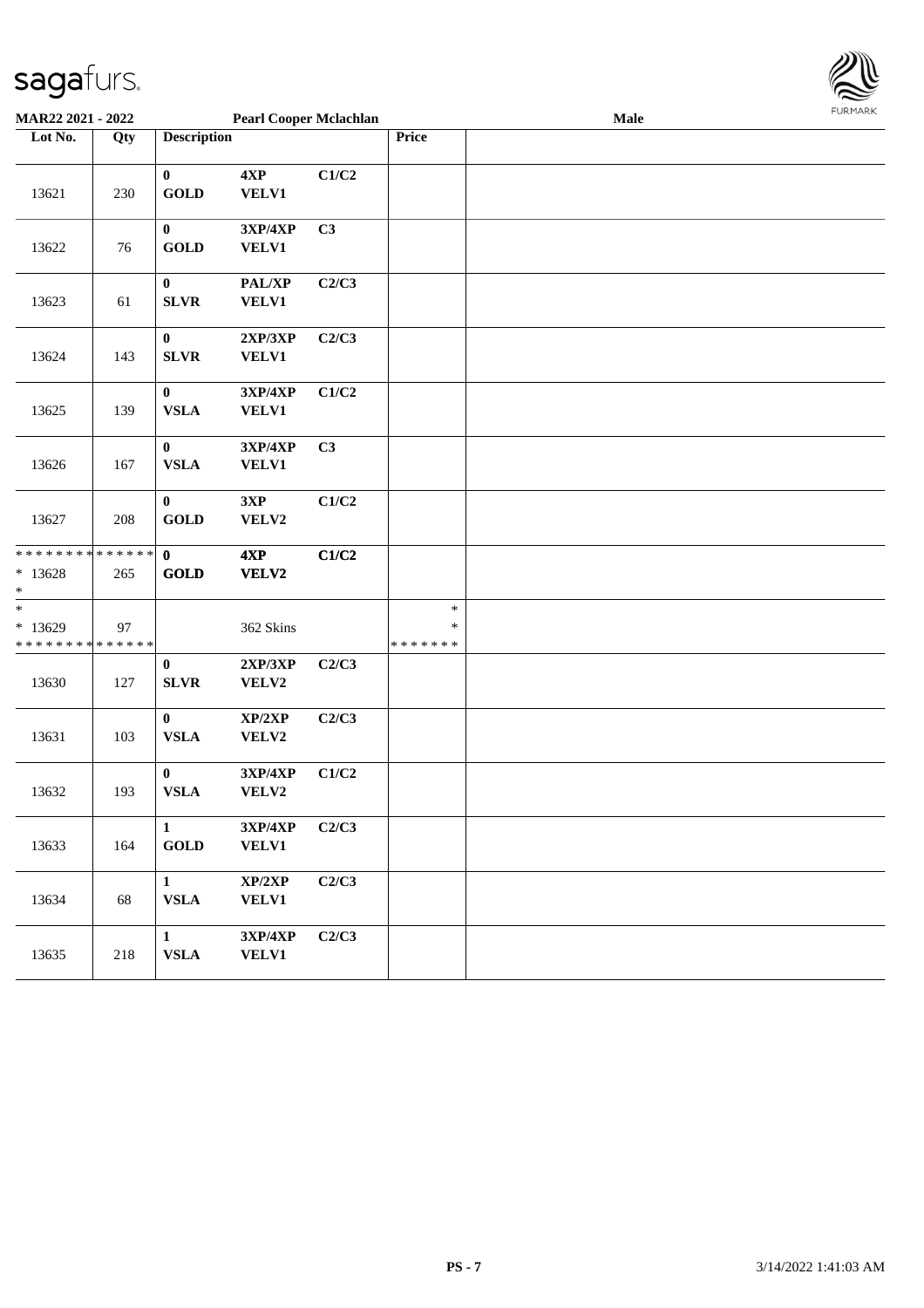

| <b>MAR22 2021 - 2022</b> |     |                                  | <b>Pearl Sundry owners</b>        |       |       | Female |  |
|--------------------------|-----|----------------------------------|-----------------------------------|-------|-------|--------|--|
| Lot No.                  | Qty | <b>Description</b>               |                                   |       | Price |        |  |
| 23501                    | 69  | 20<br><b>GOLD</b>                | 2XP<br><b>VELV1</b>               | C1/C2 |       |        |  |
| 23503                    | 170 | $\bf{0}$<br><b>GOLD</b>          | 3XP<br><b>VELV1</b>               | C1/C2 |       |        |  |
| 23504                    | 71  | $\bf{0}$<br><b>VSLA</b>          | MED/PAL C2/C3<br><b>VELV1</b>     |       |       |        |  |
| 23505                    | 122 | $\boldsymbol{0}$<br><b>VSLA</b>  | $3XP/4XP$<br><b>VELV1</b>         | C2/C3 |       |        |  |
| 23506                    | 42  | $\boldsymbol{0}$<br>${\bf VSLB}$ | XP/2XP<br><b>VELV1</b>            | C2/C3 |       |        |  |
|                          |     |                                  | <b>Pearl Cooper Mclachlan</b>     |       |       | Female |  |
| 23508                    | 82  | $\bf{0}$<br><b>GOLD</b>          | 3XP/4XP<br>VELV1                  | C2/C3 |       |        |  |
| 23509                    | 100 | $\boldsymbol{0}$<br><b>SLVR</b>  | XP/2XP<br><b>VELV1</b>            | C1/C2 |       |        |  |
| 23511                    | 176 | $\bf{0}$<br><b>GOLD</b>          | 3XP<br>VELV2                      | C1/C2 |       |        |  |
| 23512                    | 234 | $\mathbf 0$<br><b>GOLD</b>       | 4XP<br>VELV2                      | C1/C2 |       |        |  |
| 23513                    | 109 | $\mathbf 0$<br>${\bf SLVR}$      | $3XP/4XP$<br>VELV2                | C1/C2 |       |        |  |
|                          |     |                                  | <b>Pearl Sundry owners</b>        |       |       | Female |  |
| 23515                    | 148 | $\mathbf{0}$<br><b>GOLD</b>      | 3XP<br>VELV3                      | C1/C2 |       |        |  |
| 23516                    | 129 | $\mathbf{0}$<br><b>GOLD</b>      | 4XP<br>VELV3                      | C1/C2 |       |        |  |
| 23518                    | 26  | $\mathbf{1}$<br>${\bf VSLA}$     | $3{\bf X}{\bf P}/4{\bf X}{\bf P}$ | C2/C3 |       |        |  |
|                          |     |                                  | <b>Pearl Deep North</b>           |       |       | Female |  |
| 23520                    | 73  | 0/1<br><b>GOLD</b>               | XP/2XP                            | C2/C3 |       |        |  |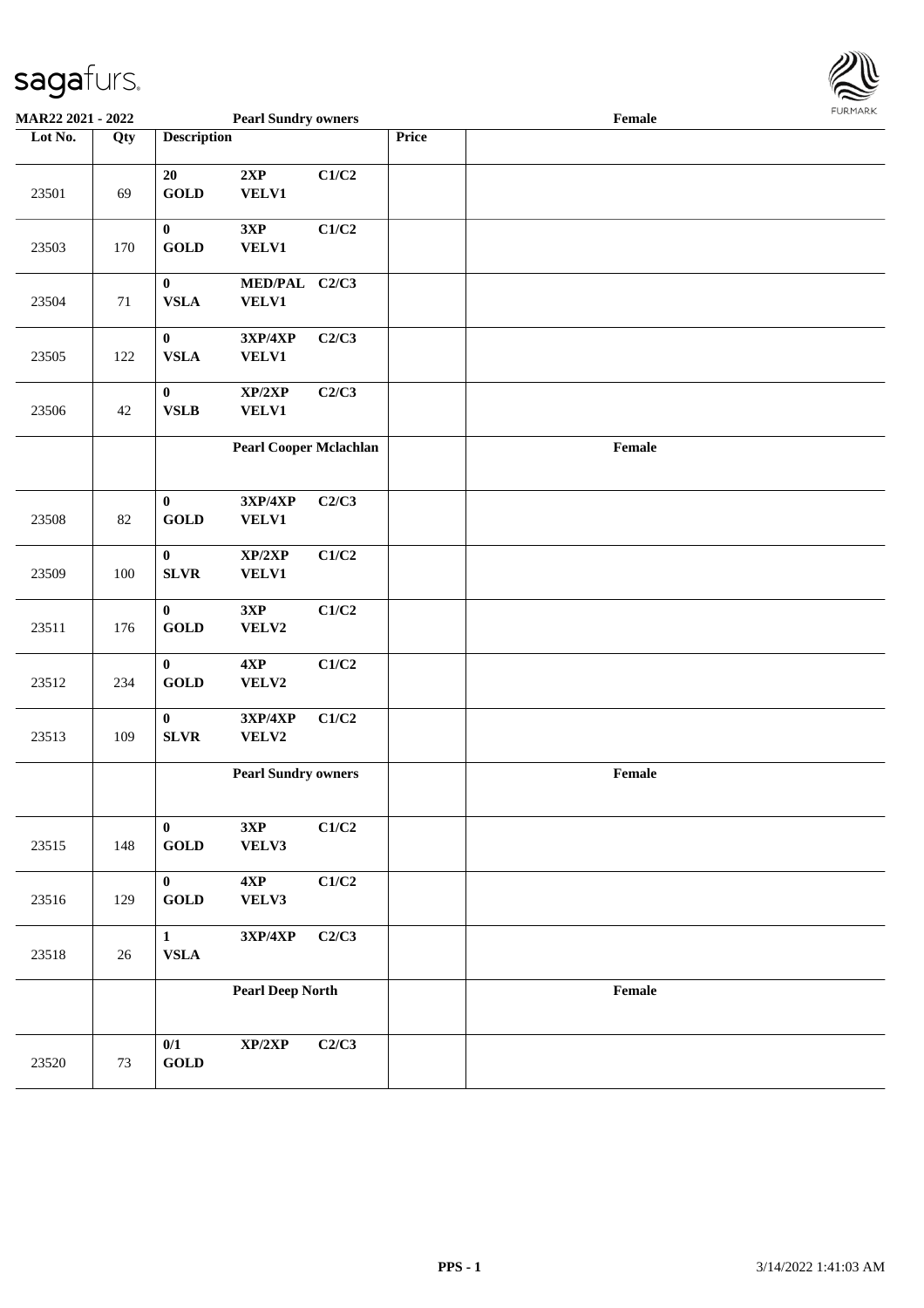

| MAR22 2021 - 2022 |     |                              | <b>Pearl Deep North</b>                    |       |       | Female | <b>FUNITANN</b> |
|-------------------|-----|------------------------------|--------------------------------------------|-------|-------|--------|-----------------|
| Lot No.           | Qty | <b>Description</b>           |                                            |       | Price |        |                 |
| 23521             | 98  | 0/1<br><b>GOLD</b>           | 3XP/4XP                                    | C2/C3 |       |        |                 |
| 23522             | 136 | 0/1<br>${\bf VSLA}$          | 2XP/3XP                                    | C2/C3 |       |        |                 |
|                   |     |                              | <b>Pearl Sundry owners</b>                 |       |       | Female |                 |
| 23524             | 94  | $\mathbf{1}$<br><b>VSLA</b>  | MED/PAL C2/C3<br><b>VELV1</b>              |       |       |        |                 |
| 23525             | 313 | $\mathbf{1}$<br><b>VSLA</b>  | XP/2XP<br><b>VELV1</b>                     | C2/C3 |       |        |                 |
| 23526             | 186 | $\mathbf{1}$<br>${\bf VSLA}$ | 3XP/4XP<br><b>VELV1</b>                    | C2/C3 |       |        |                 |
|                   |     |                              | <b>Pearl Cooper Mclachlan</b>              |       |       | Female |                 |
| 23528             | 129 | $\mathbf{1}$<br><b>GOLD</b>  | $\mathbf{XP}/2\mathbf{XP}$<br><b>VELV1</b> | C1/C2 |       |        |                 |
| 23529             | 152 | $\mathbf{1}$<br><b>GOLD</b>  | XP/2XP<br><b>VELV1</b>                     | C3    |       |        |                 |
| 23530             | 382 | $\mathbf{1}$<br><b>GOLD</b>  | 3XP<br><b>VELV1</b>                        | C1/C2 |       |        |                 |
| 23531             | 195 | $\mathbf{1}$<br><b>GOLD</b>  | $4{\bf X}{\bf P}$<br><b>VELV1</b>          | C1/C2 |       |        |                 |
| 23532             | 69  | $\mathbf{1}$<br>${\bf SLVR}$ | $\bold{XP}$<br><b>VELV1</b>                | C2/C3 |       |        |                 |
| 23533             | 143 | $\mathbf{1}$<br>${\bf SLVR}$ | 2XP<br><b>VELV1</b>                        | C2/C3 |       |        |                 |
| 23534             | 280 | $\mathbf{1}$<br><b>SLVR</b>  | 3XP/4XP<br><b>VELV1</b>                    | C2/C3 |       |        |                 |
| 23535             | 137 | $\mathbf{1}$<br><b>VSLA</b>  | $\mathbf{XP}/2\mathbf{XP}$<br><b>VELV1</b> | C2/C3 |       |        |                 |
| 23536             | 223 | $\mathbf{1}$<br><b>VSLA</b>  | 3XP/4XP<br><b>VELV1</b>                    | C2/C3 |       |        |                 |
|                   |     |                              | <b>Pearl Sundry owners</b>                 |       |       | Female |                 |
| 23538             | 112 | $\mathbf{1}$<br><b>GOLD</b>  | MED/PAL C3<br>VELV2                        |       |       |        |                 |
| 23539             | 68  | $\mathbf{1}$<br>${\bf SLVR}$ | MED/PAL C1/C2<br>VELV2                     |       |       |        |                 |
| 23540             | 33  | $\mathbf{1}$<br><b>SLVR</b>  | $\bold{XP}$<br>VELV2                       | C1/C2 |       |        |                 |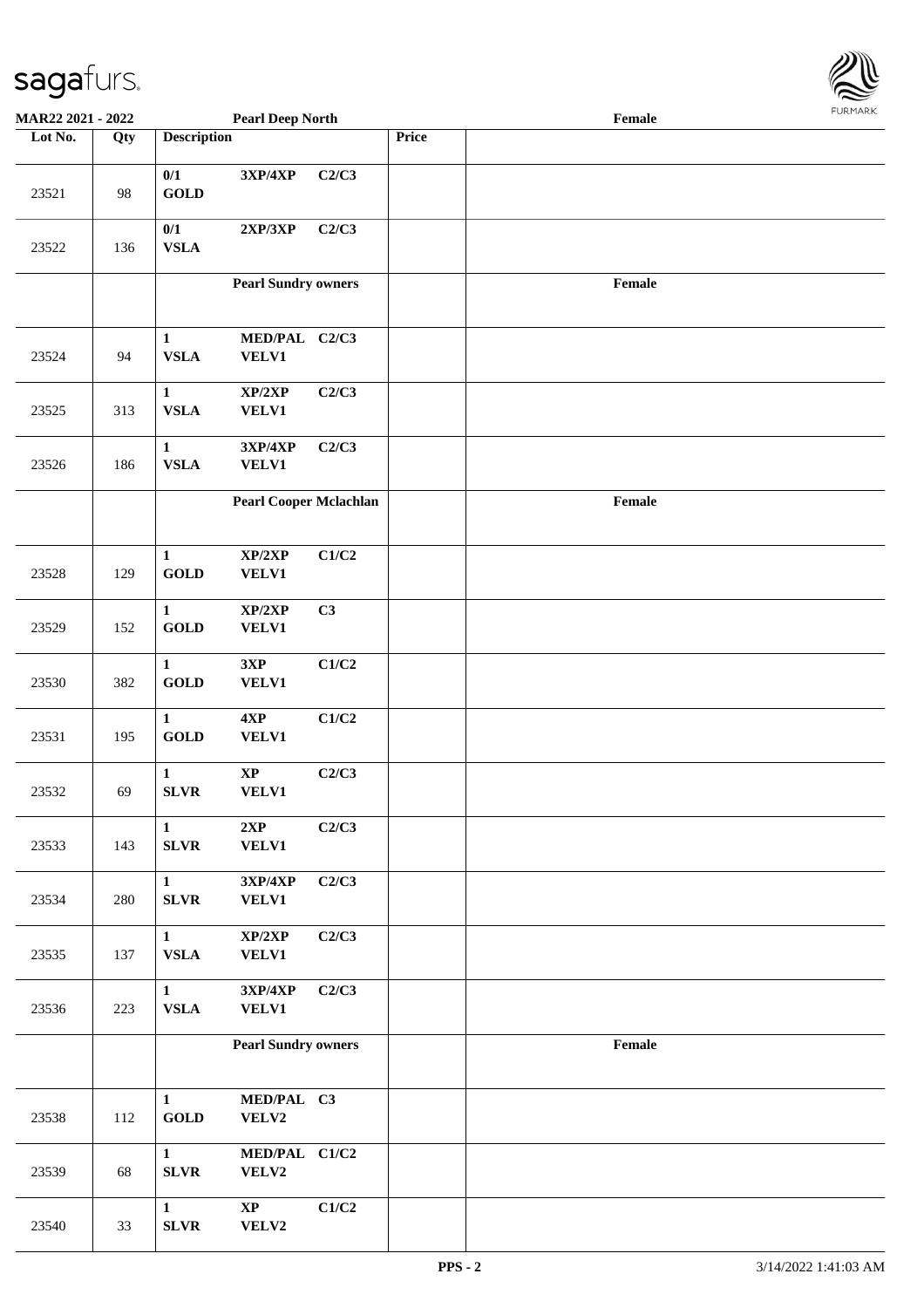

| MAR22 2021 - 2022                                                 |               |                                         | <b>Pearl Sundry owners</b>    |       |                              | Female | 1.911171777 |
|-------------------------------------------------------------------|---------------|-----------------------------------------|-------------------------------|-------|------------------------------|--------|-------------|
| Lot No.                                                           | Qty           | <b>Description</b>                      |                               |       | Price                        |        |             |
| 23541                                                             | 21            | $\mathbf{1}$<br><b>SLVR</b>             | 2XP<br>VELV2                  | C1/C2 |                              |        |             |
| 23542                                                             | 200           | $\mathbf{1}$<br><b>VSLA</b>             | 3XP/4XP<br>VELV2              | C2/C3 |                              |        |             |
|                                                                   |               |                                         | <b>Pearl Cooper Mclachlan</b> |       |                              | Female |             |
| 23544                                                             | 179           | $\mathbf{1}$<br><b>GOLD</b>             | $\mathbf{XP}$<br>VELV2        | C1/C2 |                              |        |             |
| 23545                                                             | 243           | $\mathbf{1}$<br><b>GOLD</b>             | 2XP<br>VELV2                  | C1/C2 |                              |        |             |
| * * * * * * * * * * * * * * <mark>*</mark><br>$* 23546$<br>$\ast$ | 465           | $\mathbf{1}$<br><b>GOLD</b>             | 3XP<br>VELV2                  | C1/C2 |                              |        |             |
| $\overline{\ast}$<br>$* 23547$<br>$\ast$                          | 440           |                                         | $\sqrt{2}$                    |       | $\ast$<br>$\ast$<br>$\ast$   |        |             |
| $_{*}^{-}$<br>$* 23548$<br>* * * * * * * * * * * * * *            | 156           |                                         | 1061 Skins                    |       | $\ast$<br>∗<br>* * * * * * * |        |             |
| 23549                                                             | 132           | $\mathbf{1}$<br>$\operatorname{GOLD}$   | 2XP/3XP<br>VELV2              | C3    |                              |        |             |
| * * * * * * * *<br>* 23550<br>$\ast$                              | ******<br>465 | $\mathbf{1}$<br><b>GOLD</b>             | 4XP<br>VELV2                  | C1/C2 |                              |        |             |
| $_{*}$<br>$* 23551$<br>* * * * * * * * * * * * * *                | 217           |                                         | 682 Skins                     |       | $\ast$<br>∗<br>*******       |        |             |
| 23552                                                             | 183           | $\mathbf{1}$<br><b>SLVR</b>             | 3XP<br>VELV2                  | C1/C2 |                              |        |             |
| 23553                                                             | 141           | $\mathbf{1}$<br><b>SLVR</b>             | 4XP<br>VELV2                  | C1/C2 |                              |        |             |
| 23554                                                             | 157           | $\mathbf{1}$<br><b>VSLA</b>             | 3XP<br>VELV2                  | C1/C2 |                              |        |             |
| 23555                                                             | 279           | $\mathbf{1}$<br>${\bf VSLA}$            | 4XP<br><b>VELV2</b>           | C1/C2 |                              |        |             |
|                                                                   |               |                                         | <b>Pearl Sundry owners</b>    |       |                              | Female |             |
| 23556                                                             | 20            | $\mathbf{1}$<br>$\operatorname{GOLD}$   | 4XP<br>VELV3                  | C1/C2 |                              |        |             |
|                                                                   |               |                                         | <b>Pearl Deep North</b>       |       |                              | Female |             |
| 23558                                                             | 72            | $\overline{2}$<br>$\operatorname{GOLD}$ | 2XP/3XP                       | C2/C3 |                              |        |             |
| 23559                                                             | 124           | $\overline{2}$<br>${\bf VSLA}$          | 2XP/3XP                       | C2/C3 |                              |        |             |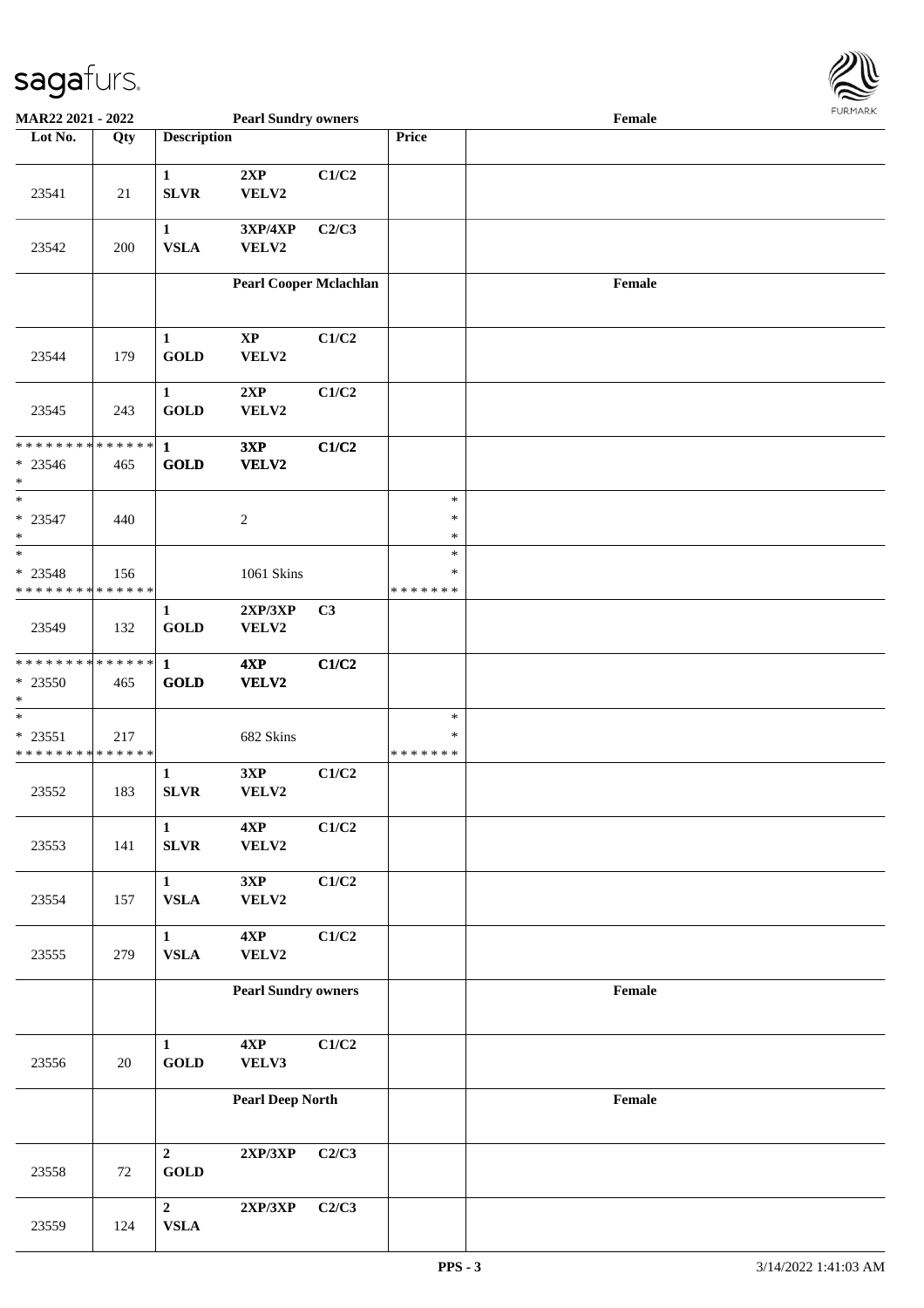

| MAR22 2021 - 2022                                  |        |                                 | <b>Pearl Sundry owners</b>                 |       |                                   | Female |  |
|----------------------------------------------------|--------|---------------------------------|--------------------------------------------|-------|-----------------------------------|--------|--|
| Lot No.                                            | Qty    | <b>Description</b>              |                                            |       | Price                             |        |  |
|                                                    |        | $\boldsymbol{2}$                | 3XP/4XP                                    | C1/C2 |                                   |        |  |
| 23561                                              | 115    | <b>GOLD</b>                     | VELV1                                      |       |                                   |        |  |
| 23562                                              | $28\,$ | $\boldsymbol{2}$<br>SLVR        | 3XP/4XP<br>VELV1                           | C2/C3 |                                   |        |  |
|                                                    |        |                                 | <b>Pearl Cooper Mclachlan</b>              |       |                                   | Female |  |
| 23564                                              | 152    | $\boldsymbol{2}$<br><b>GOLD</b> | XP/2XP<br>VELV1                            | C1/C2 |                                   |        |  |
| 23565                                              | 74     | $\boldsymbol{2}$<br><b>GOLD</b> | XP/2XP<br><b>VELV1</b>                     | C3    |                                   |        |  |
| 23566                                              | 412    | $\boldsymbol{2}$<br><b>GOLD</b> | 3XP<br>VELV1                               | C1/C2 |                                   |        |  |
| 23567                                              | 198    | $\mathbf 2$<br><b>GOLD</b>      | $4{\bf XP}$<br>VELV1                       | C1/C2 |                                   |        |  |
| 23568                                              | 217    | $\boldsymbol{2}$<br>SLVR        | XP/2XP<br>VELV1                            | C2/C3 |                                   |        |  |
| 23569                                              | 236    | $\boldsymbol{2}$<br>SLVR        | 3XP/4XP<br><b>VELV1</b>                    | C2/C3 |                                   |        |  |
| 23570                                              | 275    | $\boldsymbol{2}$<br><b>VSLA</b> | XP/2XP<br>VELV1                            | C2/C3 |                                   |        |  |
| 23571                                              | 191    | $\mathbf{2}$<br>${\bf VSLA}$    | 3XP/4XP<br>VELV1                           | C2/C3 |                                   |        |  |
|                                                    |        |                                 | <b>Pearl Sundry owners</b>                 |       |                                   | Female |  |
| 23573                                              | 168    | $\mathbf{2}$<br><b>GOLD</b>     | 4XP<br>VELV2                               | C1/C2 |                                   |        |  |
|                                                    |        |                                 | <b>Pearl Rees Fur Farm</b>                 |       |                                   | Female |  |
| 23575                                              | 68     | $\boldsymbol{2}$<br><b>GOLD</b> | $2{\bf X}{\bf P}/3{\bf X}{\bf P}$<br>VELV2 | C1/C2 |                                   |        |  |
|                                                    |        |                                 | <b>Pearl Cooper Mclachlan</b>              |       |                                   | Female |  |
| 23577                                              | 138    | $\overline{2}$<br><b>GOLD</b>   | $\bold{XP}$<br>VELV2                       | C1/C2 |                                   |        |  |
| 23578                                              | 190    | $\overline{2}$<br><b>GOLD</b>   | 2XP<br>VELV2                               | C1/C2 |                                   |        |  |
| * * * * * * * * * * * * * * *<br>* 23579<br>$\ast$ | 465    | $\overline{2}$<br><b>GOLD</b>   | 3XP<br>VELV2                               | C1/C2 |                                   |        |  |
| $\ast$<br>* 23580<br>* * * * * * * * * * * * * *   | 410    |                                 | 875 Skins                                  |       | $\ast$<br>$\ast$<br>* * * * * * * |        |  |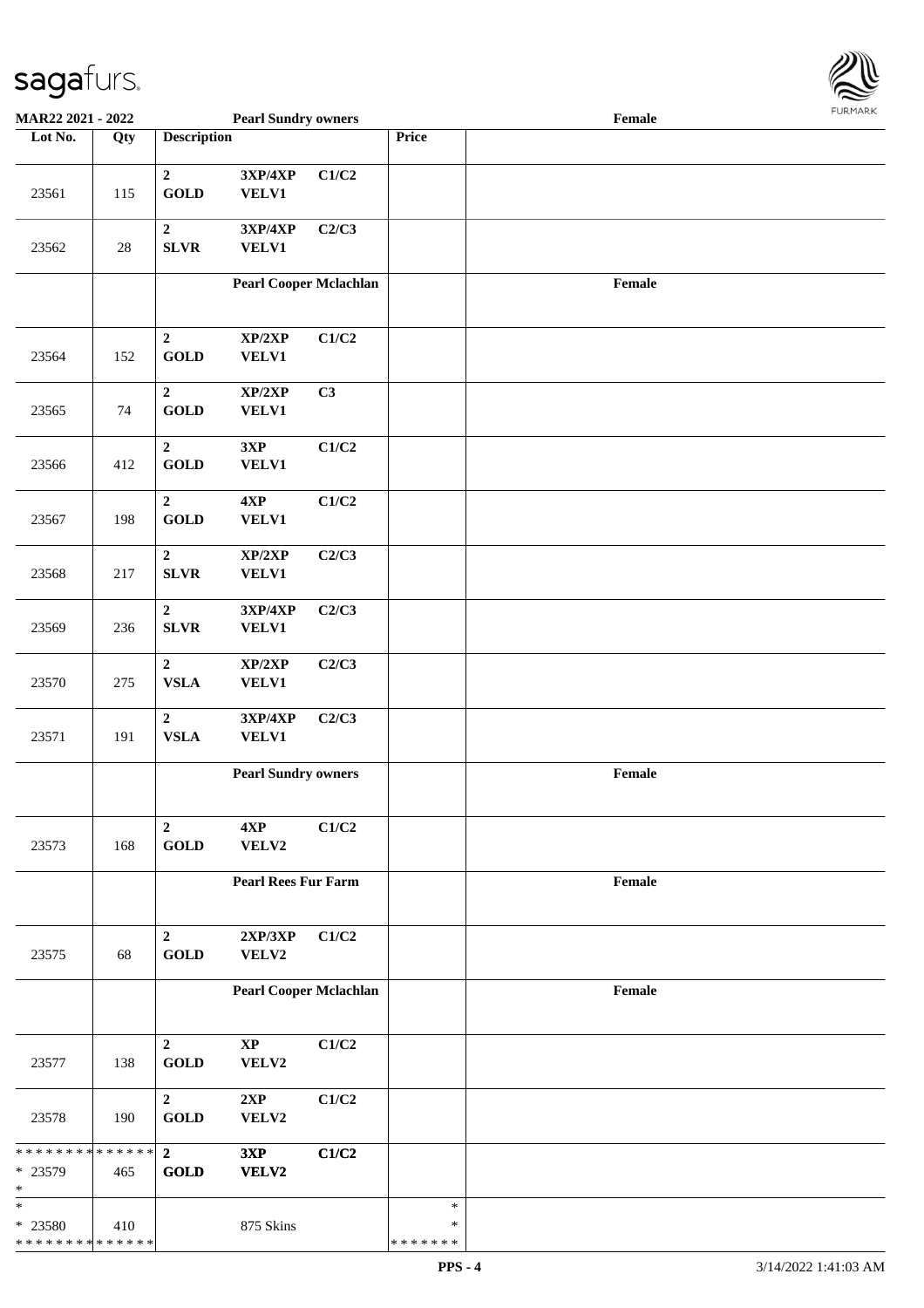

| MAR22 2021 - 2022 |     | <b>Pearl Cooper Mclachlan</b><br>Female |                         |                               |              |        |  |  |
|-------------------|-----|-----------------------------------------|-------------------------|-------------------------------|--------------|--------|--|--|
| Lot No.           | Qty | <b>Description</b>                      |                         |                               | <b>Price</b> |        |  |  |
| 23581             | 76  | $\overline{2}$<br><b>GOLD</b>           | 2XP/3XP<br>VELV2        | C3                            |              |        |  |  |
| 23582             | 454 | $\overline{2}$<br><b>GOLD</b>           | 4XP<br>VELV2            | C1/C2                         |              |        |  |  |
| 23583             | 233 | $\overline{2}$<br><b>SLVR</b>           | 3XP/4XP<br>VELV2        | C1/C2                         |              |        |  |  |
| 23584             | 303 | $\mathbf 2$<br><b>VSLA</b>              | 3XP<br>VELV2            | C1/C2                         |              |        |  |  |
| 23585             | 101 | $\mathbf 2$<br><b>VSLA</b>              | $4{\bf XP}$<br>VELV2    | C1/C2                         |              |        |  |  |
|                   |     |                                         | <b>Pearl Deep North</b> |                               |              | Female |  |  |
| 23587             | 89  | $\mathbf{3}$<br><b>VSLA</b>             | 2XP/3XP                 | C2/C3                         |              |        |  |  |
|                   |     |                                         |                         | <b>Pearl Cooper Mclachlan</b> |              | Female |  |  |
| 23589             | 153 | $\mathbf{3}$<br><b>GOLD</b>             | XP/2XP<br><b>VELV1</b>  | C2/C3                         |              |        |  |  |
| 23590             | 357 | $\mathbf{3}$<br><b>GOLD</b>             | 3XP/4XP<br><b>VELV1</b> | C2/C3                         |              |        |  |  |
| 23591             | 91  | $\mathbf{3}$<br><b>VSLA</b>             | XP/2XP<br><b>VELV1</b>  | C2/C3                         |              |        |  |  |
| 23592             | 265 | $\mathbf{3}$<br><b>VSLA</b>             | 3XP/4XP<br><b>VELV1</b> | C2/C3                         |              |        |  |  |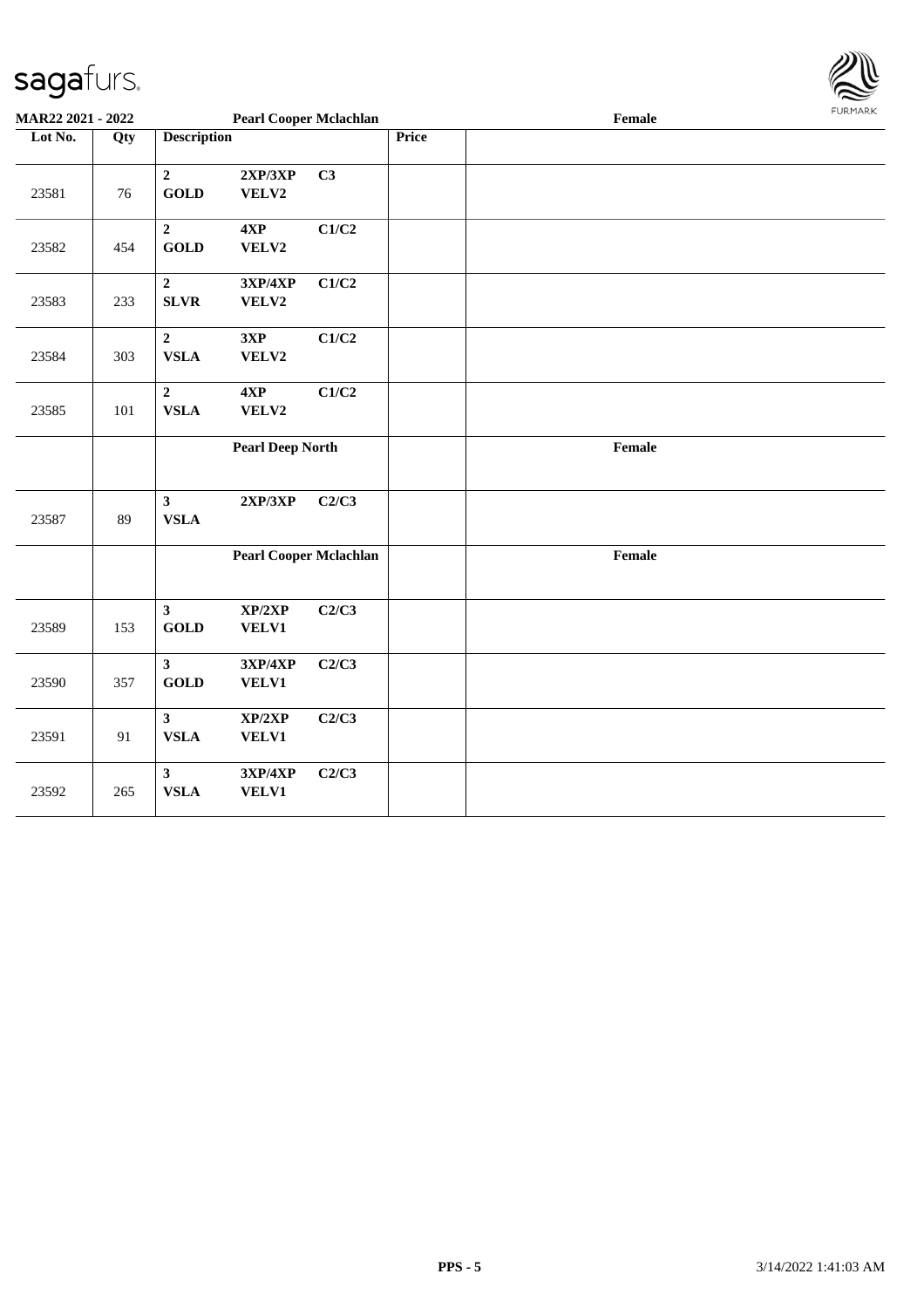| MAR22 2021 - 2022             |     |                    | Pearl                  |                |               | Male |  |
|-------------------------------|-----|--------------------|------------------------|----------------|---------------|------|--|
| Lot No.                       | Qty | <b>Description</b> |                        |                | Price         |      |  |
|                               |     |                    |                        |                |               |      |  |
|                               |     | 40                 | <b>PALE</b>            | C1/C2          |               |      |  |
| 304001                        | 150 | SI                 |                        |                |               |      |  |
| * * * * * * * * * * * * * *   |     |                    |                        |                |               |      |  |
|                               |     | 40                 | $\mathbf{X}\mathbf{P}$ | C1/C2          |               |      |  |
| $* 304002$<br>$*$             | 225 | SI                 |                        |                |               |      |  |
| $*$                           | 172 |                    |                        |                | $\ast$        |      |  |
| * 304003                      |     |                    | 397 Skins              |                | $\ast$        |      |  |
| * * * * * * * * * * * * * *   |     |                    |                        |                | * * * * * * * |      |  |
|                               |     | 40                 | 2XP                    | C1/C2          |               |      |  |
| 304004                        | 203 | SI                 |                        |                |               |      |  |
|                               |     |                    |                        |                |               |      |  |
|                               |     | 40                 | <b>PALE</b>            | C1/C2          |               |      |  |
| 304005                        | 194 | <b>SAGA</b>        |                        |                |               |      |  |
|                               |     |                    |                        |                |               |      |  |
|                               |     | 40                 | $\bold{XP}$            | C1             |               |      |  |
| 304006                        | 129 | <b>SAGA</b>        |                        |                |               |      |  |
| * * * * * * * * * * * * * *   |     | 40                 | $\bold{XP}$            | C <sub>2</sub> |               |      |  |
| * 304007                      | 205 | <b>SAGA</b>        |                        |                |               |      |  |
| $*$                           |     |                    |                        |                |               |      |  |
| $*$                           |     |                    |                        |                | $\ast$        |      |  |
| $* 304008$                    | 180 |                    | $\boldsymbol{2}$       |                | $\ast$        |      |  |
| $*$                           |     |                    |                        |                | $\ast$        |      |  |
| $*$                           | 118 |                    |                        |                | $\ast$        |      |  |
| * 304009                      |     |                    | 503 Skins              |                | *             |      |  |
| * * * * * * * * * * * * * *   |     |                    |                        |                | * * * * * * * |      |  |
|                               |     | 40                 | $\mathbf{XP}$          | C <sub>3</sub> |               |      |  |
| 304010                        | 143 | <b>SAGA</b>        |                        |                |               |      |  |
| * * * * * * * * * * * * * * * |     | 40                 | 2XP                    | C1/C2          |               |      |  |
| $* 304011$                    | 205 | <b>SAGA</b>        |                        |                |               |      |  |
| $*$                           |     |                    |                        |                |               |      |  |
| $*$                           | 149 |                    |                        |                | $\ast$        |      |  |
| * 304012                      |     |                    | 354 Skins              |                | $\ast$        |      |  |
| * * * * * * * * * * * * * * * |     |                    |                        |                | *******       |      |  |
|                               |     | 40                 | 2XP                    | C3             |               |      |  |
| 304013                        | 123 | <b>SAGA</b>        |                        |                |               |      |  |
| * * * * * * * * * * * * * * * |     |                    | $\bold{XP}$            |                |               |      |  |
| * 304014                      | 205 | 40<br><b>SROY</b>  |                        | C1/C2          |               |      |  |
| $*$                           |     |                    |                        |                |               |      |  |
| $*$                           |     |                    |                        |                | $\ast$        |      |  |
| * 304015                      | 180 |                    | 2                      |                | $\ast$        |      |  |
| $*$                           |     |                    |                        |                | $\ast$        |      |  |
| $*$                           | 51  |                    |                        |                | $\ast$        |      |  |
| * 304016                      |     |                    | 436 Skins              |                | *             |      |  |
| * * * * * * * * * * * * * * * |     |                    |                        |                | * * * * * * * |      |  |
| * * * * * * * * * * * * * * * |     | 40                 | 2XP                    | C1/C2          |               |      |  |
| $* 304017$                    | 205 | <b>SROY</b>        |                        |                |               |      |  |
| $*$<br>$*$                    | 149 |                    |                        |                | $\ast$        |      |  |
| * 304018                      |     |                    | 354 Skins              |                | ∗             |      |  |
| * * * * * * * * * * * * * * * |     |                    |                        |                | * * * * * * * |      |  |
|                               |     | 40                 | 3XP                    | C1/C2          |               |      |  |
| 304019                        | 136 | <b>SROY</b>        |                        |                |               |      |  |
|                               |     |                    |                        |                |               |      |  |

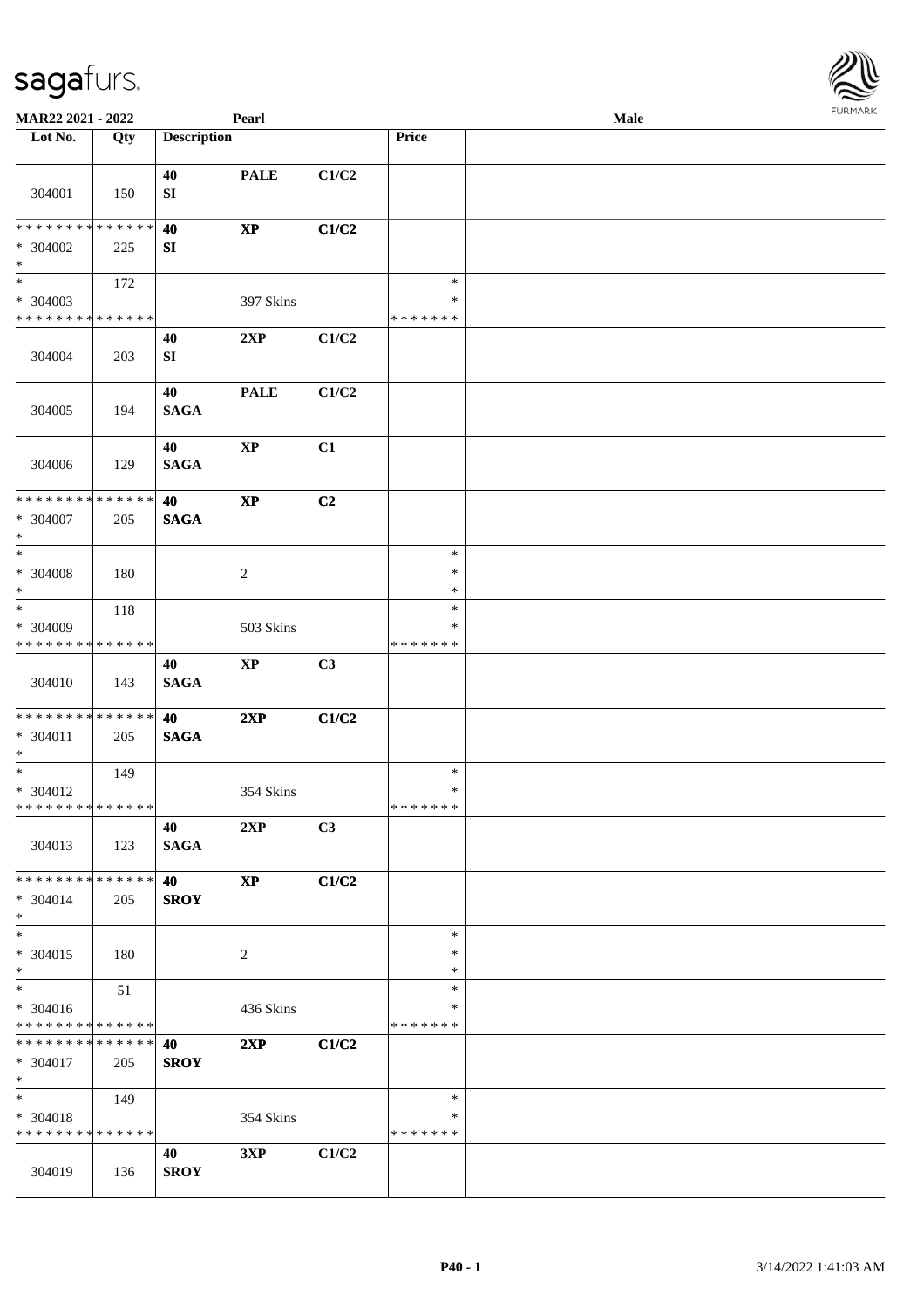| <b>FURMARK</b> |
|----------------|
|                |
|                |
|                |
|                |
|                |
|                |
|                |

| 304061                                                              | 178 | 30<br>${\bf SI}$               | <b>PALE</b>                           | C1/C2          |                                   |  |
|---------------------------------------------------------------------|-----|--------------------------------|---------------------------------------|----------------|-----------------------------------|--|
| 304062                                                              | 254 | 30<br>${\bf SI}$               | <b>PALE</b>                           | C3             |                                   |  |
| * * * * * * * * * * * * * *<br>* 304063<br>$\ast$                   | 245 | 30<br>SI                       | $\bold{XP}$                           | C1/C2          |                                   |  |
| $\ast$<br>$* 304064$<br>* * * * * * * * * * * * * *                 | 152 |                                | 397 Skins                             |                | $\ast$<br>$\ast$<br>* * * * * * * |  |
| * * * * * * * * * * * * * *<br>$* 304065$<br>$\ast$                 | 245 | 30<br>${\bf SI}$               | $\bold{XP}$                           | C3             |                                   |  |
| $\overline{\phantom{0}}$<br>* 304066<br>* * * * * * * * * * * * * * | 223 |                                | 468 Skins                             |                | $\ast$<br>$\ast$<br>* * * * * * * |  |
| 304067                                                              | 214 | 30<br>${\bf SI}$               | 2XP                                   | C1/C2          |                                   |  |
| 304068                                                              | 162 | 30<br>${\bf S}{\bf I}$         | 2XP                                   | C3             |                                   |  |
| 304069                                                              | 208 | 30<br>SI                       | <b>PALE</b><br><b>LNAP</b>            | C3             |                                   |  |
| 304070                                                              | 162 | 30<br>SI                       | $\mathbf{X}\mathbf{P}$<br><b>LNAP</b> | C <sub>3</sub> |                                   |  |
| 304071                                                              | 242 | 30<br>$\rm II$                 | <b>ALL</b>                            | C <sub>2</sub> |                                   |  |
| 304072                                                              | 125 | 30<br><b>SAGA</b>              | <b>Dark</b>                           | C1/C2          |                                   |  |
| 304073                                                              | 205 | 30<br><b>SAGA</b>              | $\bf MED$                             | C1/C2          |                                   |  |
| **************<br>* 304074<br>$*$                                   | 225 | 30 <sup>°</sup><br><b>SAGA</b> | <b>PALE</b>                           | C1             |                                   |  |
| $\ast$<br>$* 304075$<br>* * * * * * * * * * * * * * *               | 48  |                                | 273 Skins                             |                | $\ast$<br>$\ast$<br>* * * * * * * |  |
| * * * * * * * * * * * * * * *<br>* 304076<br>$*$                    | 225 | 30 <sup>°</sup><br><b>SAGA</b> | <b>PALE</b>                           | C2             |                                   |  |
| $\ast$<br>* 304077<br>$*$                                           | 200 |                                | $\overline{2}$                        |                | $\ast$<br>∗<br>$\ast$             |  |
| $\overline{\phantom{a}^*}$<br>$* 304078$<br>$\ast$                  | 200 |                                | 3                                     |                | $\ast$<br>*<br>$\ast$             |  |
| $\overline{\phantom{a}}$<br>* 304079<br>* * * * * * * * * * * * * * | 99  |                                | 724 Skins                             |                | $\ast$<br>*<br>* * * * * * *      |  |
| * * * * * * * * * * * * * * *<br>* 304080<br>$*$                    | 215 | 30<br><b>SAGA</b>              | <b>PALE</b>                           | C3             |                                   |  |

**MAR22 2021 - 2022 Pearl Male**<br> **Description Price Period Price Price Price Price Price Price Price Price Price Price Price Price Price Price Price Price Price Price Price Pr** 

**Loty Description Price**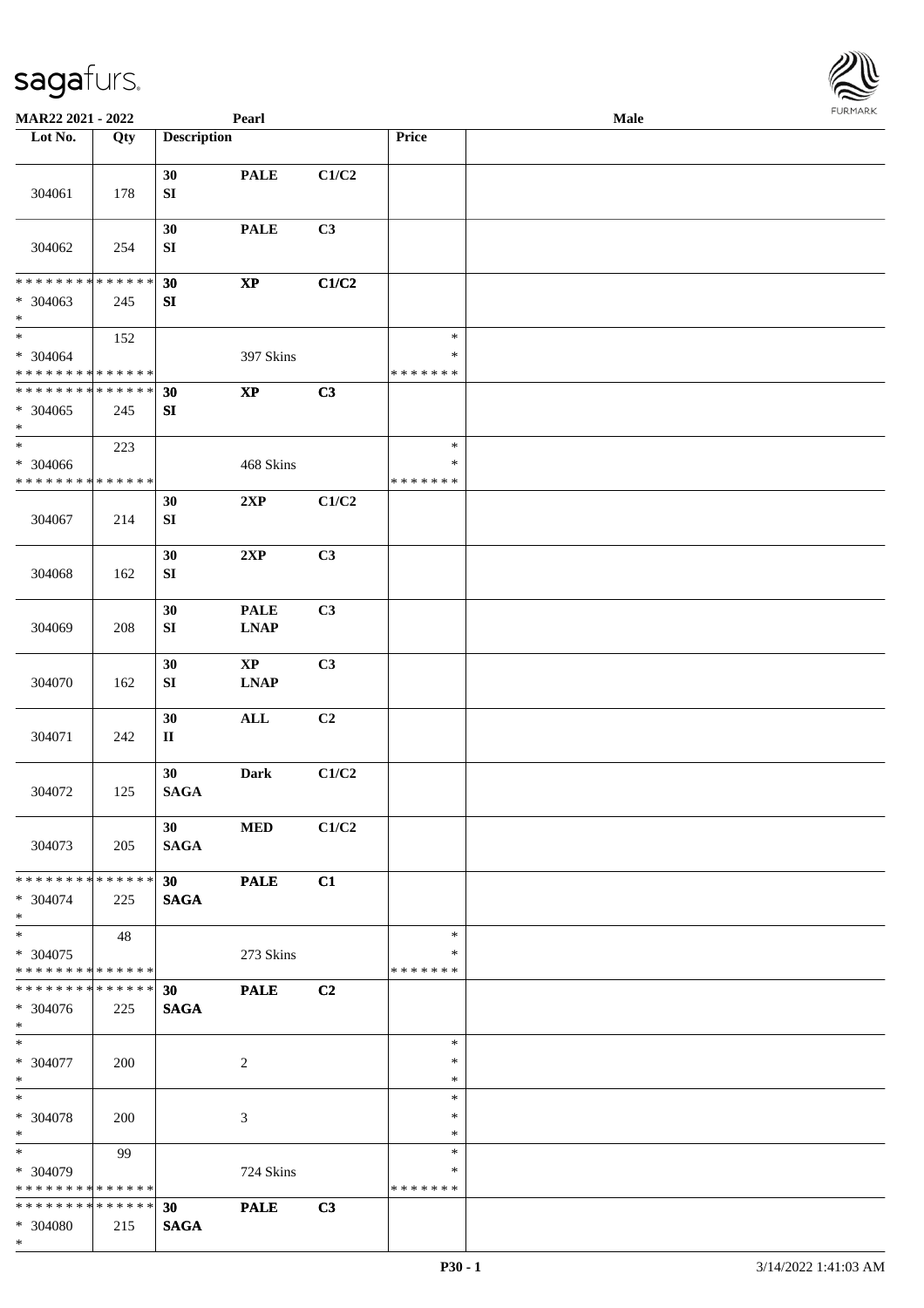| MAR22 2021 - 2022                                  |     |                                | Pearl                  |    |                                   | <b>Male</b> |  |
|----------------------------------------------------|-----|--------------------------------|------------------------|----|-----------------------------------|-------------|--|
| Lot No.                                            | Qty | <b>Description</b>             |                        |    | Price                             |             |  |
| $*$<br>$* 304081$<br>* * * * * * * * * * * * * *   | 49  | 30 <sup>1</sup><br><b>SAGA</b> | <b>PALE</b>            | C3 | $\ast$<br>$\ast$<br>*******       |             |  |
| * * * * * * * * * * * * * *<br>* 304082<br>$*$     | 225 | 30<br><b>SAGA</b>              | $\mathbf{X}\mathbf{P}$ | C1 |                                   |             |  |
| $\overline{\phantom{0}}$<br>* 304083<br>$*$        | 200 |                                | $\overline{c}$         |    | $\ast$<br>$\ast$<br>$\ast$        |             |  |
| $*$<br>$* 304084$<br>$*$                           | 200 |                                | $\mathfrak{Z}$         |    | $\ast$<br>$\ast$<br>$\ast$        |             |  |
| $*$<br>* 304085<br>* * * * * * * * * * * * * *     | 133 |                                | 758 Skins              |    | $\ast$<br>$\ast$<br>* * * * * * * |             |  |
| * * * * * * * * * * * * * *<br>* 304086<br>$*$     | 224 | 30<br><b>SAGA</b>              | $\bold{XP}$            | C2 |                                   |             |  |
| $*$<br>$* 304087$<br>$*$                           | 200 |                                | $\sqrt{2}$             |    | $\ast$<br>$\ast$<br>$\ast$        |             |  |
| $*$<br>$\, * \,$ 304088<br>$*$                     | 200 |                                | $\mathfrak{Z}$         |    | $\ast$<br>$\ast$<br>$\ast$        |             |  |
| $*$<br>* 304089<br>$*$                             | 200 |                                | 4                      |    | $\ast$<br>$\ast$<br>$\ast$        |             |  |
| $*$<br>$* 304090$<br>$*$                           | 200 |                                | $\sqrt{5}$             |    | $\ast$<br>$\ast$<br>$\ast$        |             |  |
| $*$<br>* 304091<br>$*$                             | 200 |                                | $6\,$                  |    | $\ast$<br>$\ast$<br>$\ast$        |             |  |
| $*$<br>$* 304092$<br>$*$                           | 200 |                                | $\boldsymbol{7}$       |    | $\ast$<br>$\ast$<br>$*$           |             |  |
| $\ast$<br>* 304093<br>* * * * * * * * * * * * * *  | 53  |                                | 1477 Skins             |    | $\ast$<br>$\ast$<br>* * * * * * * |             |  |
| * * * * * * * * * * * * * * *<br>$* 304094$<br>$*$ | 225 | 30<br><b>SAGA</b>              | $\bold{XP}$            | C3 |                                   |             |  |
| $*$<br>* 304095<br>* * * * * * * * * * * * * *     | 206 |                                | 431 Skins              |    | $\ast$<br>$\ast$<br>* * * * * * * |             |  |
| * * * * * * * * * * * * * *<br>* 304096<br>$*$     | 225 | 30<br><b>SAGA</b>              | 2XP                    | C1 |                                   |             |  |
| $*$<br>* 304097<br>* * * * * * * * * * * * * *     | 134 |                                | 359 Skins              |    | $\ast$<br>∗<br>*******            |             |  |
| * * * * * * * * * * * * * *<br>* 304098<br>$*$     | 225 | 30<br><b>SAGA</b>              | 2XP                    | C2 |                                   |             |  |
| $*$<br>* 304099<br>$*$                             | 220 |                                | 2                      |    | $\ast$<br>∗<br>$\ast$             |             |  |
| $*$<br>* 304100<br>* * * * * * * * * * * * * *     | 105 |                                | 550 Skins              |    | $\ast$<br>∗<br>*******            |             |  |

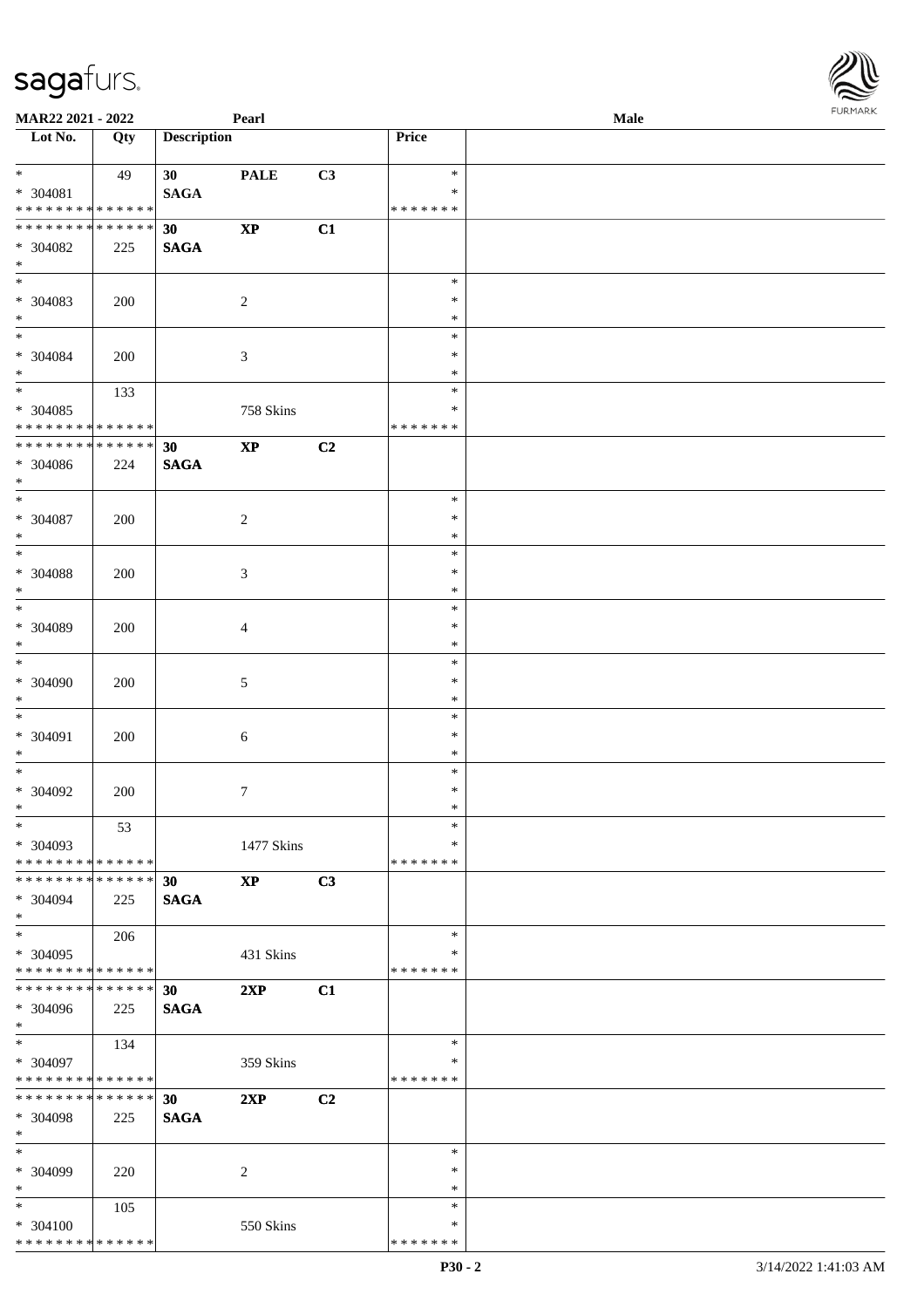| <b>MAR22 2021 - 2022</b>                                         |                    |                    | Pearl                                                                  |       |                                   | <b>Male</b> |  |
|------------------------------------------------------------------|--------------------|--------------------|------------------------------------------------------------------------|-------|-----------------------------------|-------------|--|
| Lot No.                                                          | Qty                | <b>Description</b> |                                                                        |       | Price                             |             |  |
|                                                                  |                    |                    |                                                                        |       |                                   |             |  |
| 304101                                                           | 141                | 30<br><b>SAGA</b>  | 2XP                                                                    | C3    |                                   |             |  |
| 304102                                                           | 143                | 30<br><b>SAGA</b>  | 3XP                                                                    | C1/C2 |                                   |             |  |
| 304103                                                           | 155                | 30<br><b>SAGA</b>  | <b>PALE</b><br><b>LNAP</b>                                             | C1/C2 |                                   |             |  |
| 304104                                                           | 145                | 30<br><b>SAGA</b>  | <b>PALE</b><br><b>LNAP</b>                                             | C3    |                                   |             |  |
| 304105                                                           | 177                | 30<br><b>SAGA</b>  | $\bold{XP}$<br><b>LNAP</b>                                             | C1/C2 |                                   |             |  |
| 304106                                                           | 194                | 30<br><b>SAGA</b>  | $\bold{XP}$<br>$\ensuremath{\mathbf{L}\mathbf{N}\mathbf{A}\mathbf{P}}$ | C3    |                                   |             |  |
| 304107                                                           | 125                | 30<br><b>SROY</b>  | <b>PALE</b>                                                            | C1/C2 |                                   |             |  |
| 304108                                                           | 127                | 30<br><b>SROY</b>  | <b>PALE</b>                                                            | C3    |                                   |             |  |
| * * * * * * * * * * * * * *<br>* 304109<br>$*$                   | 205                | 30<br><b>SROY</b>  | $\bold{XP}$                                                            | C1/C2 |                                   |             |  |
| $*$<br>$* 304110$<br>$*$                                         | 180                |                    | $\boldsymbol{2}$                                                       |       | $\ast$<br>$\ast$<br>$\ast$        |             |  |
| $\ast$<br>* 304111<br>* * * * * * * * <mark>* * * * * * *</mark> | 140                |                    | 525 Skins                                                              |       | $\ast$<br>$\ast$<br>* * * * * * * |             |  |
| * * * * * * * * * * * * * *<br>* 304112<br>$*$                   | 205                | 30<br><b>SROY</b>  | $\bold{XP}$                                                            | C3    |                                   |             |  |
| $\ast$<br>$* 304113$<br>* * * * * * * * * * * * * *              | 154                |                    | 359 Skins                                                              |       | ∗<br>∗<br>* * * * * * *           |             |  |
| ******** <mark>******</mark><br>$* 304114$<br>$\ast$             | 205                | 30<br><b>SROY</b>  | 2XP                                                                    | C1/C2 |                                   |             |  |
| $*$<br>* 304115<br>* * * * * * * * * * * * * *                   | 127                |                    | 332 Skins                                                              |       | $\ast$<br>*<br>* * * * * * *      |             |  |
| * * * * * * * *<br>* 304116<br>$*$                               | * * * * * *<br>205 | 30<br><b>SROY</b>  | 2XP                                                                    | C3    |                                   |             |  |
| $*$<br>* 304117<br>* * * * * * * * * * * * * *                   | 46                 |                    | 251 Skins                                                              |       | $\ast$<br>∗<br>* * * * * * *      |             |  |
| 304118                                                           | 124                | 30<br><b>SROY</b>  | 3XP                                                                    | C1/C2 |                                   |             |  |

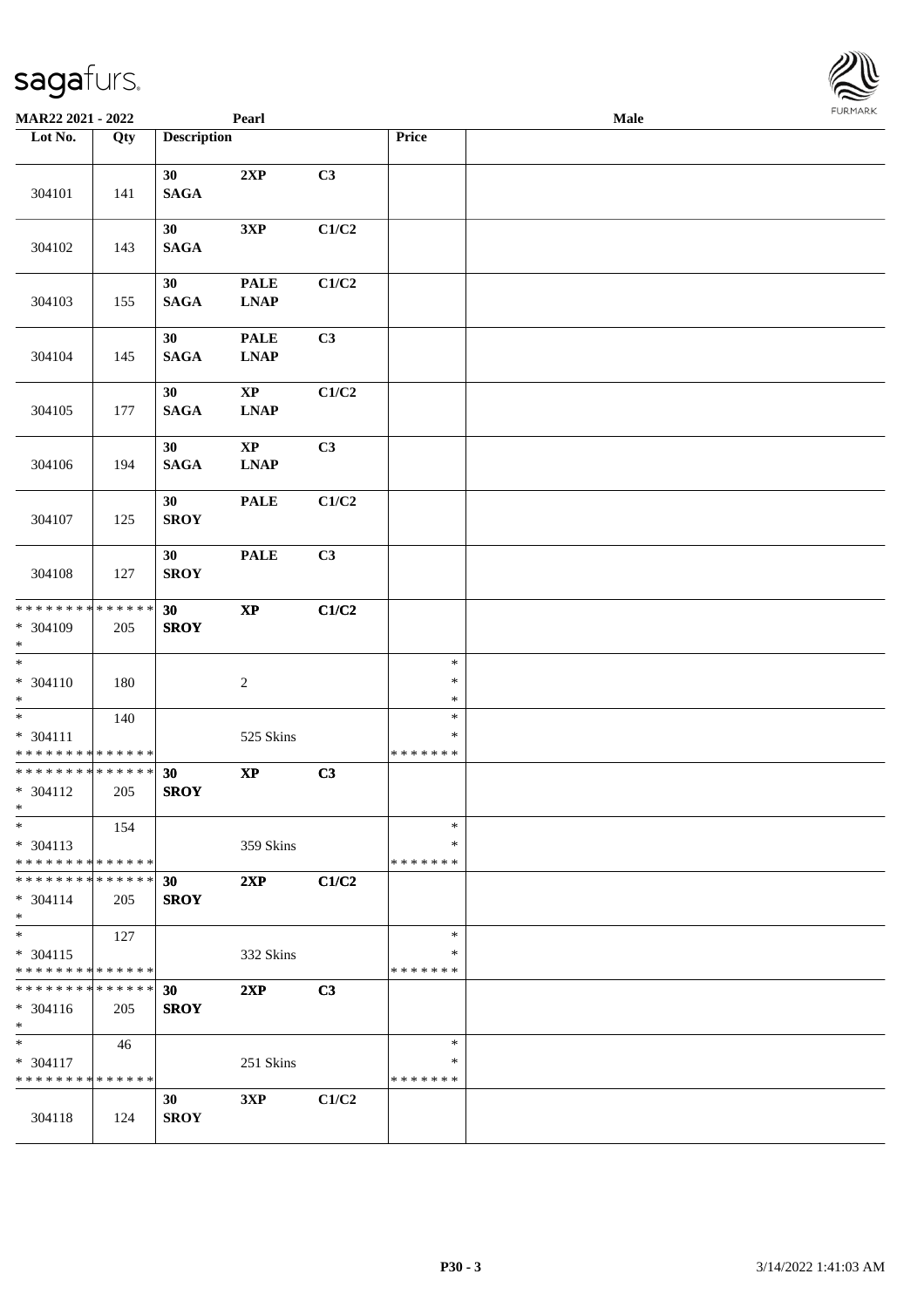| <b>MAR22 2021 - 2022</b>                   |     |                    | Pearl                  |       |                  | Male | . 0.14. 0.02. 0.002. |
|--------------------------------------------|-----|--------------------|------------------------|-------|------------------|------|----------------------|
| Lot No.                                    | Qty | <b>Description</b> |                        |       | Price            |      |                      |
|                                            |     | 20                 | <b>MED</b>             | C1/C2 |                  |      |                      |
| 304161                                     | 177 | ${\bf SI}$         |                        |       |                  |      |                      |
| * * * * * * * * * * * * * * *              |     | 20                 | <b>PALE</b>            | C1/C2 |                  |      |                      |
| * 304162<br>$*$                            | 265 | SI                 |                        |       |                  |      |                      |
| $\overline{\phantom{0}}$                   | 193 |                    |                        |       | $\ast$           |      |                      |
| * 304163                                   |     |                    | 458 Skins              |       | ∗                |      |                      |
| * * * * * * * * * * * * * *                |     |                    |                        |       | * * * * * * *    |      |                      |
| * * * * * * * * <mark>* * * * * * *</mark> |     | 20                 | <b>PALE</b>            | C3    |                  |      |                      |
| * 304164<br>$*$                            | 245 | SI                 |                        |       |                  |      |                      |
| $\overline{\ast}$                          | 66  |                    |                        |       | $\ast$           |      |                      |
| * 304165                                   |     |                    | 311 Skins              |       | ∗                |      |                      |
| * * * * * * * * * * * * * *                |     |                    |                        |       | * * * * * * *    |      |                      |
| * * * * * * * * * * * * * * *              |     | <b>20</b>          | $\mathbf{X}\mathbf{P}$ | C2    |                  |      |                      |
| * 304166<br>$*$                            | 285 | SI                 |                        |       |                  |      |                      |
| $*$                                        | 195 |                    |                        |       | $\ast$           |      |                      |
| $* 304167$                                 |     |                    | 480 Skins              |       | ∗                |      |                      |
| * * * * * * * * * * * * * *                |     |                    |                        |       | * * * * * * *    |      |                      |
| * * * * * * * * * * * * * * *              |     | 20                 | $\bold{XP}$            | C3    |                  |      |                      |
| * 304168<br>$\ast$                         | 285 | SI                 |                        |       |                  |      |                      |
| $*$                                        | 106 |                    |                        |       | $\ast$           |      |                      |
| * 304169                                   |     |                    | 391 Skins              |       | ∗                |      |                      |
| * * * * * * * * * * * * * *                |     |                    |                        |       | * * * * * * *    |      |                      |
|                                            |     | 20                 | 2XP                    | C1/C2 |                  |      |                      |
| 304170                                     | 251 | ${\bf SI}$         |                        |       |                  |      |                      |
|                                            |     | 20                 | <b>PALE</b>            | C1/C2 |                  |      |                      |
| 304171                                     | 176 | ${\bf SI}$         | <b>LNAP</b>            |       |                  |      |                      |
|                                            |     |                    |                        |       |                  |      |                      |
|                                            |     | 20                 | XP/2XP                 | C1/C2 |                  |      |                      |
| 304172                                     | 179 | SI                 | <b>LNAP</b>            |       |                  |      |                      |
| * * * * * * * * <mark>* * * * * * *</mark> |     | 20                 | ALL                    | C2    |                  |      |                      |
| * 304173<br>$*$                            | 285 | $\mathbf{I}$       |                        |       |                  |      |                      |
| $*$                                        | 56  |                    |                        |       | $\ast$           |      |                      |
| * 304174                                   |     |                    | 341 Skins              |       | ∗                |      |                      |
| * * * * * * * * * * * * * * *              |     |                    |                        |       | * * * * * * *    |      |                      |
|                                            |     | 20                 | ${\bf DK/MED}$         | C1/C2 |                  |      |                      |
| 304175                                     | 204 | <b>SAGA</b>        |                        |       |                  |      |                      |
|                                            |     | 20                 | <b>MED</b>             | C1/C2 |                  |      |                      |
| 304176                                     | 158 | <b>SAGA</b>        |                        |       |                  |      |                      |
|                                            |     |                    |                        |       |                  |      |                      |
| * * * * * * * * * * * * * * *              |     | 20                 | <b>PALE</b>            | C1/C2 |                  |      |                      |
| * 304177                                   | 265 | <b>SAGA</b>        |                        |       |                  |      |                      |
| $*$                                        |     |                    |                        |       |                  |      |                      |
| $*$                                        |     |                    |                        |       | $\ast$<br>$\ast$ |      |                      |
| $* 304178$<br>$*$                          | 240 |                    | 2                      |       | $\ast$           |      |                      |
| $*$                                        | 193 |                    |                        |       | $\ast$           |      |                      |
| * 304179                                   |     |                    | 698 Skins              |       | $\ast$           |      |                      |
| * * * * * * * * <mark>* * * * * *</mark>   |     |                    |                        |       | * * * * * * *    |      |                      |
| * * * * * * * * * * * * * * *              |     | 20                 | <b>PALE</b>            | C3    |                  |      |                      |
| $* 304180$                                 | 265 | <b>SAGA</b>        |                        |       |                  |      |                      |
| $*$                                        |     |                    |                        |       |                  |      |                      |

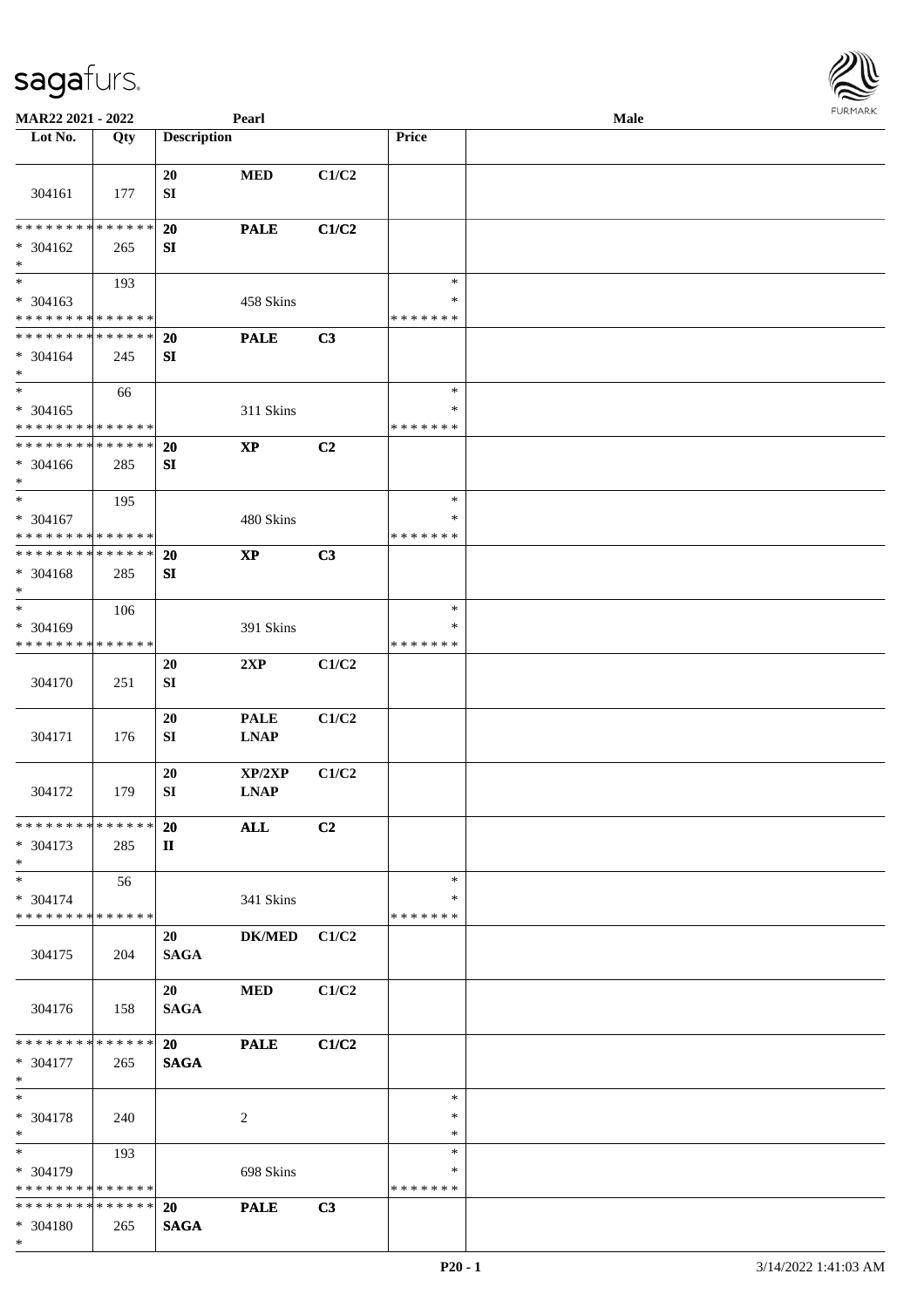| <b>MAR22 2021 - 2022</b>                                          |     |                          | Pearl                                 |       |                              | Male |  |
|-------------------------------------------------------------------|-----|--------------------------|---------------------------------------|-------|------------------------------|------|--|
| Lot No.                                                           | Qty | <b>Description</b>       |                                       |       | Price                        |      |  |
| $*$ $*$                                                           | 67  | 20                       | <b>PALE</b>                           | C3    | $\ast$                       |      |  |
| * 304181<br>* * * * * * * * <mark>* * * * * *</mark> *            |     | <b>SAGA</b>              |                                       |       | $\ast$<br>* * * * * * *      |      |  |
| 304182                                                            | 222 | 20<br><b>SAGA</b>        | $\mathbf{X}\mathbf{P}$                | C1    |                              |      |  |
| * * * * * * * * <mark>* * * * * *</mark> *                        |     | 20                       | $\mathbf{X}\mathbf{P}$                | C2    |                              |      |  |
| * 304183<br>$*$                                                   | 264 | <b>SAGA</b>              |                                       |       |                              |      |  |
| $*$<br>* 304184<br>$*$                                            | 240 |                          | $\overline{c}$                        |       | $\ast$<br>$\ast$<br>$\ast$   |      |  |
| $*$                                                               |     |                          |                                       |       | $\ast$                       |      |  |
| * 304185<br>$*$                                                   | 240 |                          | 3                                     |       | $\ast$<br>$\ast$             |      |  |
| $*$                                                               |     |                          |                                       |       | $\ast$                       |      |  |
| * 304186<br>$*$                                                   | 240 |                          | 4                                     |       | $\ast$<br>$\ast$             |      |  |
| $\overline{\ast}$<br>* 304187                                     | 128 |                          | 1112 Skins                            |       | $\ast$<br>∗                  |      |  |
| * * * * * * * * <mark>* * * * * * *</mark>                        |     |                          |                                       |       | * * * * * * *                |      |  |
| * * * * * * * * <mark>* * * * * * *</mark><br>* 304188<br>$*$     | 265 | 20<br><b>SAGA</b>        | $\mathbf{X}\mathbf{P}$                | C3    |                              |      |  |
| $\overline{\phantom{0}}$                                          |     |                          |                                       |       | $\ast$                       |      |  |
| * 304189<br>$*$                                                   | 240 |                          | $\overline{c}$                        |       | $\ast$<br>$\ast$             |      |  |
|                                                                   | 152 |                          |                                       |       | $\ast$                       |      |  |
| * 304190<br>* * * * * * * * * * * * * * *                         |     |                          | 657 Skins                             |       | *<br>* * * * * * *           |      |  |
| * * * * * * * * <mark>* * * * * * *</mark>                        |     | <b>20</b>                | 2XP                                   | C1/C2 |                              |      |  |
| * 304191<br>$\ast$                                                | 265 | <b>SAGA</b>              |                                       |       |                              |      |  |
| $*$                                                               |     |                          |                                       |       | $\ast$                       |      |  |
| * 304192<br>$*$ $-$                                               | 240 |                          | 2                                     |       | $\ast$<br>$\ast$             |      |  |
| $\ast$                                                            | 113 |                          |                                       |       | $\ast$                       |      |  |
| * 304193<br>* * * * * * * * <mark>* * * * * *</mark>              |     |                          | 618 Skins                             |       | $\ast$<br>* * * * * * *      |      |  |
| * * * * * * * * * * * * * * *<br>$* 304194$<br>$\ast$             | 265 | <b>20</b><br><b>SAGA</b> | 2XP                                   | C3    |                              |      |  |
| $*$                                                               | 61  |                          |                                       |       | $\ast$                       |      |  |
| * 304195<br>* * * * * * * * * * * * * *                           |     |                          | 326 Skins                             |       | ∗<br>* * * * * * *           |      |  |
| 304196                                                            | 171 | 20<br><b>SAGA</b>        | 3XP                                   | C1/C2 |                              |      |  |
| * * * * * * * * <mark>* * * * * *</mark> *<br>* 304197<br>$*$ $-$ | 265 | 20<br><b>SAGA</b>        | <b>PALE</b><br><b>LNAP</b>            | C1/C2 |                              |      |  |
| $*$ $-$<br>* 304198<br>* * * * * * * * * * * * * *                | 53  |                          | 318 Skins                             |       | $\ast$<br>∗<br>* * * * * * * |      |  |
| 304199                                                            | 230 | 20<br><b>SAGA</b>        | <b>PALE</b><br><b>LNAP</b>            | C3    |                              |      |  |
| * * * * * * * * <mark>* * * * * *</mark> *<br>* 304200<br>$\ast$  | 265 | 20<br><b>SAGA</b>        | $\mathbf{X}\mathbf{P}$<br><b>LNAP</b> | C1/C2 |                              |      |  |

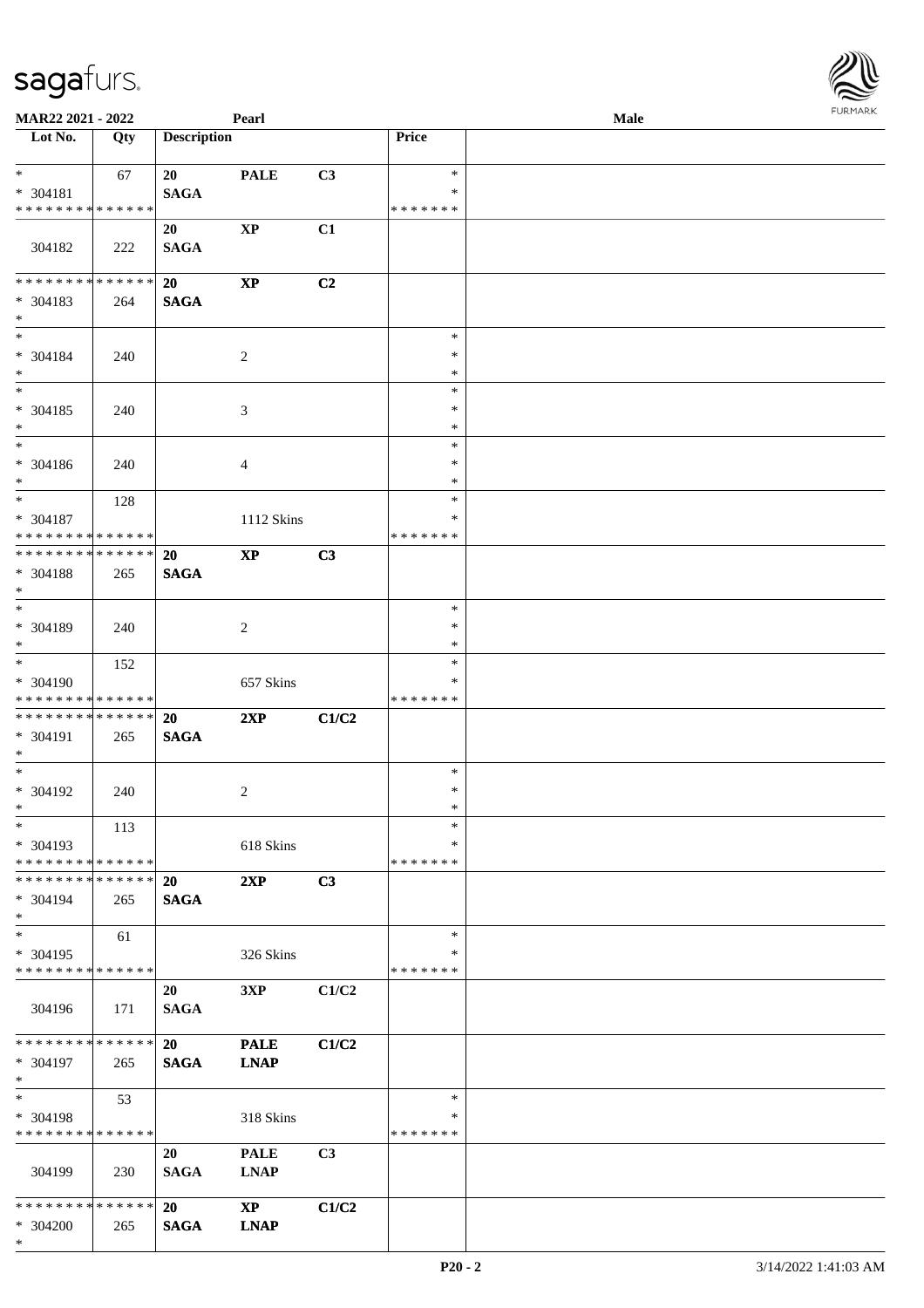| MAR22 2021 - 2022                       |     | Pearl                    |                                            |       |                   | Male |  |  |  |  |
|-----------------------------------------|-----|--------------------------|--------------------------------------------|-------|-------------------|------|--|--|--|--|
| Lot No.                                 | Qty | <b>Description</b>       |                                            |       | <b>Price</b>      |      |  |  |  |  |
| $*$                                     | 54  | 20                       | $\mathbf{X}\mathbf{P}$                     | C1/C2 | $\ast$            |      |  |  |  |  |
| * 304201<br>* * * * * * * * * * * * * * |     | <b>SAGA</b>              | $\mathbf{L}\mathbf{N}\mathbf{A}\mathbf{P}$ |       | $\ast$<br>******* |      |  |  |  |  |
| * * * * * * * * * * * * * *             |     | 20                       | $\bold{XP}$                                | C3    |                   |      |  |  |  |  |
| $* 304202$<br>$\ast$                    | 265 | <b>SAGA</b>              | <b>LNAP</b>                                |       |                   |      |  |  |  |  |
| $*$                                     | 85  |                          |                                            |       | $\ast$            |      |  |  |  |  |
| * 304203                                |     |                          | 350 Skins                                  |       | ∗                 |      |  |  |  |  |
| * * * * * * * * * * * * * *             |     |                          |                                            |       | *******           |      |  |  |  |  |
|                                         |     | 20                       | 2XP                                        | C1/C2 |                   |      |  |  |  |  |
| 304204                                  | 151 | <b>SAGA</b>              | <b>LNAP</b>                                |       |                   |      |  |  |  |  |
| 304205                                  | 146 | <b>20</b><br><b>SROY</b> | <b>PALE</b>                                | C1/C2 |                   |      |  |  |  |  |
| * * * * * * * * * * * * * *             |     | 20                       | $\mathbf{XP}$                              | C1/C2 |                   |      |  |  |  |  |
| $* 304206$<br>$\ast$                    | 245 | <b>SROY</b>              |                                            |       |                   |      |  |  |  |  |
| $*$                                     | 223 |                          |                                            |       | $\ast$            |      |  |  |  |  |
| * 304207                                |     |                          | 468 Skins                                  |       | ∗                 |      |  |  |  |  |
| * * * * * * * * * * * * * *             |     |                          |                                            |       | * * * * * * *     |      |  |  |  |  |
| 304208                                  | 188 | 20<br><b>SROY</b>        | <b>XP</b>                                  | C3    |                   |      |  |  |  |  |
| 304209                                  | 267 | 20<br><b>SROY</b>        | 2XP                                        | C1/C2 |                   |      |  |  |  |  |

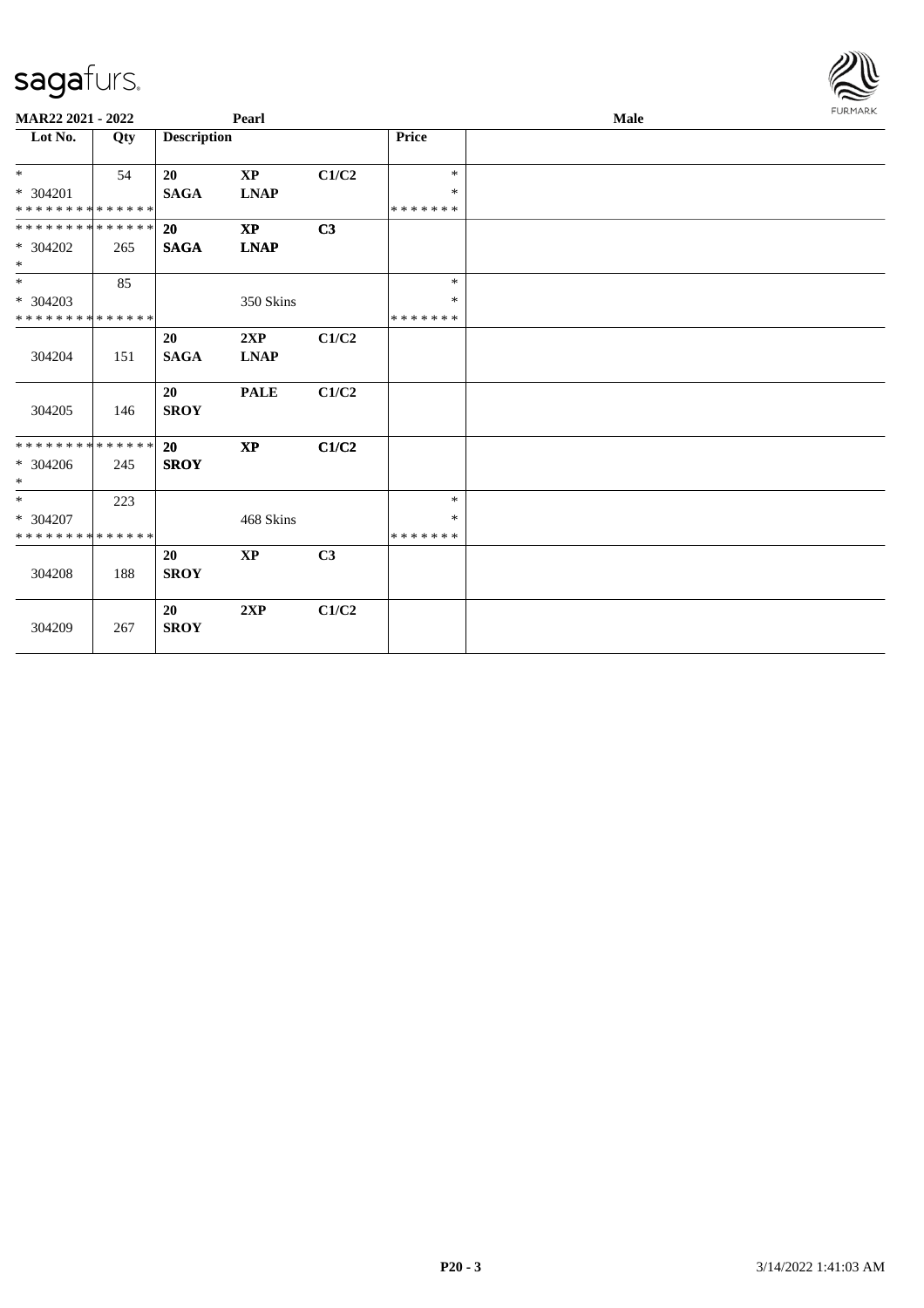| MAR22 2021 - 2022                                             |     |                             | Pearl                                                |                |                                   | Male |  |  |  |  |
|---------------------------------------------------------------|-----|-----------------------------|------------------------------------------------------|----------------|-----------------------------------|------|--|--|--|--|
| Lot No.                                                       | Qty | <b>Description</b>          |                                                      |                | Price                             |      |  |  |  |  |
| 304261                                                        | 125 | $\bf{0}$<br>SI              | <b>DK/MED</b>                                        | C1/C2          |                                   |      |  |  |  |  |
| 304262                                                        | 110 | $\bf{0}$<br>${\bf SI}$      | <b>DK/MED</b>                                        | C1/C2          |                                   |      |  |  |  |  |
| 304263                                                        | 86  | $\bf{0}$<br>SI              | <b>DK/MED</b><br><b>LNAP</b>                         | C1/C2          |                                   |      |  |  |  |  |
| 304264                                                        | 149 | $\bf{0}$<br>SI              | <b>PALE</b><br><b>LNAP</b>                           | C1/C2          |                                   |      |  |  |  |  |
| 304265                                                        | 125 | $\mathbf{0}$<br>${\bf SI}$  | XP/2XP<br>$\mathbf{L}\mathbf{N}\mathbf{A}\mathbf{P}$ | C1/C2          |                                   |      |  |  |  |  |
| * * * * * * * * * * * * * * <mark>*</mark><br>* 304266<br>$*$ | 305 | $\mathbf{0}$<br>SI          | <b>ALL</b><br><b>LNAP</b>                            | C <sub>2</sub> |                                   |      |  |  |  |  |
| $*$<br>* 304267<br>* * * * * * * * * * * * * *                | 63  |                             | 368 Skins                                            |                | $\ast$<br>$\ast$<br>* * * * * * * |      |  |  |  |  |
| 304268                                                        | 167 | $\bf{0}$<br>$\mathbf{I}$    | <b>ALL</b>                                           | C2             |                                   |      |  |  |  |  |
| 304269                                                        | 125 | $\bf{0}$<br><b>SAGA</b>     | <b>DK/MED</b>                                        | C2             |                                   |      |  |  |  |  |
| * * * * * * * * * * * * * * *<br>* 304270<br>$\ast$           | 285 | $\mathbf{0}$<br><b>SAGA</b> | <b>ALL</b><br><b>LNAP</b>                            | C2             |                                   |      |  |  |  |  |
| $*$<br>* 304271<br>* * * * * * * * * * * * * *                | 151 |                             | 436 Skins                                            |                | $\ast$<br>$\ast$<br>* * * * * * * |      |  |  |  |  |

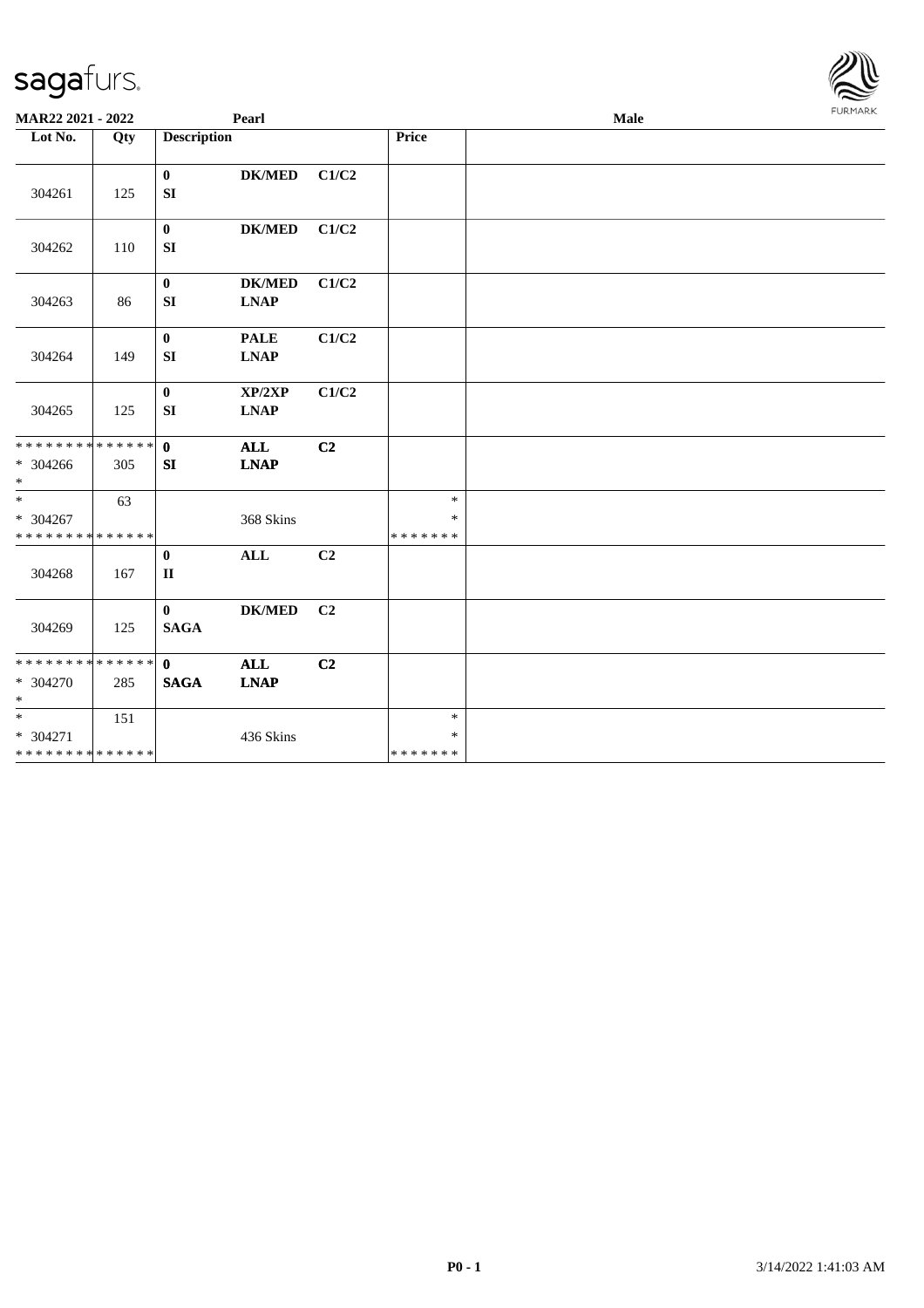

| MAR22 2021 - 2022                                    |     |                        | <b>Pearl Velvet</b>                    |       |                              | Male |  |
|------------------------------------------------------|-----|------------------------|----------------------------------------|-------|------------------------------|------|--|
| Lot No.                                              | Qty | <b>Description</b>     |                                        |       | Price                        |      |  |
| 304321                                               | 148 | 40<br>${\bf SI}$       | <b>Dark</b><br><b>VELV1</b>            | C1/C2 |                              |      |  |
| 304322                                               | 217 | 40<br>SI               | <b>PALE</b><br><b>VELV1</b>            | C1/C2 |                              |      |  |
| 304323                                               | 135 | 40<br>${\bf S}{\bf I}$ | $\mathbf{X}\mathbf{P}$<br><b>VELV1</b> | C1    |                              |      |  |
| * * * * * * * * * * * * * *<br>$* 304324$<br>$\ast$  | 225 | 40<br>SI               | $\bold{XP}$<br><b>VELV1</b>            | C2    |                              |      |  |
| $\overline{\phantom{a}^*}$<br>$* 304325$<br>$\ast$   | 200 |                        | $\sqrt{2}$                             |       | $\ast$<br>$\ast$<br>$\ast$   |      |  |
| $\overline{\phantom{1}}$<br>$* 304326$<br>$\ast$     | 200 |                        | 3                                      |       | $\ast$<br>$\ast$<br>$\ast$   |      |  |
| $\ast$<br>$* 304327$<br>* * * * * * * * * * * * * *  | 154 |                        | 779 Skins                              |       | $\ast$<br>*<br>* * * * * * * |      |  |
| * * * * * * * * * * * * * *<br>* 304328<br>$\ast$    | 225 | 40<br>SI               | $\mathbf{X}\mathbf{P}$<br><b>VELV1</b> | C3    |                              |      |  |
| $_{\ast}$<br>* 304329<br>* * * * * * * * * * * * * * | 136 |                        | 361 Skins                              |       | $\ast$<br>∗<br>* * * * * * * |      |  |
| 304330                                               | 141 | 40<br>${\bf SI}$       | 2XP<br>VELV1                           | C1    |                              |      |  |
| **************<br>$* 304331$<br>$\ast$               | 225 | 40<br>SI               | 2XP<br><b>VELV1</b>                    | C2    |                              |      |  |
| $\ast$<br>* 304332<br>$*$                            | 200 |                        | $\overline{c}$                         |       | $\ast$<br>$\ast$<br>$\ast$   |      |  |
| $\ast$<br>* 304333<br>* * * * * * * * * * * * * *    | 108 |                        | 533 Skins                              |       | $\ast$<br>*<br>* * * * * * * |      |  |
| 304334                                               | 233 | 40<br>SI               | 2XP<br><b>VELV1</b>                    | C3    |                              |      |  |
| 304335                                               | 180 | 40<br>SI               | 3XP<br><b>VELV1</b>                    | C1/C2 |                              |      |  |
| 304336                                               | 121 | 40<br>SI               | $\mathbf{X}\mathbf{P}$<br>VELV2        | C1/C2 |                              |      |  |
| 304337                                               | 120 | 40<br>SI               | 2XP<br>VELV2                           | C1/C2 |                              |      |  |
| 304338                                               | 167 | 40<br><b>SAGA</b>      | <b>Dark</b><br><b>VELV1</b>            | C1/C2 |                              |      |  |
| ******** <mark>******</mark><br>* 304339<br>$\ast$   | 205 | 40<br><b>SAGA</b>      | <b>PALE</b><br><b>VELV1</b>            | C1/C2 |                              |      |  |
| $*$<br>* 304340<br>* * * * * * * * * * * * * *       | 129 |                        | 334 Skins                              |       | $\ast$<br>∗<br>* * * * * * * |      |  |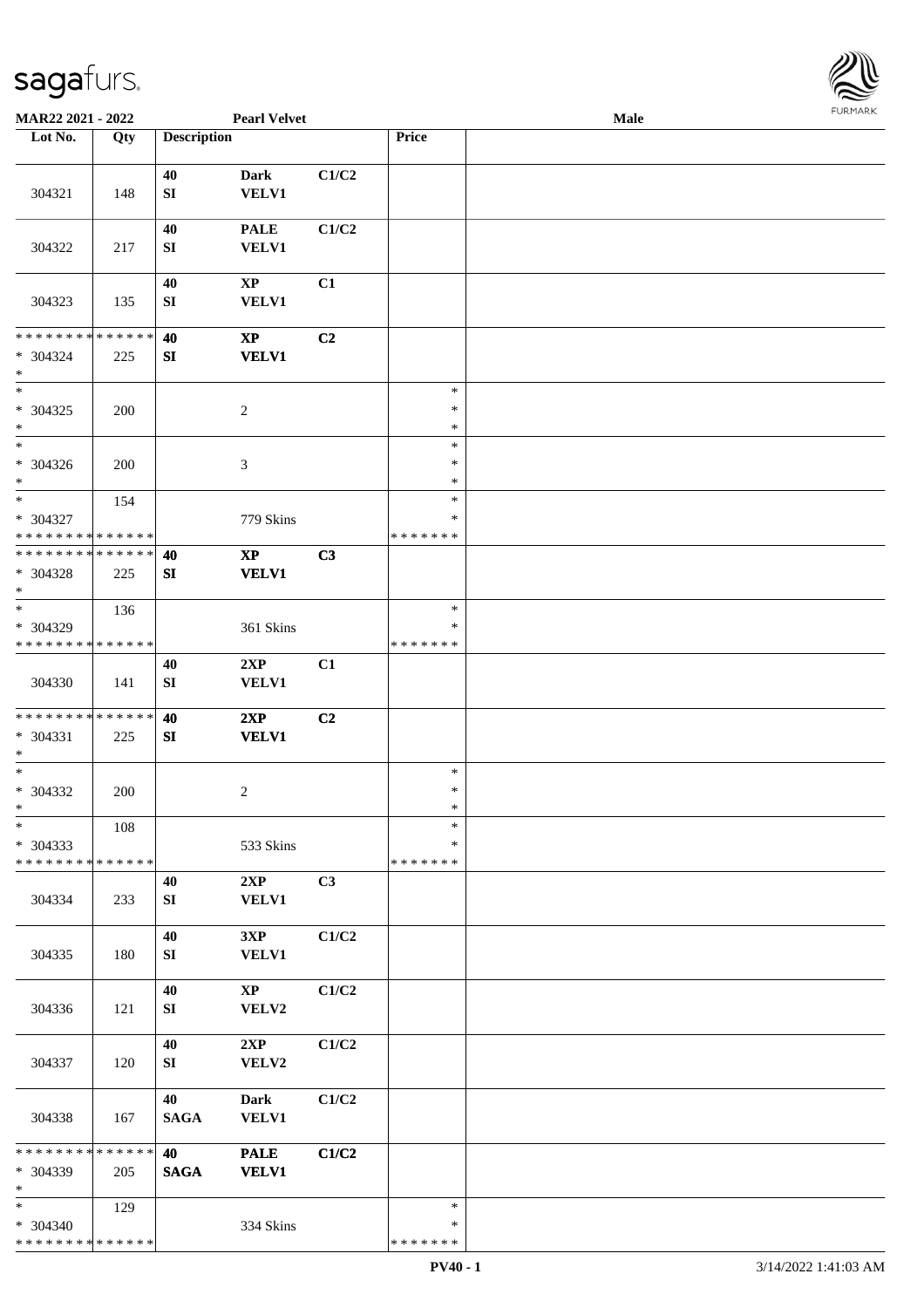

| MAR22 2021 - 2022             |                   |                    | <b>Pearl Velvet</b> |                |               | <b>Male</b> |
|-------------------------------|-------------------|--------------------|---------------------|----------------|---------------|-------------|
| Lot No.                       | $\overline{Q}$ ty | <b>Description</b> |                     |                | Price         |             |
|                               |                   |                    |                     |                |               |             |
| **************                |                   | 40                 | $\bold{XP}$         | C1             |               |             |
| $* 304341$                    | 205               | <b>SAGA</b>        | <b>VELV1</b>        |                |               |             |
| $*$                           |                   |                    |                     |                |               |             |
| $*$                           | 140               |                    |                     |                | $\ast$        |             |
|                               |                   |                    |                     |                |               |             |
| * 304342                      |                   |                    | 345 Skins           |                | ∗             |             |
| * * * * * * * * * * * * * *   |                   |                    |                     |                | * * * * * * * |             |
| **************                |                   | 40                 | $\bold{XP}$         | C <sub>2</sub> |               |             |
| $* 304343$                    | 205               | <b>SAGA</b>        | <b>VELV1</b>        |                |               |             |
| $*$                           |                   |                    |                     |                |               |             |
| $*$                           |                   |                    |                     |                | $\ast$        |             |
| $* 304344$                    | 180               |                    | 2                   |                | $\ast$        |             |
| $\ast$                        |                   |                    |                     |                | $\ast$        |             |
| $\overline{\phantom{0}}$      |                   |                    |                     |                | $\ast$        |             |
|                               |                   |                    |                     |                |               |             |
| $* 304345$                    | 180               |                    | $\mathfrak{Z}$      |                | $\ast$        |             |
| $\ast$                        |                   |                    |                     |                | $\ast$        |             |
| $\overline{\phantom{a}^*}$    |                   |                    |                     |                | $\ast$        |             |
| $* 304346$                    | 180               |                    | 4                   |                | $\ast$        |             |
| $\ast$                        |                   |                    |                     |                | $\ast$        |             |
| $_{\ast}$                     |                   |                    |                     |                | $\ast$        |             |
| $* 304347$                    | 180               |                    | $\sqrt{5}$          |                | $\ast$        |             |
| $\ast$                        |                   |                    |                     |                | $\ast$        |             |
| $\ast$                        |                   |                    |                     |                |               |             |
|                               |                   |                    |                     |                | $\ast$        |             |
| $* 304348$                    | 180               |                    | 6                   |                | $\ast$        |             |
| $\ast$                        |                   |                    |                     |                | $\ast$        |             |
| $\overline{\phantom{1}}$      | 91                |                    |                     |                | $\ast$        |             |
| * 304349                      |                   |                    | 1196 Skins          |                | $\ast$        |             |
| * * * * * * * * * * * * * *   |                   |                    |                     |                | * * * * * * * |             |
| **************                |                   | 40                 | $\bold{XP}$         | C3             |               |             |
| $* 304350$                    |                   |                    | <b>VELV1</b>        |                |               |             |
|                               | 205               | $\mathbf{SAGA}$    |                     |                |               |             |
| $*$                           |                   |                    |                     |                |               |             |
| $*$                           | 163               |                    |                     |                | $\ast$        |             |
| $* 304351$                    |                   |                    | 368 Skins           |                | $\ast$        |             |
| * * * * * * * * * * * * * *   |                   |                    |                     |                | * * * * * * * |             |
| **************                |                   | 40                 | 2XP                 | C1             |               |             |
| * 304352                      | 205               | <b>SAGA</b>        | <b>VELV1</b>        |                |               |             |
| $*$                           |                   |                    |                     |                |               |             |
| $*$                           | 122               |                    |                     |                | $\ast$        |             |
| $* 304353$                    |                   |                    | 327 Skins           |                | ∗             |             |
|                               |                   |                    |                     |                | * * * * * * * |             |
| * * * * * * * * * * * * * * * |                   |                    |                     |                |               |             |
| * * * * * * * * * * * * * * * |                   | 40                 | 2XP                 | C2             |               |             |
| * 304354                      | 205               | <b>SAGA</b>        | <b>VELV1</b>        |                |               |             |
| $*$                           |                   |                    |                     |                |               |             |
| $\overline{\phantom{a}^*}$    |                   |                    |                     |                | $\ast$        |             |
| $* 304355$                    | 180               |                    | $\overline{2}$      |                | $\ast$        |             |
| $*$                           |                   |                    |                     |                | $\ast$        |             |
| $\overline{\ast}$             |                   |                    |                     |                | $\ast$        |             |
| $* 304356$                    | 180               |                    | 3                   |                | $\ast$        |             |
| $*$                           |                   |                    |                     |                | $\ast$        |             |
|                               |                   |                    |                     |                |               |             |
| $*$                           |                   |                    |                     |                | $\ast$        |             |
| * 304357                      | 180               |                    | $\overline{4}$      |                | $\ast$        |             |
| $*$                           |                   |                    |                     |                | $\ast$        |             |
| $\ast$                        |                   |                    |                     |                | $\ast$        |             |
| * 304358                      | 180               |                    | 5                   |                | $\ast$        |             |
| $*$ $*$                       |                   |                    |                     |                | $\ast$        |             |
|                               | 125               |                    |                     |                | $\ast$        |             |
| * 304359                      |                   |                    |                     |                | ∗             |             |
|                               |                   |                    | 1050 Skins          |                |               |             |
| * * * * * * * * * * * * * *   |                   |                    |                     |                | * * * * * * * |             |
| * * * * * * * * * * * * * * * |                   | 40                 | 2XP                 | C3             |               |             |
| * 304360                      | 204               | <b>SAGA</b>        | <b>VELV1</b>        |                |               |             |
| $*$                           |                   |                    |                     |                |               |             |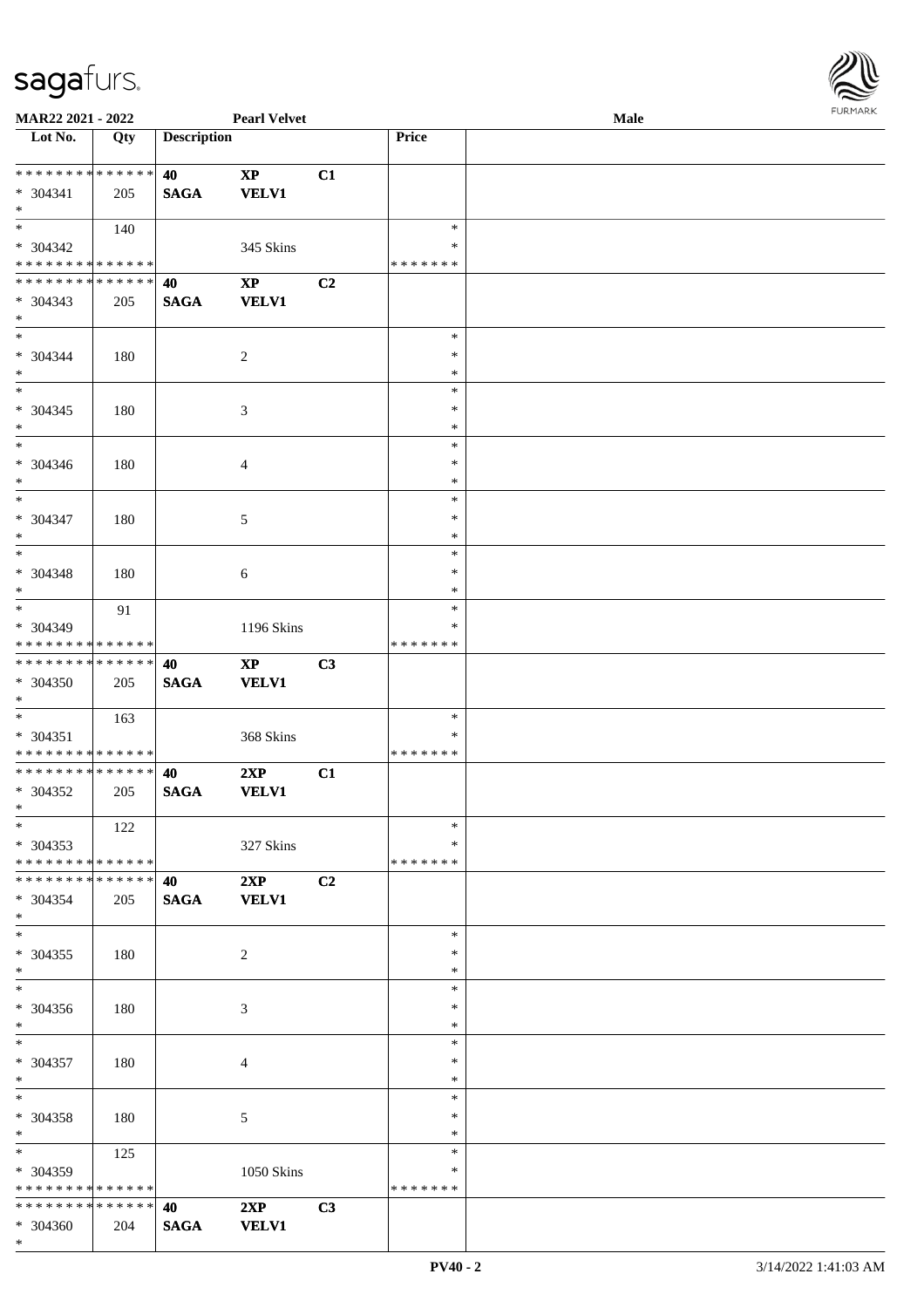

| MAR22 2021 - 2022                       |     |                    | <b>Pearl Velvet</b>    |                |                         | <b>Male</b> |  |
|-----------------------------------------|-----|--------------------|------------------------|----------------|-------------------------|-------------|--|
| Lot No.                                 | Qty | <b>Description</b> |                        |                | Price                   |             |  |
| $*$                                     |     |                    |                        |                | $\ast$                  |             |  |
| * 304361                                | 198 | 40<br><b>SAGA</b>  | 2XP<br><b>VELV1</b>    | C3             | ∗                       |             |  |
| * * * * * * * * * * * * * *             |     |                    |                        |                | * * * * * * *           |             |  |
| * * * * * * * * * * * * * *             |     | 40                 | 3XP                    | C1/C2          |                         |             |  |
| * 304362                                | 205 | <b>SAGA</b>        | <b>VELV1</b>           |                |                         |             |  |
| $*$                                     |     |                    |                        |                |                         |             |  |
| $\overline{\phantom{0}}$                |     |                    |                        |                | $\ast$                  |             |  |
| * 304363                                | 180 |                    | 2                      |                | $\ast$                  |             |  |
| $*$                                     |     |                    |                        |                | *                       |             |  |
| $*$                                     | 141 |                    |                        |                | $\ast$                  |             |  |
| * 304364<br>* * * * * * * * * * * * * * |     |                    | 526 Skins              |                | $\ast$<br>* * * * * * * |             |  |
|                                         |     | 40                 | 3XP                    | C3             |                         |             |  |
| 304365                                  | 153 | <b>SAGA</b>        | <b>VELV1</b>           |                |                         |             |  |
|                                         |     |                    |                        |                |                         |             |  |
|                                         |     | 40                 | $\mathbf{X}\mathbf{P}$ | C1             |                         |             |  |
| 304366                                  | 174 | <b>SAGA</b>        | VELV2                  |                |                         |             |  |
|                                         |     |                    |                        |                |                         |             |  |
|                                         |     | 40                 | $\mathbf{XP}$          | C2             |                         |             |  |
| 304367                                  | 210 | <b>SAGA</b>        | VELV2                  |                |                         |             |  |
|                                         |     |                    |                        |                |                         |             |  |
|                                         |     | 40                 | 2XP                    | C1             |                         |             |  |
| 304368                                  | 139 | <b>SAGA</b>        | VELV2                  |                |                         |             |  |
| * * * * * * * * * * * * * *             |     | 40                 | 2XP                    | C <sub>2</sub> |                         |             |  |
| * 304369                                | 205 | <b>SAGA</b>        | VELV2                  |                |                         |             |  |
| $*$                                     |     |                    |                        |                |                         |             |  |
| $\ast$                                  | 80  |                    |                        |                | $\ast$                  |             |  |
| * 304370                                |     |                    | 285 Skins              |                | *                       |             |  |
| * * * * * * * * * * * * * *             |     |                    |                        |                | * * * * * * *           |             |  |
|                                         |     | 40                 | 3XP                    | C1/C2          |                         |             |  |
| 304371                                  | 177 | <b>SAGA</b>        | VELV2                  |                |                         |             |  |
| * * * * * * * * * * * * * * *           |     | 40                 | $\bold{XP}$            | C1/C2          |                         |             |  |
| * 304372                                | 205 | <b>SROY</b>        | <b>VELV1</b>           |                |                         |             |  |
| $*$                                     |     |                    |                        |                |                         |             |  |
| $\ast$                                  |     |                    |                        |                | $\ast$                  |             |  |
| * 304373                                | 180 |                    | 2                      |                | ∗                       |             |  |
| $*$                                     |     |                    |                        |                | ∗                       |             |  |
| $*$                                     | 91  |                    |                        |                | $\ast$<br>*             |             |  |
| * 304374<br>* * * * * * * * * * * * * * |     |                    | 476 Skins              |                | * * * * * * *           |             |  |
|                                         |     | 40                 | 2XP                    | C1             |                         |             |  |
| 304375                                  | 132 | <b>SROY</b>        | <b>VELV1</b>           |                |                         |             |  |
|                                         |     |                    |                        |                |                         |             |  |
| * * * * * * * * * * * * * * *           |     | 40                 | 2XP                    | C2             |                         |             |  |
| * 304376                                | 205 | <b>SROY</b>        | <b>VELV1</b>           |                |                         |             |  |
| $*$                                     |     |                    |                        |                |                         |             |  |
| $*$<br>* 304377                         | 76  |                    |                        |                | $\ast$<br>*             |             |  |
| * * * * * * * * * * * * * *             |     |                    | 281 Skins              |                | * * * * * * *           |             |  |
|                                         |     | 40                 | 3XP                    | C1/C2          |                         |             |  |
| 304378                                  | 160 | <b>SROY</b>        | <b>VELV1</b>           |                |                         |             |  |
|                                         |     |                    |                        |                |                         |             |  |
|                                         |     | 40                 | $\mathbf{X}\mathbf{P}$ | C1/C2          |                         |             |  |
| 304379                                  | 140 | <b>SROY</b>        | VELV2                  |                |                         |             |  |
|                                         |     |                    |                        |                |                         |             |  |
|                                         |     | 40                 | 2XP                    | C1/C2          |                         |             |  |
| 304380                                  | 142 | <b>SROY</b>        | VELV2                  |                |                         |             |  |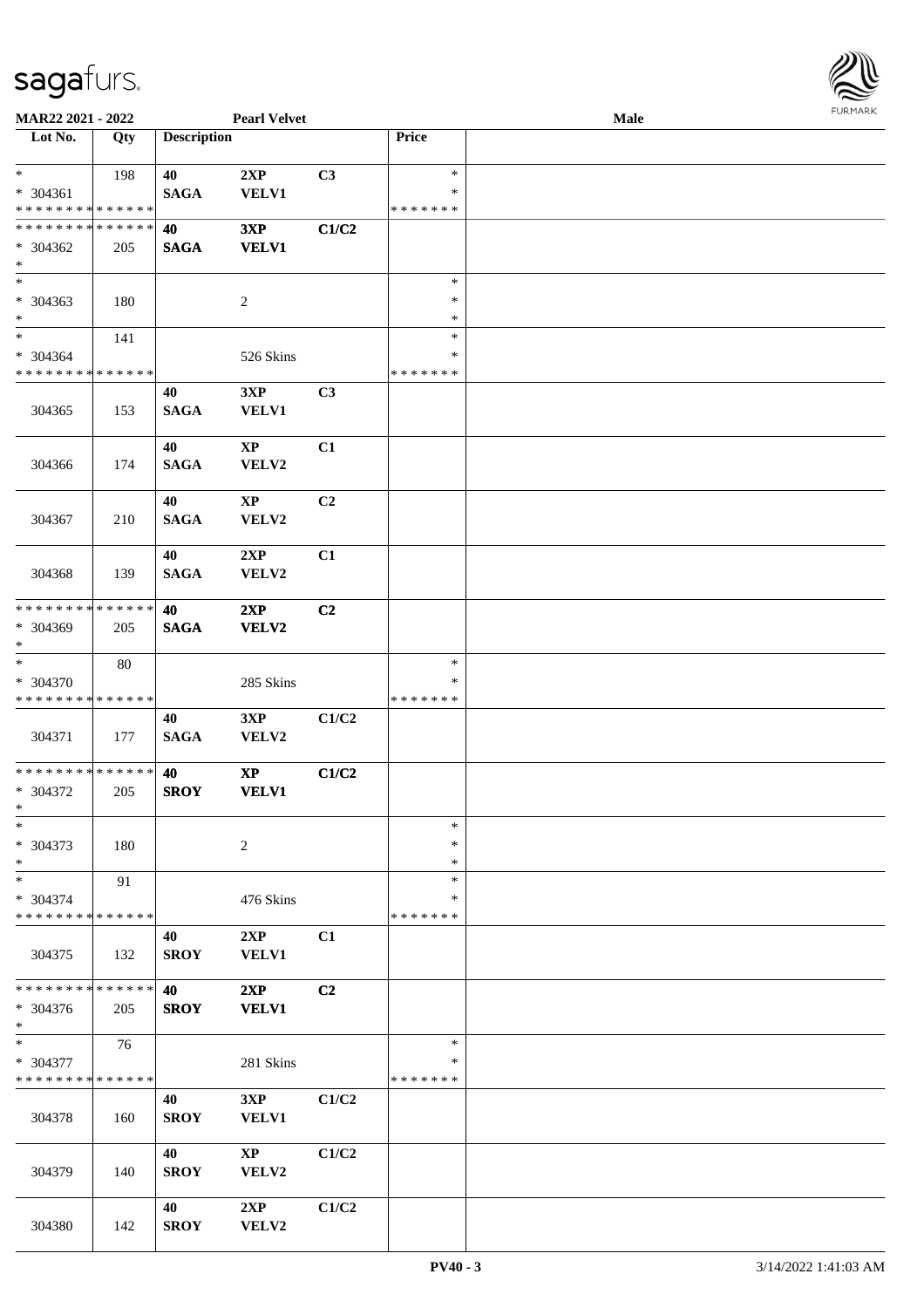

| <b>MAR22 2021 - 2022</b>                                        |     |                        | <b>Pearl Velvet</b>                        |                |                                   | Male |  |
|-----------------------------------------------------------------|-----|------------------------|--------------------------------------------|----------------|-----------------------------------|------|--|
| Lot No.                                                         | Qty | <b>Description</b>     |                                            |                | Price                             |      |  |
|                                                                 |     |                        |                                            |                |                                   |      |  |
| 304421                                                          | 161 | 30<br>${\bf S}{\bf I}$ | <b>PALE</b><br><b>VELV1</b>                | C1             |                                   |      |  |
| 304422                                                          | 263 | 30<br>SI               | <b>PALE</b><br><b>VELV1</b>                | C2             |                                   |      |  |
| 304423                                                          | 127 | 30<br>SI               | <b>PALE</b><br>VELV1                       | C <sub>3</sub> |                                   |      |  |
| * * * * * * * * * * * * * *<br>* 304424<br>$*$                  | 245 | 30<br>SI               | $\boldsymbol{\mathrm{XP}}$<br><b>VELV1</b> | C1             |                                   |      |  |
| $*$<br>* 304425<br>* * * * * * * * * * * * * *                  | 192 |                        | 437 Skins                                  |                | $\ast$<br>$\ast$<br>* * * * * * * |      |  |
| * * * * * * * * * * * * * *<br>* 304426<br>$*$                  | 245 | 30<br>SI               | $\mathbf{XP}$<br><b>VELV1</b>              | C2             |                                   |      |  |
| $*$<br>* 304427<br>$*$                                          | 220 |                        | 2                                          |                | $\ast$<br>$\ast$<br>$\ast$        |      |  |
| $*$<br>$* 304428$<br>$*$                                        | 220 |                        | 3                                          |                | $\ast$<br>$\ast$<br>$\ast$        |      |  |
| $\overline{\phantom{0}}$<br>* 304429<br>$*$                     | 220 |                        | 4                                          |                | $\ast$<br>$\ast$<br>$\ast$        |      |  |
| $\overline{\ast}$<br>* 304430<br>* * * * * * * * * * * * * *    | 62  |                        | 967 Skins                                  |                | $\ast$<br>∗<br>* * * * * * *      |      |  |
| * * * * * * * * * * * * * *<br>* 304431<br>$\ast$               | 265 | 30<br>SI               | $\mathbf{XP}$<br><b>VELV1</b>              | C3             |                                   |      |  |
| $*$<br>$* 304432$<br>* * * * * * * * <mark>* * * * * * *</mark> | 113 |                        | 378 Skins                                  |                | $\ast$<br>$\ast$<br>* * * * * * * |      |  |
| 304433                                                          | 237 | 30<br>SI               | 2XP<br><b>VELV1</b>                        | C1             |                                   |      |  |
| * * * * * * * * * * * * * *<br>* 304434<br>$\ast$               | 245 | 30<br>SI               | 2XP<br><b>VELV1</b>                        | C2             |                                   |      |  |
| $_{*}$<br>* 304435<br>* * * * * * * * * * * * * *               | 117 |                        | 362 Skins                                  |                | $\ast$<br>$\ast$<br>* * * * * * * |      |  |
| 304436                                                          | 131 | 30<br>${\bf SI}$       | 2XP<br><b>VELV1</b>                        | C3             |                                   |      |  |
| 304437                                                          | 170 | 30<br>${\bf S}{\bf I}$ | $\mathbf{X}\mathbf{P}$<br>VELV2            | C1/C2          |                                   |      |  |
| 304438                                                          | 158 | 30<br><b>SAGA</b>      | <b>Dark</b><br><b>VELV1</b>                | C1/C2          |                                   |      |  |
| 304439                                                          | 120 | 30<br><b>SAGA</b>      | <b>MED</b><br><b>VELV1</b>                 | C1/C2          |                                   |      |  |
| 304440                                                          | 187 | 30<br><b>SAGA</b>      | <b>PALE</b><br><b>VELV1</b>                | C1             |                                   |      |  |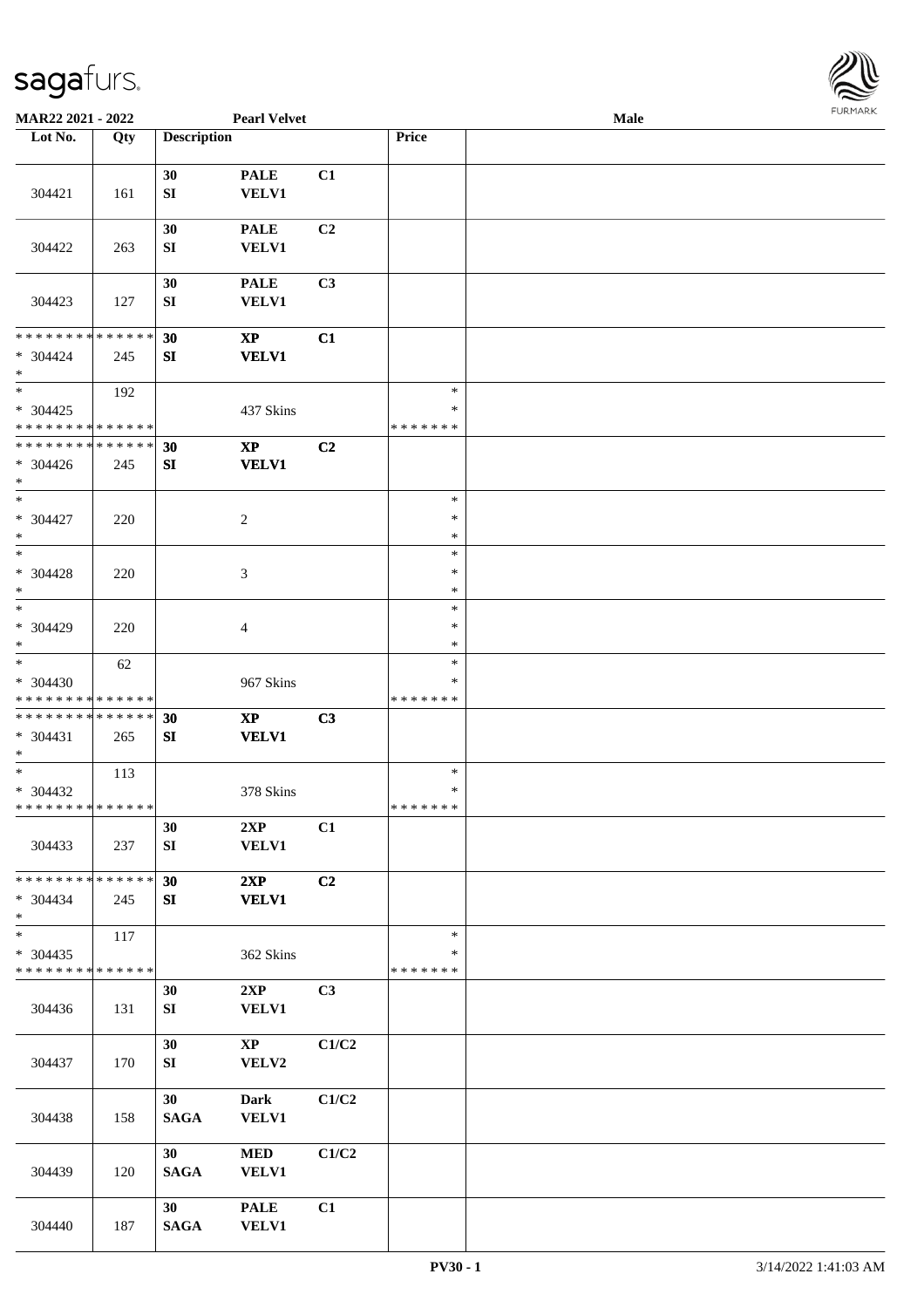

| MAR22 2021 - 2022                         |     |                    | <b>Pearl Velvet</b>    |    |                         | Male |
|-------------------------------------------|-----|--------------------|------------------------|----|-------------------------|------|
| Lot No.                                   | Qty | <b>Description</b> |                        |    | Price                   |      |
|                                           |     |                    |                        |    |                         |      |
| **************                            |     | 30 <sup>°</sup>    | <b>PALE</b>            | C2 |                         |      |
| $* 304441$                                | 225 | $\mathbf{SAGA}$    | <b>VELV1</b>           |    |                         |      |
| $\ast$                                    |     |                    |                        |    |                         |      |
| $\ast$                                    |     |                    |                        |    | $\ast$                  |      |
| $* 304442$                                | 200 |                    | $\overline{2}$         |    | $\ast$                  |      |
| $\ast$<br>$\overline{\phantom{0}}$        |     |                    |                        |    | $\ast$                  |      |
|                                           | 134 |                    |                        |    | $\ast$                  |      |
| $* 304443$<br>* * * * * * * * * * * * * * |     |                    | 559 Skins              |    | $\ast$<br>* * * * * * * |      |
|                                           |     |                    |                        |    |                         |      |
| 304444                                    | 178 | 30                 | <b>PALE</b>            | C3 |                         |      |
|                                           |     | <b>SAGA</b>        | <b>VELV1</b>           |    |                         |      |
| ******** <mark>******</mark>              |     | 30                 | $\mathbf{X}\mathbf{P}$ | C1 |                         |      |
| $* 304445$                                | 225 | <b>SAGA</b>        | <b>VELV1</b>           |    |                         |      |
| $\ast$                                    |     |                    |                        |    |                         |      |
| $\overline{\phantom{a}}$                  |     |                    |                        |    | $\ast$                  |      |
| $* 304446$                                | 200 |                    | $\overline{c}$         |    | $\ast$                  |      |
| $\ast$                                    |     |                    |                        |    | $\ast$                  |      |
| $\overline{\phantom{0}}$                  |     |                    |                        |    | $\ast$                  |      |
| * 304447                                  | 200 |                    | 3                      |    | $\ast$                  |      |
| $\ast$                                    |     |                    |                        |    | $\ast$                  |      |
| $*$                                       | 161 |                    |                        |    | $\ast$                  |      |
| * 304448                                  |     |                    | 786 Skins              |    | $\ast$                  |      |
| * * * * * * * * * * * * * *               |     |                    |                        |    | * * * * * * *           |      |
| * * * * * * * * * * * * * *               |     | 30                 | $\mathbf{X}\mathbf{P}$ | C2 |                         |      |
| * 304449                                  | 225 | <b>SAGA</b>        | <b>VELV1</b>           |    |                         |      |
| $*$                                       |     |                    |                        |    |                         |      |
| $\overline{\ast}$                         |     |                    |                        |    | $\ast$                  |      |
| $* 304450$                                | 200 |                    | $\sqrt{2}$             |    | $\ast$                  |      |
| $*$                                       |     |                    |                        |    | $\ast$                  |      |
| $\ast$                                    |     |                    |                        |    | $\ast$                  |      |
| $* 304451$                                | 200 |                    | $\mathfrak{Z}$         |    | $\ast$                  |      |
| $\ast$<br>$\ast$                          |     |                    |                        |    | $\ast$<br>$\ast$        |      |
| $* 304452$                                |     |                    |                        |    | $\ast$                  |      |
| $*$                                       | 200 |                    | $\overline{4}$         |    | $\ast$                  |      |
| $*$                                       |     |                    |                        |    | $\ast$                  |      |
| $* 304453$                                | 200 |                    | $\mathfrak{S}$         |    | $\ast$                  |      |
| $*$                                       |     |                    |                        |    | $\ast$                  |      |
| $\overline{\phantom{0}}$                  |     |                    |                        |    | $\ast$                  |      |
| $* 304454$                                | 200 |                    | 6                      |    | $\ast$                  |      |
| $*$                                       |     |                    |                        |    | $\ast$                  |      |
| $\overline{\phantom{0}}$                  |     |                    |                        |    | $\ast$                  |      |
| $* 304455$                                | 200 |                    | $\tau$                 |    | $\ast$                  |      |
| $*$                                       |     |                    |                        |    | $\ast$                  |      |
| $\overline{\phantom{a}^*}$                |     |                    |                        |    | $\ast$                  |      |
| $* 304456$                                | 200 |                    | 8                      |    | $\ast$                  |      |
| $*$                                       |     |                    |                        |    | $\ast$                  |      |
| $\ast$                                    |     |                    |                        |    | $\ast$                  |      |
| $* 304457$                                | 200 |                    | 9                      |    | $\ast$                  |      |
| $*$                                       |     |                    |                        |    | $\ast$                  |      |
| $\overline{\ast}$                         |     |                    |                        |    | $\ast$                  |      |
| $* 304458$                                | 200 |                    | 10                     |    | $\ast$                  |      |
| $*$<br>$\overline{\phantom{1}}$           |     |                    |                        |    | $\ast$                  |      |
|                                           |     |                    |                        |    | $\ast$                  |      |
| * 304459                                  | 200 |                    | 11                     |    | $\ast$                  |      |
| $*$<br>$\ast$                             |     |                    |                        |    | $\ast$<br>$\ast$        |      |
|                                           | 167 |                    |                        |    | $\ast$                  |      |
| $* 304460$<br>* * * * * * * * * * * * * * |     |                    | 2392 Skins             |    | * * * * * * *           |      |
|                                           |     |                    |                        |    |                         |      |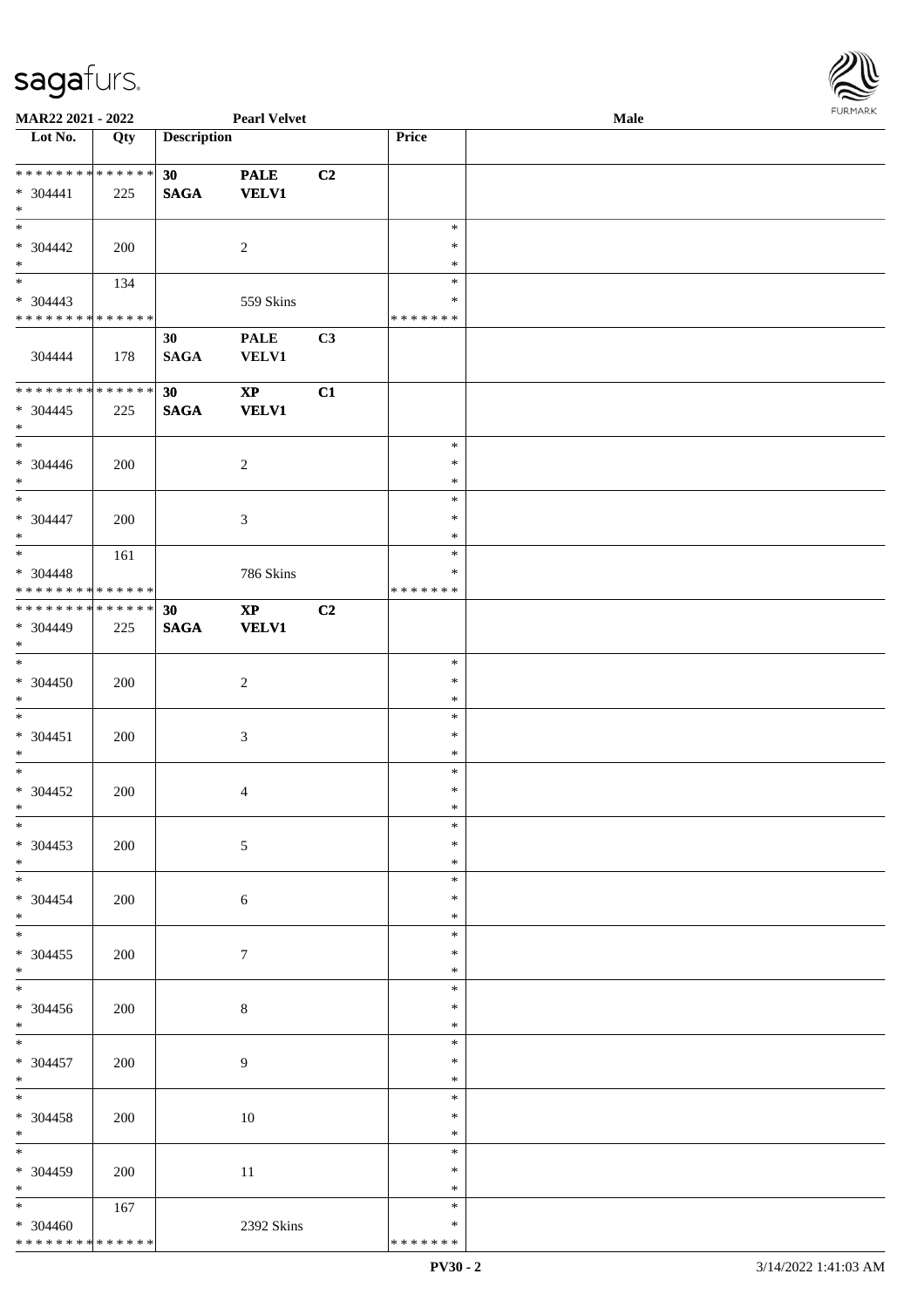

| MAR22 2021 - 2022               |     |                    | <b>Pearl Velvet</b> |                |               | Male |  |
|---------------------------------|-----|--------------------|---------------------|----------------|---------------|------|--|
| Lot No.                         | Qty | <b>Description</b> |                     |                | Price         |      |  |
|                                 |     |                    |                     |                |               |      |  |
| **************                  |     | 30                 | $\bold{XP}$         | C3             |               |      |  |
| $* 304461$                      | 225 | <b>SAGA</b>        | <b>VELV1</b>        |                |               |      |  |
| $*$                             |     |                    |                     |                |               |      |  |
| $*$                             |     |                    |                     |                | $\ast$        |      |  |
| $* 304462$                      |     |                    |                     |                | ∗             |      |  |
|                                 | 200 |                    | $\overline{c}$      |                |               |      |  |
| $*$<br>$\overline{\phantom{0}}$ |     |                    |                     |                | $\ast$        |      |  |
|                                 |     |                    |                     |                | $\ast$        |      |  |
| $* 304463$                      | 200 |                    | 3                   |                | $\ast$        |      |  |
| $*$                             |     |                    |                     |                | $\ast$        |      |  |
| $\overline{\phantom{0}}$        |     |                    |                     |                | $\ast$        |      |  |
| $* 304464$                      | 200 |                    | $\overline{4}$      |                | $\ast$        |      |  |
| $\ast$                          |     |                    |                     |                | $\ast$        |      |  |
| $\ast$                          |     |                    |                     |                | $\ast$        |      |  |
| $* 304465$                      | 200 |                    | $5\,$               |                | $\ast$        |      |  |
| $\ast$                          |     |                    |                     |                | $\ast$        |      |  |
| $\ast$                          | 162 |                    |                     |                | $\ast$        |      |  |
|                                 |     |                    |                     |                | $\ast$        |      |  |
| $* 304466$                      |     |                    | 1187 Skins          |                |               |      |  |
| ******** <mark>******</mark>    |     |                    |                     |                | * * * * * * * |      |  |
| * * * * * * * * * * * * * *     |     | 30                 | 2XP                 | C1             |               |      |  |
| * 304467                        | 225 | <b>SAGA</b>        | <b>VELV1</b>        |                |               |      |  |
| $*$                             |     |                    |                     |                |               |      |  |
| $*$                             |     |                    |                     |                | $\ast$        |      |  |
| $* 304468$                      | 200 |                    | $\sqrt{2}$          |                | $\ast$        |      |  |
| $*$                             |     |                    |                     |                | $\ast$        |      |  |
| $*$                             |     |                    |                     |                | $\ast$        |      |  |
| * 304469                        | 200 |                    | 3                   |                | $\ast$        |      |  |
| $*$                             |     |                    |                     |                | $\ast$        |      |  |
| $\overline{\phantom{1}}$        |     |                    |                     |                | $\ast$        |      |  |
|                                 | 44  |                    |                     |                |               |      |  |
| * 304470                        |     |                    | 669 Skins           |                | ∗             |      |  |
| * * * * * * * * * * * * * *     |     |                    |                     |                | * * * * * * * |      |  |
| * * * * * * * * * * * * * * *   |     | 30                 | 2XP                 | C <sub>2</sub> |               |      |  |
| * 304471                        | 225 | <b>SAGA</b>        | <b>VELV1</b>        |                |               |      |  |
| $*$                             |     |                    |                     |                |               |      |  |
| $*$                             |     |                    |                     |                | $\ast$        |      |  |
| $* 304472$                      | 200 |                    | $\overline{c}$      |                | $\ast$        |      |  |
| $*$                             |     |                    |                     |                | $\ast$        |      |  |
| $*$                             |     |                    |                     |                | $\ast$        |      |  |
| * 304473                        | 200 |                    | 3                   |                | $\ast$        |      |  |
| $*$                             |     |                    |                     |                | $\ast$        |      |  |
|                                 |     |                    |                     |                | $\ast$        |      |  |
| * 304474                        |     |                    |                     |                | ∗             |      |  |
|                                 | 200 |                    | $\overline{4}$      |                |               |      |  |
| $*$<br>$\overline{\phantom{0}}$ |     |                    |                     |                | *             |      |  |
|                                 |     |                    |                     |                | $\ast$        |      |  |
| $* 304475$                      | 200 |                    | 5                   |                | $\ast$        |      |  |
| $*$                             |     |                    |                     |                | $\ast$        |      |  |
| $\overline{\phantom{0}}$        |     |                    |                     |                | $\ast$        |      |  |
| $* 304476$                      | 200 |                    | 6                   |                | ∗             |      |  |
| $*$                             |     |                    |                     |                | $\ast$        |      |  |
| $*$ $*$                         |     |                    |                     |                | $\ast$        |      |  |
| $* 304477$                      | 200 |                    | $\overline{7}$      |                | $\ast$        |      |  |
| $*$                             |     |                    |                     |                | $\ast$        |      |  |
| $*$                             |     |                    |                     |                | $\ast$        |      |  |
|                                 |     |                    |                     |                | $\ast$        |      |  |
| * 304478                        | 200 |                    | 8                   |                |               |      |  |
| $*$                             |     |                    |                     |                | $\ast$        |      |  |
|                                 | 161 |                    |                     |                | $\ast$        |      |  |
| * 304479                        |     |                    | 1786 Skins          |                | ∗             |      |  |
| * * * * * * * * * * * * * *     |     |                    |                     |                | * * * * * * * |      |  |
| * * * * * * * * * * * * * * *   |     | 30                 | 2XP                 | C3             |               |      |  |
| * 304480                        | 225 | <b>SAGA</b>        | <b>VELV1</b>        |                |               |      |  |
| $*$                             |     |                    |                     |                |               |      |  |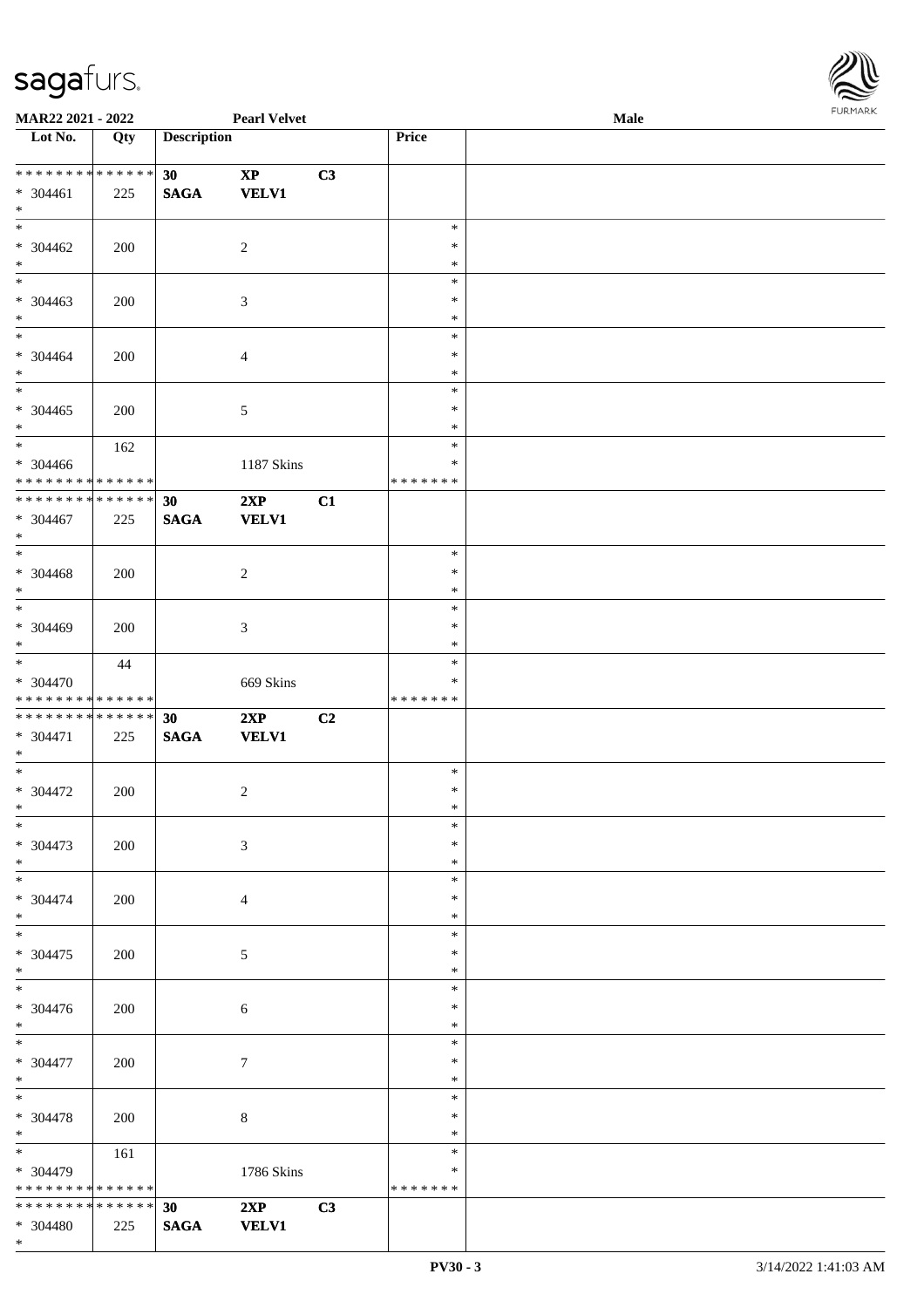

| MAR22 2021 - 2022             |     |                    | <b>Pearl Velvet</b>    |                |               | <b>Male</b> |  |
|-------------------------------|-----|--------------------|------------------------|----------------|---------------|-------------|--|
| Lot No.                       | Qty | <b>Description</b> |                        |                | Price         |             |  |
|                               |     |                    |                        |                |               |             |  |
| $\ast$                        |     | 30                 | 2XP                    | C <sub>3</sub> | $\ast$        |             |  |
| * 304481                      | 200 | $\mathbf{SAGA}$    | <b>VELV1</b>           |                | $\ast$        |             |  |
| $\ast$                        |     |                    |                        |                | $\ast$        |             |  |
| $\ast$                        |     |                    |                        |                | $\ast$        |             |  |
| $* 304482$                    | 200 |                    | 3                      |                | ∗             |             |  |
| $\ast$                        |     |                    |                        |                | $\ast$        |             |  |
| $_{\ast}^{-}$                 |     |                    |                        |                | $\ast$        |             |  |
|                               | 190 |                    |                        |                | $\ast$        |             |  |
| * 304483                      |     |                    | 815 Skins              |                |               |             |  |
| * * * * * * * * * * * * * *   |     |                    |                        |                | * * * * * * * |             |  |
|                               |     | 30                 | 3XP                    | C1             |               |             |  |
| 304484                        | 205 | <b>SAGA</b>        | <b>VELV1</b>           |                |               |             |  |
|                               |     |                    |                        |                |               |             |  |
| * * * * * * * * * * * * * *   |     | 30                 | 3XP                    | C <sub>2</sub> |               |             |  |
| $* 304485$                    | 225 | <b>SAGA</b>        | <b>VELV1</b>           |                |               |             |  |
| $\ast$                        |     |                    |                        |                |               |             |  |
| $\ast$                        |     |                    |                        |                | $\ast$        |             |  |
| $* 304486$                    | 200 |                    | 2                      |                | $\ast$        |             |  |
| $\ast$                        |     |                    |                        |                | $\ast$        |             |  |
| $\ast$                        | 89  |                    |                        |                | $\ast$        |             |  |
| $* 304487$                    |     |                    | 514 Skins              |                | ∗             |             |  |
| * * * * * * * * * * * * * *   |     |                    |                        |                | * * * * * * * |             |  |
| * * * * * * * * * * * * * *   |     | 30                 | 3XP                    | C3             |               |             |  |
| * 304488                      | 225 | <b>SAGA</b>        | <b>VELV1</b>           |                |               |             |  |
| $\ast$                        |     |                    |                        |                |               |             |  |
| $\ast$                        | 46  |                    |                        |                | $\ast$        |             |  |
| * 304489                      |     |                    | 271 Skins              |                | ∗             |             |  |
| * * * * * * * * * * * * * *   |     |                    |                        |                | * * * * * * * |             |  |
|                               |     | 30                 |                        |                |               |             |  |
|                               |     |                    | <b>PALE</b>            | C1/C2          |               |             |  |
| 304490                        | 151 | <b>SAGA</b>        | VELV2                  |                |               |             |  |
| **************                |     |                    |                        |                |               |             |  |
|                               |     | 30                 | $\mathbf{X}\mathbf{P}$ | C1             |               |             |  |
| * 304491                      | 235 | <b>SAGA</b>        | VELV2                  |                |               |             |  |
| $\ast$                        |     |                    |                        |                |               |             |  |
| $\ast$                        | 56  |                    |                        |                | $\ast$        |             |  |
| * 304492                      |     |                    | 291 Skins              |                | $\ast$        |             |  |
| **************                |     |                    |                        |                | *******       |             |  |
| * * * * * * * * * * * * * *   |     | 30 <sup>°</sup>    | $\bold{XP}$            | C <sub>2</sub> |               |             |  |
| * 304493                      | 225 | <b>SAGA</b>        | <b>VELV2</b>           |                |               |             |  |
| $*$                           |     |                    |                        |                |               |             |  |
| $*$                           | 222 |                    |                        |                | $\ast$        |             |  |
| $* 304494$                    |     |                    | 447 Skins              |                | ∗             |             |  |
| * * * * * * * * * * * * * *   |     |                    |                        |                | * * * * * * * |             |  |
|                               |     | 30                 | 2XP                    | C1             |               |             |  |
| 304495                        | 204 | <b>SAGA</b>        | VELV2                  |                |               |             |  |
|                               |     |                    |                        |                |               |             |  |
| * * * * * * * * * * * * * *   |     | 30 <sup>1</sup>    | 2XP                    | C <sub>2</sub> |               |             |  |
| * 304496                      | 225 | <b>SAGA</b>        | VELV2                  |                |               |             |  |
| $*$                           |     |                    |                        |                |               |             |  |
| $*$ and $*$                   | 138 |                    |                        |                | $\ast$        |             |  |
| * 304497                      |     |                    | 363 Skins              |                | ∗             |             |  |
| * * * * * * * * * * * * * *   |     |                    |                        |                | * * * * * * * |             |  |
|                               |     | 30                 | 3XP                    | C1/C2          |               |             |  |
| 304498                        | 134 | $\mathbf{SAGA}$    | VELV2                  |                |               |             |  |
|                               |     |                    |                        |                |               |             |  |
|                               |     | 30                 | <b>PALE</b>            | C1             |               |             |  |
|                               |     |                    |                        |                |               |             |  |
| 304499                        | 193 | <b>SROY</b>        | VELV1                  |                |               |             |  |
| * * * * * * * * * * * * * * * |     |                    |                        |                |               |             |  |
|                               |     | 30 <sup>°</sup>    | <b>PALE</b>            | C <sub>2</sub> |               |             |  |
| * 304500                      | 205 | <b>SROY</b>        | <b>VELV1</b>           |                |               |             |  |
| $*$                           |     |                    |                        |                |               |             |  |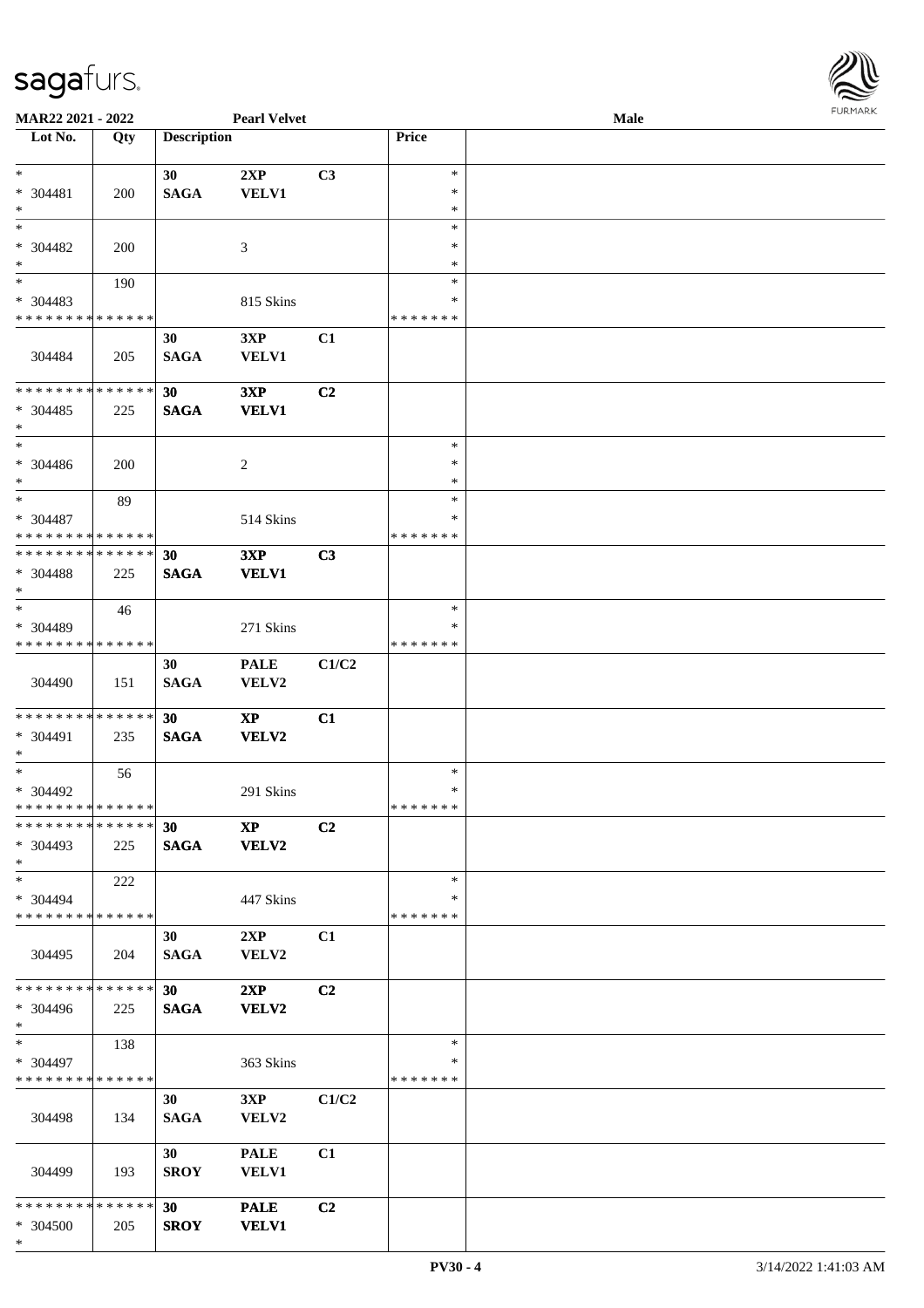

| <b>MAR22 2021 - 2022</b>                                      |     |                    | <b>Pearl Velvet</b>                    |                |                                   | <b>Male</b> |  |
|---------------------------------------------------------------|-----|--------------------|----------------------------------------|----------------|-----------------------------------|-------------|--|
| Lot No.                                                       | Qty | <b>Description</b> |                                        |                | Price                             |             |  |
| $*$<br>* 304501<br>* * * * * * * * * * * * * *                | 39  | 30<br><b>SROY</b>  | <b>PALE</b><br>VELV1                   | C <sub>2</sub> | $\ast$<br>$\ast$<br>* * * * * * * |             |  |
| * * * * * * * * * * * * * * *<br>$* 304502$<br>$*$            | 205 | 30<br><b>SROY</b>  | $\mathbf{XP}$<br><b>VELV1</b>          | C1             |                                   |             |  |
| * 304503<br>$*$                                               | 180 |                    | $\overline{c}$                         |                | $\ast$<br>$\ast$<br>$\ast$        |             |  |
| * 304504<br>$*$                                               | 180 |                    | 3                                      |                | $\ast$<br>$\ast$<br>$\ast$        |             |  |
| $* 304505$<br>$*$                                             | 180 |                    | $\overline{4}$                         |                | $\ast$<br>$\ast$<br>$\ast$        |             |  |
| $*$<br>* 304506<br>* * * * * * * * * * * * * *                | 161 |                    | 906 Skins                              |                | $\ast$<br>$\ast$<br>* * * * * * * |             |  |
| * * * * * * * * * * * * * * *<br>$* 304507$<br>$*$            | 205 | 30<br><b>SROY</b>  | $\bold{XP}$<br><b>VELV1</b>            | C2             |                                   |             |  |
| $*$<br>$* 304508$<br>$*$                                      | 180 |                    | $\overline{c}$                         |                | $\ast$<br>$\ast$<br>$\ast$        |             |  |
| $\overline{\ast}$<br>* 304509<br>$*$<br>$*$                   | 180 |                    | 3                                      |                | $\ast$<br>$\ast$<br>$\ast$        |             |  |
| * 304510<br>$*$                                               | 180 |                    | $\overline{4}$                         |                | $\ast$<br>$\ast$<br>$\ast$        |             |  |
| $*$<br>$* 304511$<br>$*$                                      | 180 |                    | 5                                      |                | $\ast$<br>$\ast$<br>$\ast$        |             |  |
| $*$<br>* 304512<br>* * * * * * * * <mark>* * * * * * *</mark> | 127 |                    | 1052 Skins                             |                | $\ast$<br>$\ast$<br>* * * * * * * |             |  |
| 304513                                                        | 211 | 30<br><b>SROY</b>  | $\mathbf{X}\mathbf{P}$<br><b>VELV1</b> | C3             |                                   |             |  |
| * * * * * * * * <mark>* * * * * * *</mark><br>* 304514<br>$*$ | 205 | 30<br><b>SROY</b>  | 2XP<br><b>VELV1</b>                    | C1             |                                   |             |  |
| $*$<br>$* 304515$<br>$*$                                      | 180 |                    | $\overline{c}$                         |                | $\ast$<br>$\ast$<br>$\ast$        |             |  |
| $*$<br>* 304516<br>$*$                                        | 180 |                    | 3                                      |                | $\ast$<br>$\ast$<br>$\ast$        |             |  |
| $*$<br>* 304517<br>* * * * * * * * * * * * * *                | 91  |                    | 656 Skins                              |                | $\ast$<br>∗<br>*******            |             |  |
| * * * * * * * * * * * * * * *<br>* 304518<br>$*$              | 205 | 30<br><b>SROY</b>  | 2XP<br><b>VELV1</b>                    | C2             |                                   |             |  |
| $*$<br>* 304519<br>$*$                                        | 180 |                    | 2                                      |                | $\ast$<br>$\ast$<br>$\ast$        |             |  |
| $*$<br>* 304520<br>$*$                                        | 180 |                    | 3                                      |                | $\ast$<br>$\ast$<br>$\ast$        |             |  |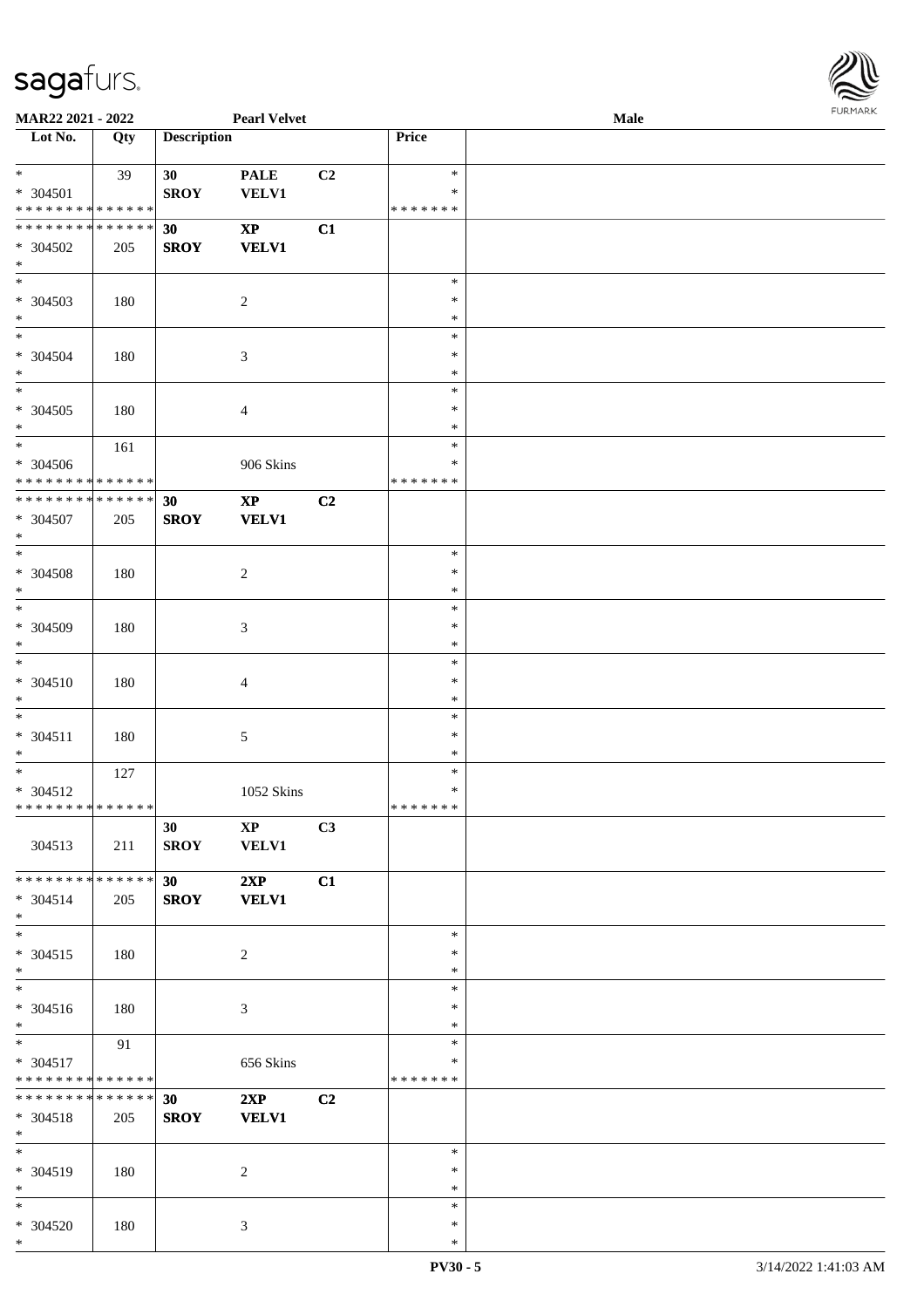

| MAR22 2021 - 2022                          |     |                    | <b>Pearl Velvet</b>    |                |               | Male | FURMARK |
|--------------------------------------------|-----|--------------------|------------------------|----------------|---------------|------|---------|
| Lot No.                                    | Qty | <b>Description</b> |                        |                | Price         |      |         |
| $\ast$                                     | 106 | 30                 | 2XP                    | C <sub>2</sub> | $\ast$        |      |         |
| $* 304521$                                 |     | <b>SROY</b>        | <b>VELV1</b>           |                | $\ast$        |      |         |
| * * * * * * * * * * * * * *                |     |                    |                        |                | * * * * * * * |      |         |
|                                            |     | 30                 | 2XP                    | C3             |               |      |         |
| 304522                                     | 138 | <b>SROY</b>        | <b>VELV1</b>           |                |               |      |         |
|                                            |     |                    |                        |                |               |      |         |
|                                            |     | 30                 | 3XP                    | C1             |               |      |         |
| 304523                                     | 163 | <b>SROY</b>        | <b>VELV1</b>           |                |               |      |         |
|                                            |     |                    |                        |                |               |      |         |
|                                            |     | 30                 | 3XP                    | C <sub>2</sub> |               |      |         |
| 304524                                     | 148 | <b>SROY</b>        | <b>VELV1</b>           |                |               |      |         |
|                                            |     |                    |                        |                |               |      |         |
| * * * * * * * * <mark>* * * * * *</mark>   |     | 30                 | <b>XP</b>              | C1             |               |      |         |
| * 304525                                   | 205 | <b>SROY</b>        | VELV2                  |                |               |      |         |
| $\ast$                                     |     |                    |                        |                |               |      |         |
| $\ddot{x}$                                 | 95  |                    |                        |                | $\ast$        |      |         |
| * 304526                                   |     |                    | 300 Skins              |                | $\ast$        |      |         |
| * * * * * * * * * * * * * *                |     |                    |                        |                | *******       |      |         |
| * * * * * * * * * * * * * * <mark>*</mark> |     | 30                 | $\mathbf{X}\mathbf{P}$ | C <sub>2</sub> |               |      |         |
| * 304527                                   | 205 | <b>SROY</b>        | VELV2                  |                |               |      |         |
| $\ast$                                     |     |                    |                        |                |               |      |         |
|                                            | 162 |                    |                        |                | $\ast$        |      |         |
| * 304528                                   |     |                    | 367 Skins              |                | ∗             |      |         |
| * * * * * * * * * * * * * *                |     |                    |                        |                | * * * * * * * |      |         |
|                                            |     | 30                 | 2XP                    | C1             |               |      |         |
| 304529                                     | 199 | <b>SROY</b>        | VELV2                  |                |               |      |         |
|                                            |     |                    |                        |                |               |      |         |
| * * * * * * * * * * * * * *                |     | 30                 | 2XP                    | C <sub>2</sub> |               |      |         |
| * 304530                                   | 215 | <b>SROY</b>        | VELV2                  |                |               |      |         |
| $\ast$                                     |     |                    |                        |                |               |      |         |
| $*$                                        | 54  |                    |                        |                | $\ast$        |      |         |
| * 304531                                   |     |                    | 269 Skins              |                | $\ast$        |      |         |
| * * * * * * * * <mark>* * * * * * *</mark> |     |                    |                        |                | * * * * * * * |      |         |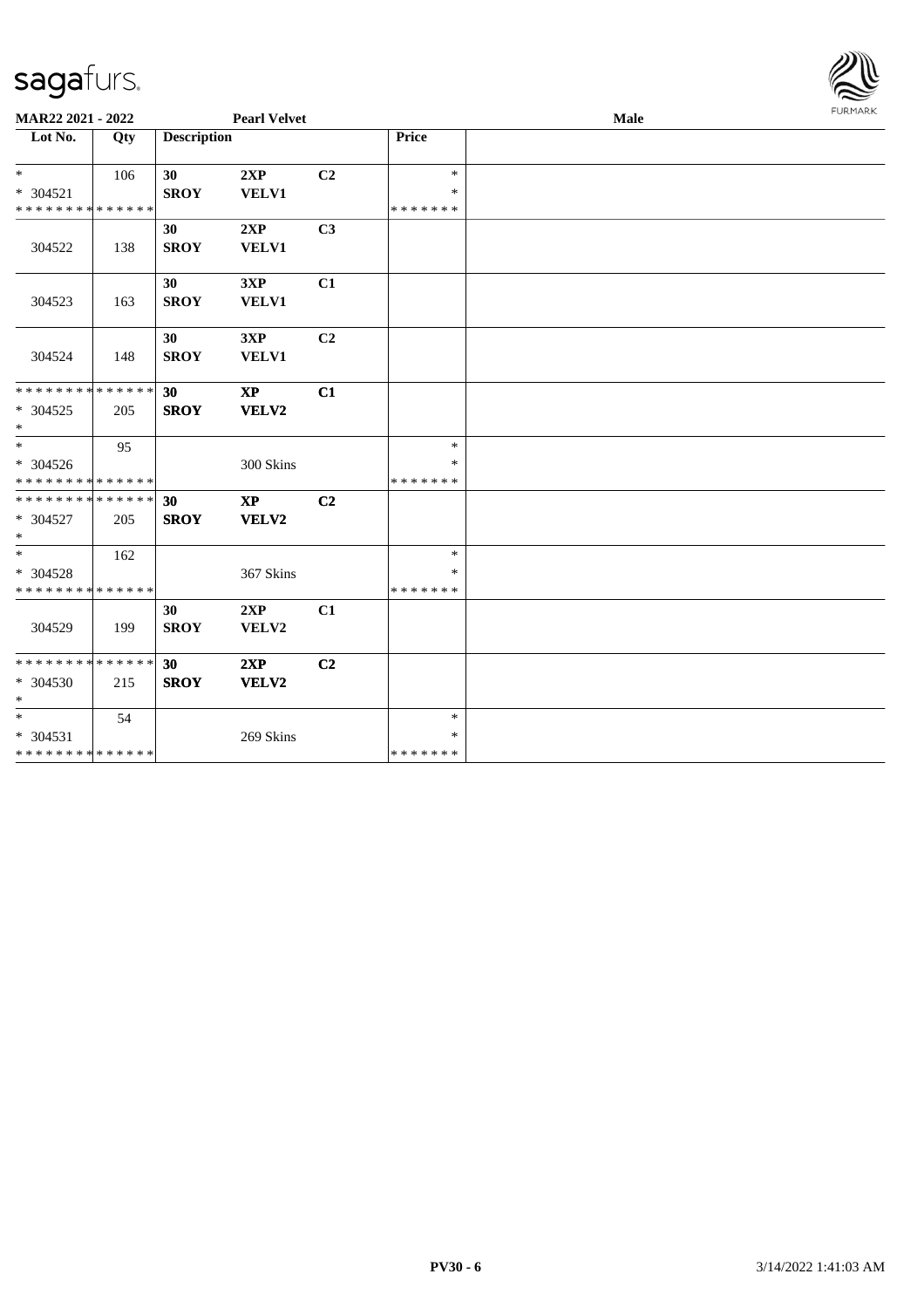

| MAR22 2021 - 2022                                   |     |                    | <b>Pearl Velvet</b>         |       |                                   | <b>Male</b> |  |
|-----------------------------------------------------|-----|--------------------|-----------------------------|-------|-----------------------------------|-------------|--|
| Lot No.                                             | Qty | <b>Description</b> |                             |       | Price                             |             |  |
|                                                     |     |                    |                             |       |                                   |             |  |
| 304581                                              | 197 | 20<br>SI           | <b>PALE</b><br><b>VELV1</b> | C1/C2 |                                   |             |  |
| 304582                                              | 193 | 20<br>SI           | <b>PALE</b><br><b>VELV1</b> | C3    |                                   |             |  |
| * * * * * * * * * * * * * *                         |     | 20                 | $\mathbf{X}\mathbf{P}$      | C1/C2 |                                   |             |  |
| * 304583<br>$\ast$                                  | 284 | ${\bf SI}$         | <b>VELV1</b>                |       |                                   |             |  |
| $\ast$<br>* 304584<br>* * * * * * * * * * * * * *   | 266 |                    | 550 Skins                   |       | $\ast$<br>∗<br>* * * * * * *      |             |  |
| * * * * * * * * * * * * * *<br>$* 304585$<br>$\ast$ | 285 | 20<br>${\bf SI}$   | $\bold{XP}$<br><b>VELV1</b> | C3    |                                   |             |  |
| $\ast$<br>* 304586<br>* * * * * * * * * * * * * *   | 269 |                    | 554 Skins                   |       | $\ast$<br>$\ast$<br>* * * * * * * |             |  |
| * * * * * * * * * * * * * *<br>$* 304587$<br>$\ast$ | 285 | 20<br>${\bf SI}$   | 2XP<br><b>VELV1</b>         | C1/C2 |                                   |             |  |
| $\ast$<br>* 304588<br>* * * * * * * * * * * * * *   | 103 |                    | 388 Skins                   |       | $\ast$<br>∗<br>* * * * * * *      |             |  |
| 304589                                              | 205 | <b>20</b><br>SI    | 2XP<br>VELV1                | C3    |                                   |             |  |
| **************<br>* 304590<br>$\ast$                | 265 | 20<br><b>SAGA</b>  | <b>PALE</b><br><b>VELV1</b> | C1/C2 |                                   |             |  |
| $\ast$<br>* 304591<br>* * * * * * * * * * * * * *   | 228 |                    | 493 Skins                   |       | $\ast$<br>$\ast$<br>* * * * * * * |             |  |
| 304592                                              | 265 | 20<br><b>SAGA</b>  | <b>PALE</b><br><b>VELV1</b> | C3    |                                   |             |  |
| 304593                                              | 202 | 20<br>SAGA VELV1   | $\mathbf{X} \mathbf{P}$     | C1    |                                   |             |  |
| * * * * * * * * * * * * * * *<br>* 304594<br>$*$    | 265 | 20<br>SAGA VELV1   | $\mathbf{X}\mathbf{P}$      | C2    |                                   |             |  |
| $\frac{1}{\ast}$<br>* 304595<br>$*$                 | 240 |                    | 2                           |       | $\ast$<br>$\ast$<br>$\ast$        |             |  |
| $\overline{\ast}$<br>* 304596<br>$*$                | 240 |                    | 3                           |       | $\ast$<br>∗<br>$\ast$             |             |  |
| $*$<br>* 304597<br>$*$                              | 240 |                    | $\overline{4}$              |       | $\ast$<br>$\ast$<br>$\ast$        |             |  |
| $\ast$<br>* 304598<br>$*$                           | 240 |                    | $\mathfrak{S}$              |       | $\ast$<br>$\ast$<br>$\ast$        |             |  |
| $*$<br>* 304599<br>$*$                              | 240 |                    | 6                           |       | $\ast$<br>∗<br>$\ast$             |             |  |
| $*$<br>* 304600<br>* * * * * * * * * * * * * * *    | 228 |                    | 1693 Skins                  |       | $\ast$<br>∗<br>* * * * * * *      |             |  |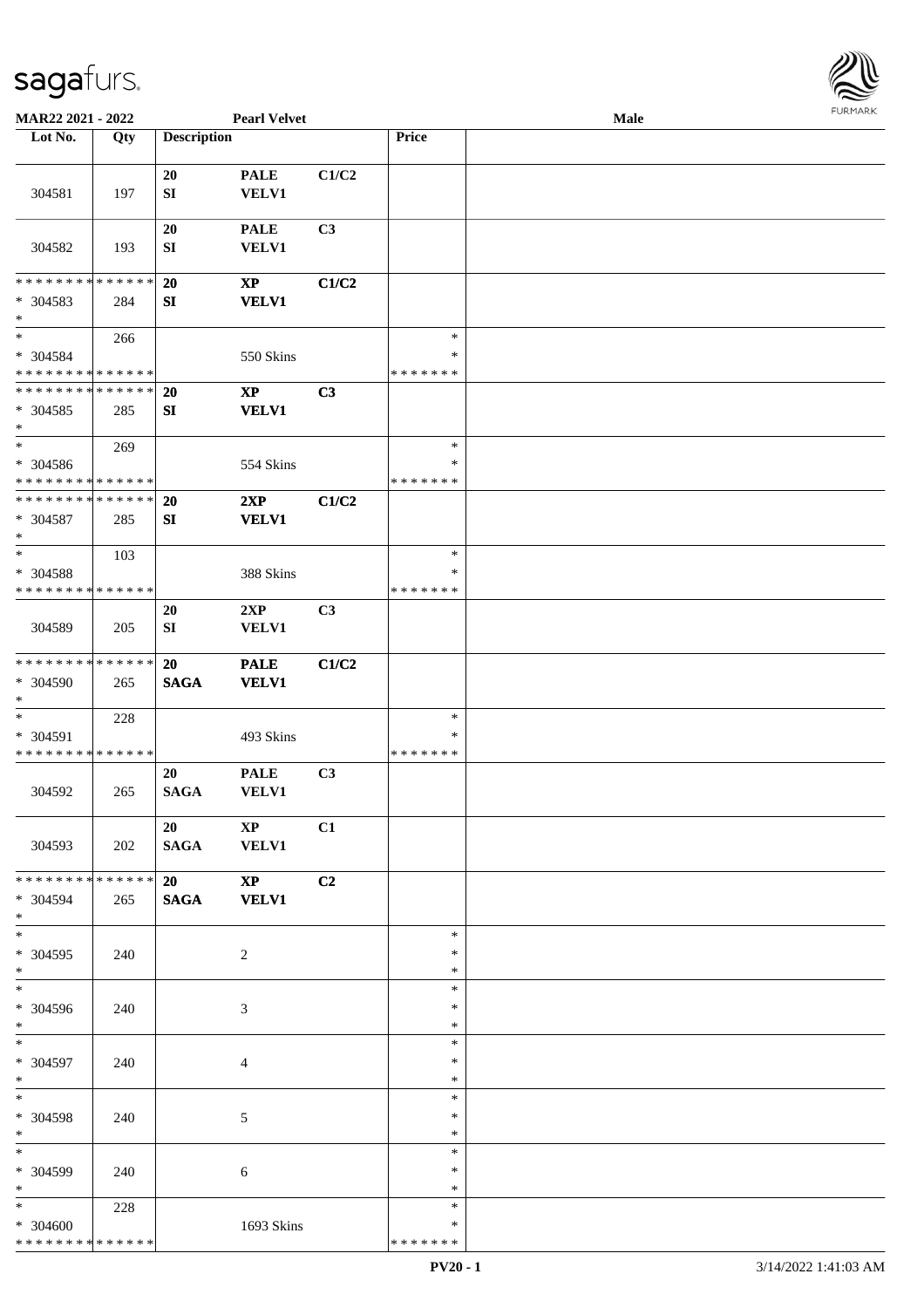

| MAR22 2021 - 2022                          |     |                    | <b>Pearl Velvet</b>    |       |                  | Male | 1.91111111 |
|--------------------------------------------|-----|--------------------|------------------------|-------|------------------|------|------------|
| $\overline{\phantom{1}}$ Lot No.           | Qty | <b>Description</b> |                        |       | Price            |      |            |
|                                            |     |                    |                        |       |                  |      |            |
| **************                             |     | 20                 | $\bold{XP}$            | C3    |                  |      |            |
| $* 304601$                                 | 266 | <b>SAGA</b>        | <b>VELV1</b>           |       |                  |      |            |
| $\ast$                                     |     |                    |                        |       |                  |      |            |
| $\ast$                                     |     |                    |                        |       | $\ast$           |      |            |
| $* 304602$                                 | 240 |                    | $\overline{c}$         |       | $\ast$           |      |            |
| $\ast$<br>$\overline{\phantom{0}}$         |     |                    |                        |       | $\ast$           |      |            |
|                                            |     |                    |                        |       | $\ast$           |      |            |
| * 304603                                   | 240 |                    | 3                      |       | $\ast$           |      |            |
| $\ast$<br>$\overline{\phantom{a}^*}$       |     |                    |                        |       | $\ast$<br>$\ast$ |      |            |
|                                            |     |                    |                        |       | $\ast$           |      |            |
| $* 304604$<br>$\ast$                       | 240 |                    | 4                      |       | $\ast$           |      |            |
| $_{\ast}^{-}$                              |     |                    |                        |       | $\ast$           |      |            |
|                                            | 221 |                    |                        |       | ∗                |      |            |
| $* 304605$<br>* * * * * * * * * * * * * *  |     |                    | 1207 Skins             |       | * * * * * * *    |      |            |
|                                            |     | 20                 | 2XP                    | C1    |                  |      |            |
| 304606                                     | 171 | <b>SAGA</b>        | VELV1                  |       |                  |      |            |
|                                            |     |                    |                        |       |                  |      |            |
| ******** <mark>******</mark>               |     | 20                 | 2XP                    | C2    |                  |      |            |
| $* 304607$                                 | 265 | <b>SAGA</b>        | <b>VELV1</b>           |       |                  |      |            |
| $\ast$                                     |     |                    |                        |       |                  |      |            |
| $_{\ast}$                                  |     |                    |                        |       | $\ast$           |      |            |
| $* 304608$                                 | 240 |                    | $\overline{c}$         |       | $\ast$           |      |            |
| $\ast$                                     |     |                    |                        |       | $\ast$           |      |            |
| $\ast$                                     |     |                    |                        |       | $\ast$           |      |            |
| * 304609                                   | 240 |                    | 3                      |       | $\ast$           |      |            |
| $\ast$                                     |     |                    |                        |       | $\ast$           |      |            |
| $\ast$                                     |     |                    |                        |       | $\ast$           |      |            |
| * 304610                                   | 240 |                    | 4                      |       | $\ast$           |      |            |
| $\ast$                                     |     |                    |                        |       | $\ast$           |      |            |
| $_{\ast}^{-}$                              | 62  |                    |                        |       | $\ast$           |      |            |
| $* 304611$                                 |     |                    | 1047 Skins             |       | ∗                |      |            |
| * * * * * * * * <mark>* * * * * * *</mark> |     |                    |                        |       | * * * * * * *    |      |            |
| **************                             |     | 20                 | 2XP                    | C3    |                  |      |            |
| $* 304612$                                 | 265 | <b>SAGA</b>        | <b>VELV1</b>           |       |                  |      |            |
| $*$ $-$                                    |     |                    |                        |       |                  |      |            |
| $\ast$                                     |     |                    |                        |       | $\ast$           |      |            |
| * 304613                                   | 240 |                    | $\overline{c}$         |       | $\ast$           |      |            |
| $\ast$<br>$\ast$                           |     |                    |                        |       | $\ast$           |      |            |
|                                            |     |                    |                        |       | $\ast$<br>∗      |      |            |
| $* 304614$<br>$\ast$                       | 240 |                    | 3                      |       | ∗                |      |            |
| $\ast$                                     | 115 |                    |                        |       | $\ast$           |      |            |
| $* 304615$                                 |     |                    | 860 Skins              |       | ∗                |      |            |
| * * * * * * * * * * * * * * *              |     |                    |                        |       | * * * * * * *    |      |            |
| * * * * * * * * * * * * * * *              |     | <b>20</b>          | 3XP                    | C1/C2 |                  |      |            |
| $* 304616$                                 | 265 | <b>SAGA</b>        | <b>VELV1</b>           |       |                  |      |            |
| $\ast$                                     |     |                    |                        |       |                  |      |            |
| $\ast$                                     | 91  |                    |                        |       | $\ast$           |      |            |
| * 304617                                   |     |                    | 356 Skins              |       | ∗                |      |            |
| * * * * * * * * * * * * * *                |     |                    |                        |       | * * * * * * *    |      |            |
|                                            |     | 20                 | 3XP                    | C3    |                  |      |            |
| 304618                                     | 222 | <b>SAGA</b>        | VELV1                  |       |                  |      |            |
|                                            |     |                    |                        |       |                  |      |            |
| * * * * * * * * * * * * * * *              |     | 20                 | $\mathbf{X}\mathbf{P}$ | C1/C2 |                  |      |            |
| * 304619                                   | 265 | <b>SAGA</b>        | VELV2                  |       |                  |      |            |
| $\ast$                                     |     |                    |                        |       |                  |      |            |
| $\ast$                                     | 115 |                    |                        |       | $\ast$           |      |            |
| $* 304620$                                 |     |                    | 380 Skins              |       | ∗                |      |            |
| * * * * * * * * * * * * * *                |     |                    |                        |       | * * * * * * *    |      |            |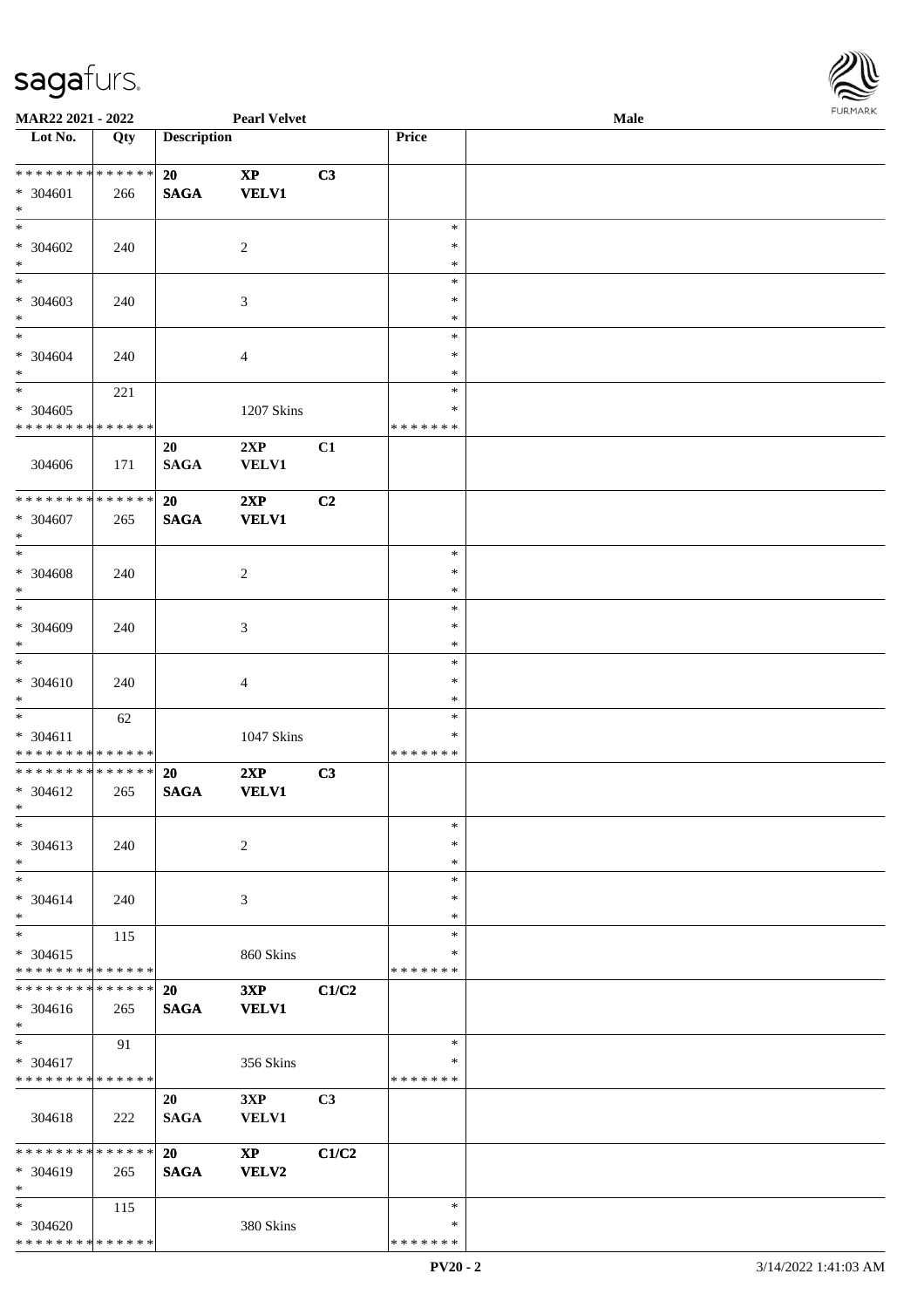

| <b>MAR22 2021 - 2022</b>      |     |                    | <b>Pearl Velvet</b>    |       |               | Male |  |
|-------------------------------|-----|--------------------|------------------------|-------|---------------|------|--|
| Lot No.                       | Qty | <b>Description</b> |                        |       | Price         |      |  |
|                               |     |                    |                        |       |               |      |  |
|                               |     | 20                 | XP                     | C3    |               |      |  |
| 304621                        | 131 | <b>SAGA</b>        | VELV2                  |       |               |      |  |
|                               |     |                    |                        |       |               |      |  |
| * * * * * * * * * * * * * *   |     | <b>20</b>          | 2XP                    | C1/C2 |               |      |  |
|                               |     |                    |                        |       |               |      |  |
| * 304622                      | 265 | <b>SAGA</b>        | <b>VELV2</b>           |       |               |      |  |
| $\ast$                        |     |                    |                        |       |               |      |  |
|                               | 56  |                    |                        |       | $\ast$        |      |  |
| * 304623                      |     |                    | 321 Skins              |       | $\ast$        |      |  |
| * * * * * * * * * * * * * *   |     |                    |                        |       | * * * * * * * |      |  |
|                               |     | 20                 | 2XP                    | C3    |               |      |  |
| 304624                        | 132 | <b>SAGA</b>        | VELV2                  |       |               |      |  |
|                               |     |                    |                        |       |               |      |  |
|                               |     | 20                 | <b>PALE</b>            | C1/C2 |               |      |  |
| 304625                        | 180 | <b>SROY</b>        | <b>VELV1</b>           |       |               |      |  |
|                               |     |                    |                        |       |               |      |  |
| * * * * * * * * * * * * * *   |     | 20                 | $\bold{XP}$            | C1/C2 |               |      |  |
| $* 304626$                    | 245 | <b>SROY</b>        | <b>VELV1</b>           |       |               |      |  |
| $*$                           |     |                    |                        |       |               |      |  |
| $\ast$                        |     |                    |                        |       | $\ast$        |      |  |
|                               |     |                    |                        |       | $\ast$        |      |  |
| * 304627                      | 220 |                    | 2                      |       |               |      |  |
| $*$                           |     |                    |                        |       | $\ast$        |      |  |
| $*$                           |     |                    |                        |       | $\ast$        |      |  |
| * 304628                      | 220 |                    | 3                      |       | $\ast$        |      |  |
| $*$                           |     |                    |                        |       | $\ast$        |      |  |
| $*$                           | 157 |                    |                        |       | $\ast$        |      |  |
| * 304629                      |     |                    | 842 Skins              |       | ∗             |      |  |
| * * * * * * * * * * * * * *   |     |                    |                        |       | * * * * * * * |      |  |
| * * * * * * * * * * * * * *   |     | <b>20</b>          | $\bold{XP}$            | C3    |               |      |  |
| * 304630                      | 245 | <b>SROY</b>        | <b>VELV1</b>           |       |               |      |  |
| $*$                           |     |                    |                        |       |               |      |  |
| $*$                           | 126 |                    |                        |       | $\ast$        |      |  |
| $* 304631$                    |     |                    | 371 Skins              |       | ∗             |      |  |
| * * * * * * * * * * * * * *   |     |                    |                        |       | *******       |      |  |
| * * * * * * * * * * * * * *   |     |                    |                        |       |               |      |  |
|                               |     | <b>20</b>          | 2XP                    | C1/C2 |               |      |  |
| * 304632                      | 245 | <b>SROY</b>        | <b>VELV1</b>           |       |               |      |  |
| $*$                           |     |                    |                        |       |               |      |  |
| $\ast$                        |     |                    |                        |       | $\ast$        |      |  |
| * 304633                      | 220 |                    | 2                      |       | $\ast$        |      |  |
| $*$                           |     |                    |                        |       | $\ast$        |      |  |
| $*$                           | 121 |                    |                        |       | $\ast$        |      |  |
| $* 304634$                    |     |                    | 586 Skins              |       | ∗             |      |  |
| * * * * * * * * * * * * * *   |     |                    |                        |       | *******       |      |  |
| * * * * * * * * * * * * * * * |     | <b>20</b>          | 2XP                    | C3    |               |      |  |
| $* 304635$                    | 225 | <b>SROY</b>        | <b>VELV1</b>           |       |               |      |  |
| $*$                           |     |                    |                        |       |               |      |  |
| $\overline{\phantom{0}}$      | 55  |                    |                        |       | $\ast$        |      |  |
|                               |     |                    |                        |       | ∗             |      |  |
| * 304636                      |     |                    | 280 Skins              |       |               |      |  |
| * * * * * * * * * * * * * *   |     |                    |                        |       | *******       |      |  |
|                               |     | 20                 | 3XP                    | C1/C2 |               |      |  |
| 304637                        | 229 | <b>SROY</b>        | VELV1                  |       |               |      |  |
|                               |     |                    |                        |       |               |      |  |
|                               |     | 20                 | $\mathbf{X}\mathbf{P}$ | C1/C2 |               |      |  |
| 304638                        | 196 | <b>SROY</b>        | VELV2                  |       |               |      |  |
|                               |     |                    |                        |       |               |      |  |
|                               |     | 20                 | 2XP                    | C1/C2 |               |      |  |
| 304639                        | 183 | <b>SROY</b>        | VELV2                  |       |               |      |  |
|                               |     |                    |                        |       |               |      |  |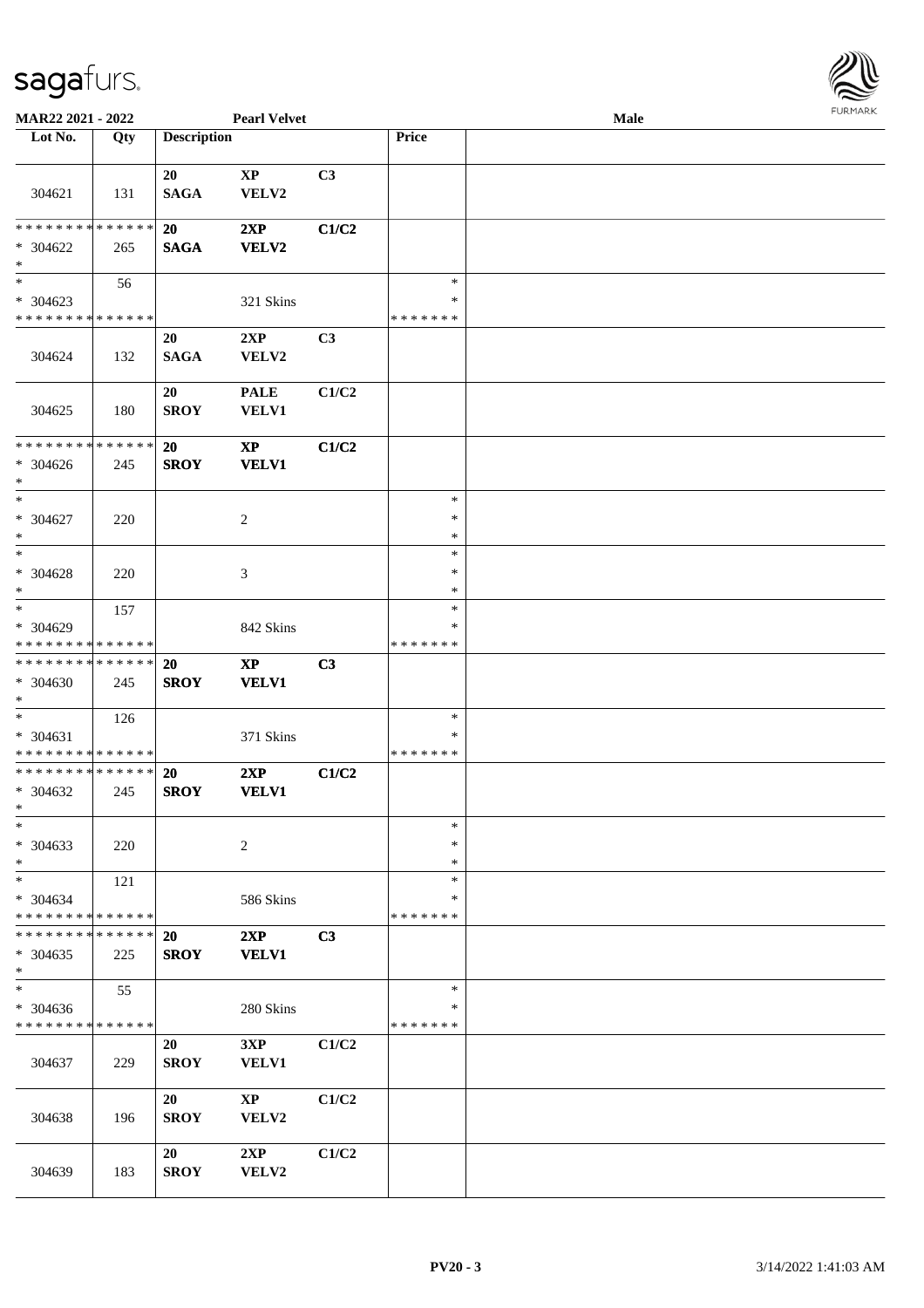|                                          |     |                    | Pearl             |                |         | Male | Lowgrades | $\approx$<br><b>FURMARK</b> |
|------------------------------------------|-----|--------------------|-------------------|----------------|---------|------|-----------|-----------------------------|
| MAR22 2021 - 2022                        |     |                    | <b>Seasonable</b> |                |         |      |           |                             |
| Lot No.                                  | Qty | <b>Description</b> |                   |                | Price   |      |           |                             |
| * * * * * * * * <mark>* * * * * *</mark> |     | 40/30              | <b>ALL</b>        | C <sub>2</sub> |         |      |           |                             |
| * 304681<br>$\ast$                       | 245 | III                |                   |                |         |      |           |                             |
| $\ast$                                   | 74  |                    |                   |                | $\ast$  |      |           |                             |
| * 304682                                 |     |                    | 319 Skins         |                | $\ast$  |      |           |                             |
| * * * * * * * * * * * * * *              |     |                    |                   |                | ******* |      |           |                             |
| 304683                                   | 303 | 20<br>$\rm III$    | ALL               | C <sub>2</sub> |         |      |           |                             |
| 304684                                   | 100 | 20<br>$\rm III$    | ALL<br>DAM2       | C <sub>2</sub> |         |      |           |                             |
| 304685                                   | 65  | 20/0<br>$\rm III$  | ALL<br>DAM4       | C <sub>2</sub> |         |      |           |                             |
| 304686                                   | 220 | 0/1<br>Ш           | ALL               | C <sub>2</sub> |         |      |           |                             |
| 304687                                   | 114 | 0/1<br>$\rm III$   | ALL<br>DAM2       | C <sub>2</sub> |         |      |           |                             |

 $\mathbb{Z} \mathbb{R}$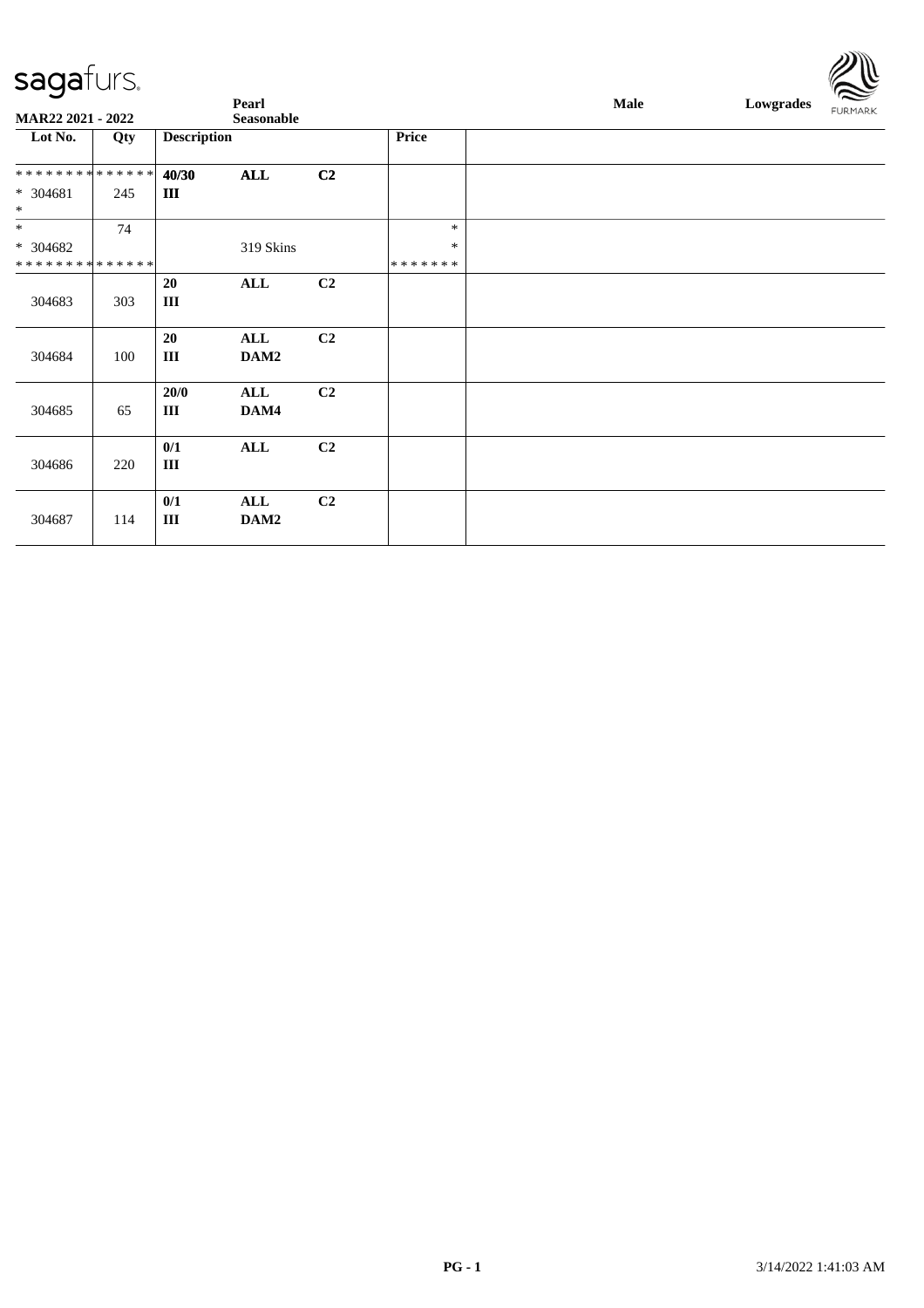



| <b>MAR22 2021 - 2022</b> |     | Pearl                              |       | Female | <b>FURMARK</b> |
|--------------------------|-----|------------------------------------|-------|--------|----------------|
| Lot No.                  | Qty | <b>Description</b>                 | Price |        |                |
| 404001                   | 109 | <b>DK/MED</b><br>20<br><b>SAGA</b> | C1/C2 |        |                |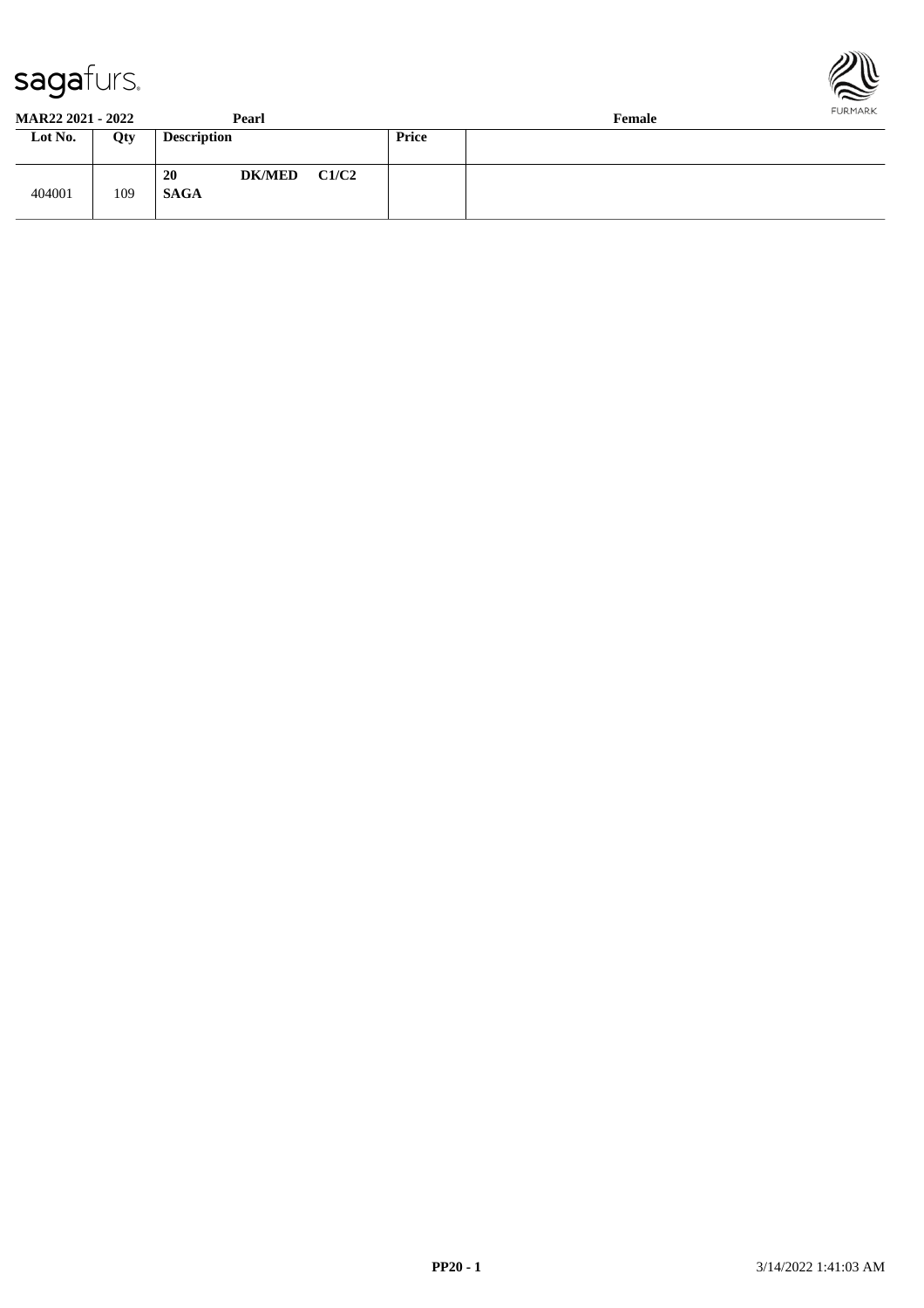| <b>MAR22 2021 - 2022</b>                                      |     |                                      | Pearl                         |                   |                              | Female |  |
|---------------------------------------------------------------|-----|--------------------------------------|-------------------------------|-------------------|------------------------------|--------|--|
| Lot No.                                                       | Qty | <b>Description</b>                   |                               |                   | Price                        |        |  |
| 404061                                                        | 127 | $\mathbf 0$<br>${\bf S}{\bf I}$      | ${\bf DK/MED}$                | C1/C2             |                              |        |  |
| 404062                                                        | 181 | $\pmb{0}$<br>SI                      | $\mathbf{DK}/\mathbf{MED}$    | C1/C2             |                              |        |  |
| 404063                                                        | 188 | $\pmb{0}$<br>${\bf S}{\bf I}$        | <b>PALE</b>                   | C1/C2             |                              |        |  |
| 404064                                                        | 376 | $\pmb{0}$<br>${\bf S}{\bf I}$        | $\mathbf{X}\mathbf{P}$        | C1/C2             |                              |        |  |
| 404065                                                        | 158 | $\pmb{0}$<br>${\bf S}{\bf I}$        | $\bold{XP}$                   | C3                |                              |        |  |
| 404066                                                        | 137 | $\pmb{0}$<br>${\bf S}{\bf I}$        | 2XP                           | C1/C2             |                              |        |  |
| 404067                                                        | 174 | $\boldsymbol{0}$<br>${\bf S}{\bf I}$ | MED/PAL C1/C2<br><b>LNAP</b>  |                   |                              |        |  |
| 404068                                                        | 160 | $\boldsymbol{0}$<br>${\bf SI}$       | <b>PALE</b><br><b>LNAP</b>    | C1/C2             |                              |        |  |
| 404069                                                        | 108 | $\pmb{0}$<br>${\bf S}{\bf I}$        | <b>PALE</b><br><b>LNAP</b>    | C3                |                              |        |  |
| 404070                                                        | 149 | $\pmb{0}$<br>${\bf S}{\bf I}$        | $\bold{XP}$<br><b>LNAP</b>    | C1/C2             |                              |        |  |
| 404071                                                        | 106 | $\pmb{0}$<br>${\bf S}{\bf I}$        | $\bold{XP}$<br><b>LNAP</b>    | C3                |                              |        |  |
| 404072                                                        | 249 | $\pmb{0}$<br>${\bf S}{\bf I}$        | $\mathbf{ALL}$<br><b>LNAP</b> | C3                |                              |        |  |
| * * * * * * * * <mark>* * * * * * *</mark><br>* 404073<br>$*$ | 445 | 20/0<br>$\bf I\bf B$                 | <b>ALL</b><br><b>CHIP</b>     | C2                |                              |        |  |
| $* 404074$<br>* * * * * * * * <mark>* * * * * * *</mark>      | 432 |                                      | 877 Skins                     |                   | $\ast$<br>∗<br>* * * * * * * |        |  |
| 404075                                                        | 286 | 20/0<br>$\mathbf{I}\mathbf{B}$       | ALL<br>CHIP                   | C2<br><b>LNAP</b> |                              |        |  |
| 404076                                                        | 125 | $\mathbf{0}$<br>$\rm II$             | $\mathbf{ALL}$                | C2                |                              |        |  |
| 404077                                                        | 154 | $\mathbf{0}$<br><b>SAGA</b>          | Dark                          | C1/C2             |                              |        |  |
| 404078                                                        | 170 | $\mathbf{0}$<br><b>SAGA</b>          | <b>MED</b>                    | C1/C2             |                              |        |  |
| 404079                                                        | 160 | $\bf{0}$<br><b>SAGA</b>              | $\bf MED$                     | C1/C2             |                              |        |  |
| 404080                                                        | 83  | $\mathbf{0}$<br><b>SAGA</b>          | $\mathbf{DK}/\mathbf{MED}$    | C3                |                              |        |  |

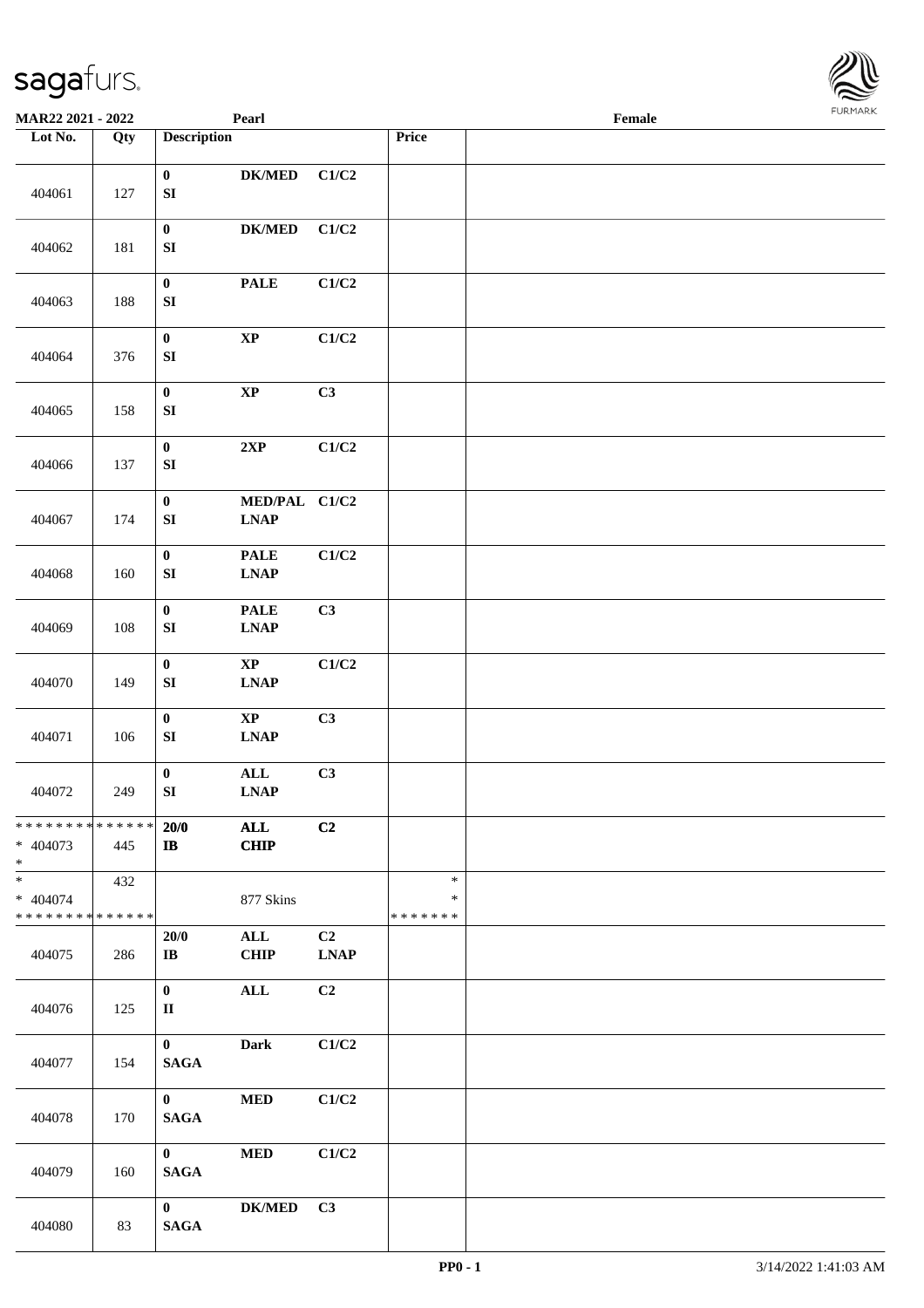| <b>MAR22 2021 - 2022</b>                        |                    |                                 | Pearl                                 |                |                                   | Female |  |
|-------------------------------------------------|--------------------|---------------------------------|---------------------------------------|----------------|-----------------------------------|--------|--|
| Lot No.                                         | Qty                | <b>Description</b>              |                                       |                | <b>Price</b>                      |        |  |
| 404081                                          | 225                | $\mathbf{0}$<br><b>SAGA</b>     | <b>PALE</b>                           | C1             |                                   |        |  |
| 404082                                          | 464                | $\bf{0}$<br><b>SAGA</b>         | <b>PALE</b>                           | C2             |                                   |        |  |
| 404083                                          | 434                | $\mathbf{0}$<br><b>SAGA</b>     | $\bold{XP}$                           | C1             |                                   |        |  |
| ******** <mark>******</mark><br>* 404084<br>$*$ | 445                | $\mathbf{0}$<br><b>SAGA</b>     | $\bold{XP}$                           | C2             |                                   |        |  |
| $\ast$<br>$* 404085$<br>$\ast$                  | 420                |                                 | $\boldsymbol{2}$                      |                | $\ast$<br>$\ast$<br>$\ast$        |        |  |
| $\ast$<br>* 404086<br>* * * * * * * *           | 286<br>* * * * * * |                                 | 1151 Skins                            |                | $\ast$<br>$\ast$<br>* * * * * * * |        |  |
| 404087                                          | 369                | $\bf{0}$<br><b>SAGA</b>         | $\mathbf{XP}$                         | C3             |                                   |        |  |
| 404088                                          | 188                | $\bf{0}$<br><b>SAGA</b>         | 2XP                                   | C1             |                                   |        |  |
| 404089                                          | 469                | $\bf{0}$<br><b>SAGA</b>         | 2XP                                   | C <sub>2</sub> |                                   |        |  |
| 404090                                          | 163                | $\mathbf{0}$<br>$\mathbf{SAGA}$ | 2XP                                   | C3             |                                   |        |  |
| 404091                                          | 127                | $\mathbf{0}$<br>$\mathbf{SAGA}$ | 3XP                                   | C1/C2          |                                   |        |  |
| 404092                                          | 94                 | $\mathbf{0}$<br>$\mathbf{SAGA}$ | <b>DK/MED</b><br><b>LNAP</b>          | C1/C2          |                                   |        |  |
| 404093                                          | 275                | $\mathbf{0}$<br><b>SAGA</b>     | <b>PALE</b><br><b>LNAP</b>            | C1/C2          |                                   |        |  |
| 404094                                          | 124                | $\mathbf{0}$<br><b>SAGA</b>     | MED/PAL C3<br><b>LNAP</b>             |                |                                   |        |  |
| 404095                                          | 362                | $\mathbf{0}$<br>$\mathbf{SAGA}$ | $\mathbf{X}\mathbf{P}$<br><b>LNAP</b> | C1/C2          |                                   |        |  |
| 404096                                          | 262                | $\mathbf{0}$<br>$\mathbf{SAGA}$ | $\mathbf{X}\mathbf{P}$<br><b>LNAP</b> | C1/C2          |                                   |        |  |
| 404097                                          | 176                | $\mathbf{0}$<br>$\mathbf{SAGA}$ | $\mathbf{X}\mathbf{P}$<br><b>LNAP</b> | C3             |                                   |        |  |
| 404098                                          | 144                | $\mathbf{0}$<br>$\mathbf{SAGA}$ | 2XP<br><b>LNAP</b>                    | C1/C2          |                                   |        |  |
| 404099                                          | 166                | $\mathbf{0}$<br>$\mathbf{SAGA}$ | 2XP<br><b>LNAP</b>                    | C1/C2          |                                   |        |  |
| 404100                                          | 310                | $\mathbf{0}$<br>${\bf SROY}$    | <b>PALE</b>                           | C1/C2          |                                   |        |  |

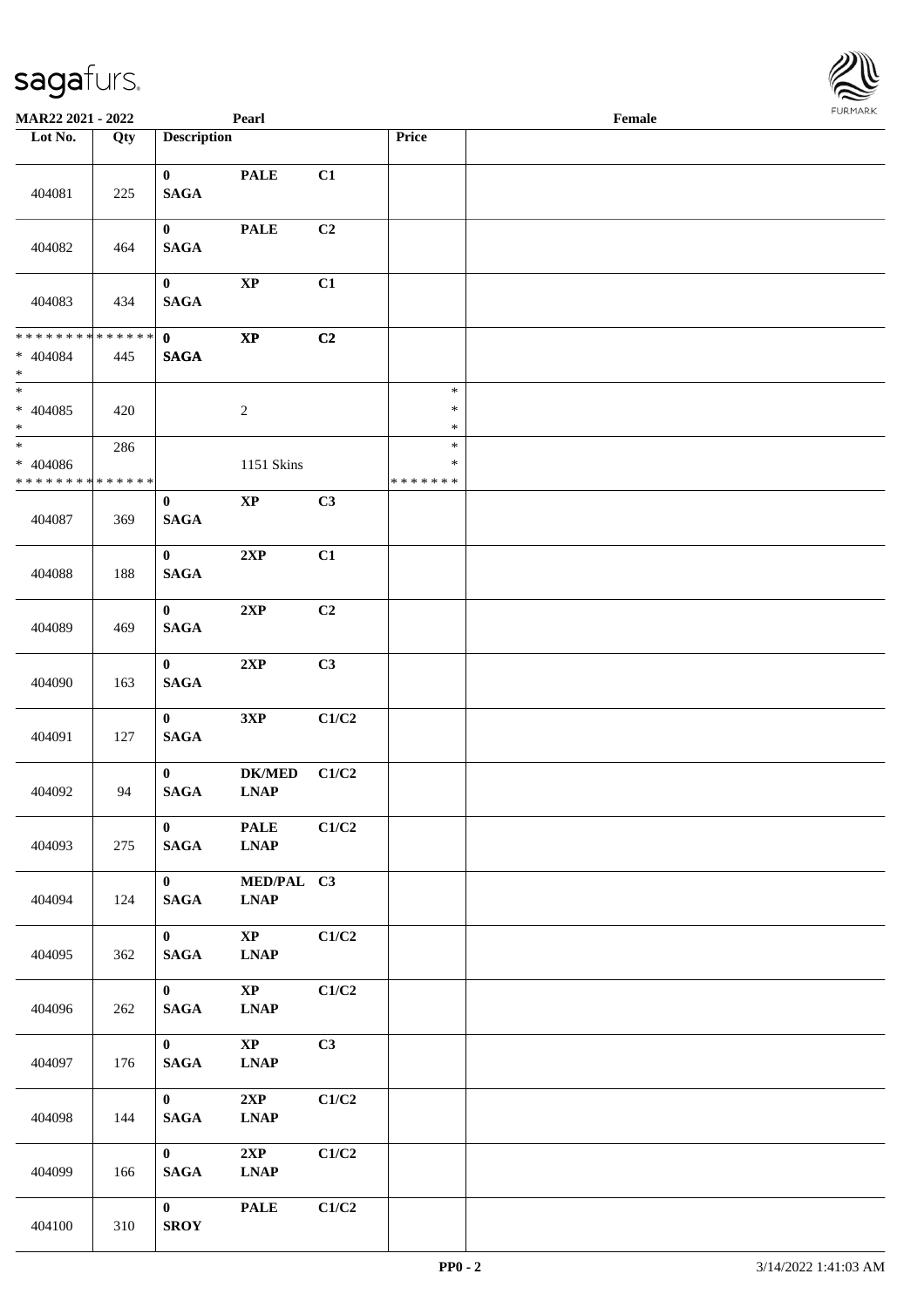

| MAR22 2021 - 2022              |     |                         | Pearl                  |       |         | <b>FURMARK</b> |  |
|--------------------------------|-----|-------------------------|------------------------|-------|---------|----------------|--|
| Lot No.                        | Qty | <b>Description</b>      |                        |       | Price   |                |  |
| 404101                         | 197 | $\bf{0}$<br><b>SROY</b> | $\bold{XP}$            | C1    |         |                |  |
| ************** 0<br>$* 404102$ | 425 | <b>SROY</b>             | $\mathbf{XP}$          | C2    |         |                |  |
| $*$                            |     |                         |                        |       |         |                |  |
| $\ast$                         | 143 |                         |                        |       | $\ast$  |                |  |
| $* 404103$                     |     |                         | 568 Skins              |       | $\ast$  |                |  |
| **************                 |     |                         |                        |       | ******* |                |  |
| 404104                         | 156 | $\bf{0}$<br><b>SROY</b> | $\bold{XP}$            | C3    |         |                |  |
| 404105                         | 88  | $\bf{0}$<br><b>SROY</b> | $\mathbf{X}\mathbf{P}$ | C3    |         |                |  |
| 404106                         | 343 | $\bf{0}$<br><b>SROY</b> | 2XP                    | C1/C2 |         |                |  |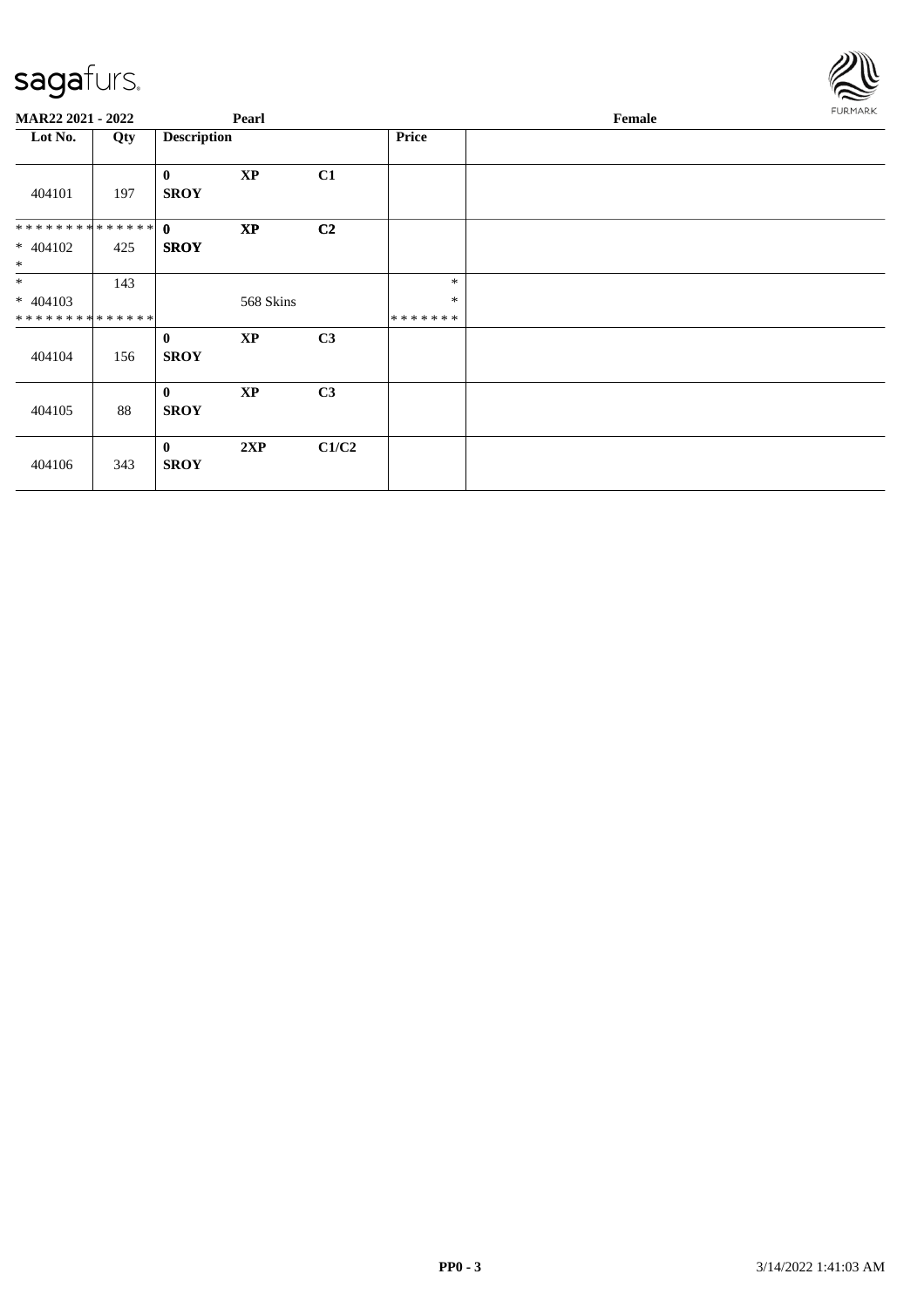

| MAR22 2021 - 2022                                    |     |                                       | Pearl                                                                     |                               |                                   | Female |  |
|------------------------------------------------------|-----|---------------------------------------|---------------------------------------------------------------------------|-------------------------------|-----------------------------------|--------|--|
| Lot No.                                              | Qty | <b>Description</b>                    |                                                                           |                               | Price                             |        |  |
| 404161                                               | 276 | $\mathbf{1}$<br>${\bf SI}$            | <b>PALE</b>                                                               | C1/C2                         |                                   |        |  |
| 404162                                               | 161 | $\mathbf{1}$<br>${\bf S}{\bf I}$      | <b>PALE</b>                                                               | C3                            |                                   |        |  |
| 404163                                               | 476 | $\mathbf{1}$<br>${\bf SI}$            | $\bold{XP}$                                                               | C1/C2                         |                                   |        |  |
| 404164                                               | 183 | $\mathbf{1}$<br>${\bf SI}$            | $\bold{XP}$                                                               | C3                            |                                   |        |  |
| 404165                                               | 168 | $\mathbf{1}$<br>${\bf S}{\bf I}$      | 2XP                                                                       | C1/C2                         |                                   |        |  |
| 404166                                               | 247 | $\mathbf 1$<br>SI                     | <b>PALE</b><br><b>LNAP</b>                                                | $\rm C1/C2$                   |                                   |        |  |
| 404167                                               | 263 | $\mathbf{1}$<br>${\bf SI}$            | $\mathbf{X}\mathbf{P}$<br><b>LNAP</b>                                     | C1/C2                         |                                   |        |  |
| 404168                                               | 172 | $\mathbf{1}$<br>${\bf SI}$            | 2XP/3XP<br><b>LNAP</b>                                                    | C1/C2                         |                                   |        |  |
| 404169                                               | 532 | $\mathbf{1}$<br>$\mathbf I\mathbf B$  | ALL<br><b>CHIP</b>                                                        | C <sub>2</sub><br><b>LNAP</b> |                                   |        |  |
| 404170                                               | 213 | $\mathbf{1}$<br>$\rm II$              | $\mathbf{ALL}$                                                            | C2                            |                                   |        |  |
| ******** <mark>******</mark><br>$* 404171$<br>$\ast$ | 505 | 0/1<br>$\mathbf{I}\mathbf{I}$         | $\mathbf{ALL}$<br>$\ensuremath{\mathbf{L}\mathbf{N}\mathbf{A}\mathbf{P}}$ | C2                            |                                   |        |  |
| $\ast$<br>$* 404172$<br>* * * * * * * * * * * * * *  | 414 |                                       | 919 Skins                                                                 |                               | $\ast$<br>$\ast$<br>*******       |        |  |
| 404173                                               | 273 | $\mathbf{1}$<br><b>SAGA</b>           | <b>Dark</b>                                                               | C1/C2                         |                                   |        |  |
| 404174                                               | 333 | $1 \quad \blacksquare$<br><b>SAGA</b> | $\bf MED$                                                                 | C1/C2                         |                                   |        |  |
| 404175                                               | 249 | $1 \qquad \qquad$<br><b>SAGA</b>      | <b>MED</b>                                                                | C1/C2                         |                                   |        |  |
| 404176                                               | 154 | $1 \quad \blacksquare$<br><b>SAGA</b> | <b>MED</b>                                                                | C3                            |                                   |        |  |
| 404177                                               | 186 | $1 \quad \blacksquare$<br><b>SAGA</b> | <b>DK/MED</b>                                                             | C3                            |                                   |        |  |
| 404178                                               | 233 | $1 \quad \blacksquare$<br><b>SAGA</b> | <b>PALE</b>                                                               | C1                            |                                   |        |  |
| ******** <mark>******</mark><br>$* 404179$<br>$*$    | 485 | $1 \qquad \qquad$<br><b>SAGA</b>      | <b>PALE</b>                                                               | C2                            |                                   |        |  |
| $* 404180$<br>* * * * * * * * * * * * * *            | 411 |                                       | 896 Skins                                                                 |                               | $\ast$<br>$\ast$<br>* * * * * * * |        |  |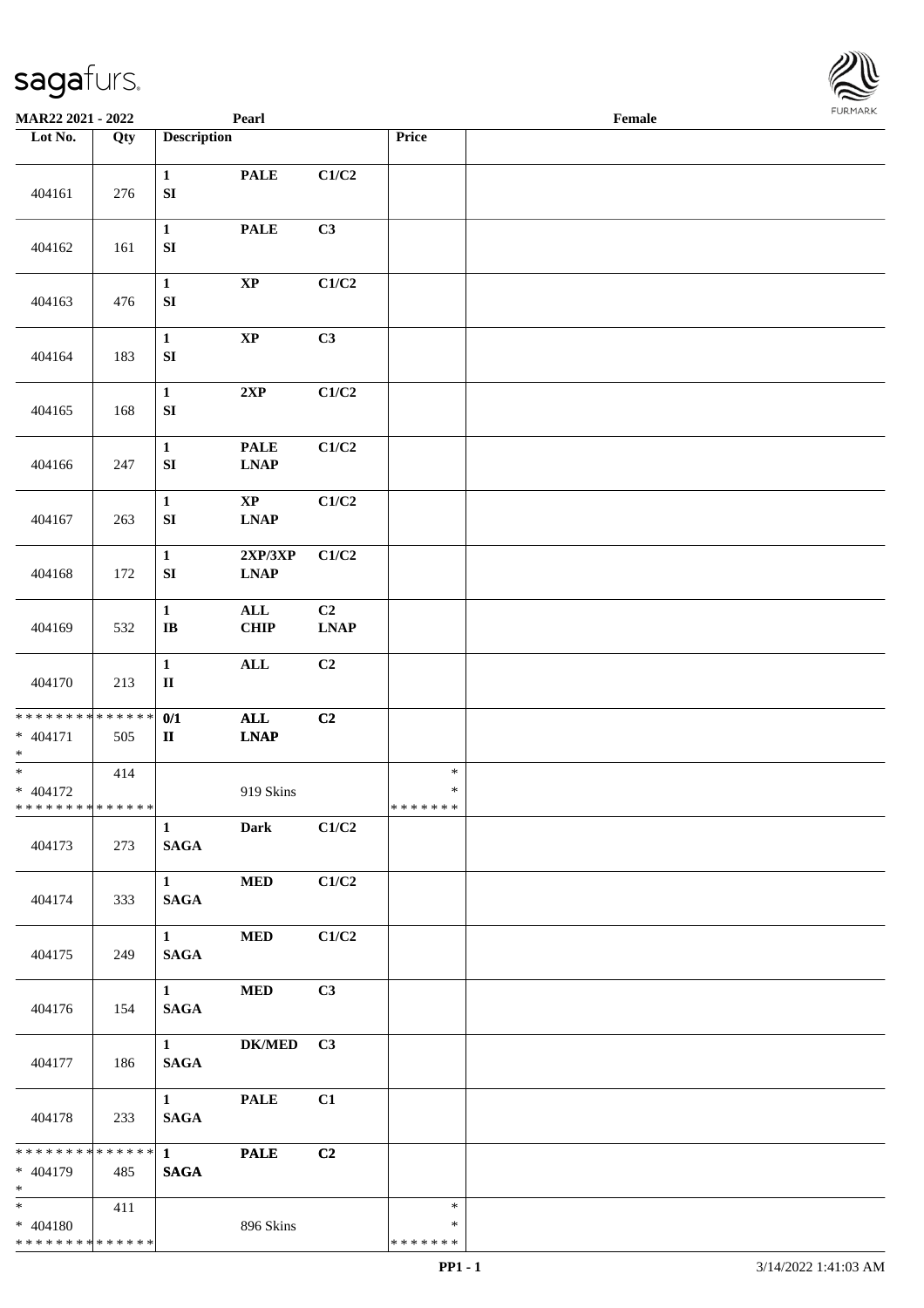| MAR22 2021 - 2022             |     |                        | Pearl                  |                |               | Female | <b>FUNITANY</b> |
|-------------------------------|-----|------------------------|------------------------|----------------|---------------|--------|-----------------|
| Lot No.                       | Qty | <b>Description</b>     |                        |                | <b>Price</b>  |        |                 |
| * * * * * * * * * * * * * * * |     | $1 \quad \blacksquare$ | <b>PALE</b>            | C3             |               |        |                 |
| $* 404181$                    | 485 | <b>SAGA</b>            |                        |                |               |        |                 |
| $*$                           |     |                        |                        |                |               |        |                 |
| $*$                           | 82  |                        |                        |                | $\ast$        |        |                 |
| $* 404182$                    |     |                        | 567 Skins              |                | ∗             |        |                 |
| * * * * * * * * * * * * * *   |     |                        |                        |                | * * * * * * * |        |                 |
|                               |     | $\mathbf{1}$           | $\bold{XP}$            | C1             |               |        |                 |
| 404183                        | 471 | <b>SAGA</b>            |                        |                |               |        |                 |
|                               |     |                        |                        |                |               |        |                 |
| * * * * * * * * * * * * * * * |     | $\mathbf{1}$           | $\bold{XP}$            | C <sub>2</sub> |               |        |                 |
| $* 404184$                    | 485 | <b>SAGA</b>            |                        |                |               |        |                 |
| $*$                           |     |                        |                        |                |               |        |                 |
| $\overline{\phantom{0}}$      |     |                        |                        |                | $\ast$        |        |                 |
| $* 404185$                    | 460 |                        | $\sqrt{2}$             |                | $\ast$        |        |                 |
| $*$                           |     |                        |                        |                | $\ast$        |        |                 |
| $*$                           |     |                        |                        |                | $\ast$        |        |                 |
| $* 404186$                    | 460 |                        | $\mathfrak{Z}$         |                | $\ast$        |        |                 |
| $*$                           |     |                        |                        |                | $\ast$        |        |                 |
| $*$                           | 84  |                        |                        |                | $\ast$        |        |                 |
| $* 404187$                    |     |                        | 1489 Skins             |                | ∗             |        |                 |
| * * * * * * * * * * * * * *   |     |                        |                        |                | * * * * * * * |        |                 |
| * * * * * * * * * * * * * *   |     | $\mathbf{1}$           | $\mathbf{X}\mathbf{P}$ | C3             |               |        |                 |
| $* 404188$                    | 485 | <b>SAGA</b>            |                        |                |               |        |                 |
| $*$<br>$*$                    |     |                        |                        |                | $\ast$        |        |                 |
| $* 404189$                    |     |                        |                        |                | $\ast$        |        |                 |
| $*$                           | 460 |                        | $\overline{2}$         |                | $\ast$        |        |                 |
| $*$                           | 76  |                        |                        |                | $\ast$        |        |                 |
| * 404190                      |     |                        | 1021 Skins             |                | ∗             |        |                 |
| * * * * * * * * * * * * * *   |     |                        |                        |                | * * * * * * * |        |                 |
|                               |     | $\mathbf{1}$           | 2XP                    | C1             |               |        |                 |
| 404191                        | 173 | <b>SAGA</b>            |                        |                |               |        |                 |
|                               |     |                        |                        |                |               |        |                 |
| * * * * * * * * * * * * * * * |     | $\mathbf{1}$           | 2XP                    | C2             |               |        |                 |
| $* 404192$                    | 485 | <b>SAGA</b>            |                        |                |               |        |                 |
| $*$ $-$                       |     |                        |                        |                |               |        |                 |
| $\ast$                        | 126 |                        |                        |                | $\ast$        |        |                 |
| $* 404193$                    |     |                        | 611 Skins              |                | $\ast$        |        |                 |
| * * * * * * * * * * * * * *   |     |                        |                        |                | * * * * * * * |        |                 |
|                               |     | $\mathbf{1}$           | 2XP                    | C3             |               |        |                 |
| 404194                        | 395 | <b>SAGA</b>            |                        |                |               |        |                 |
|                               |     |                        |                        |                |               |        |                 |
|                               |     | $\mathbf{1}$           | 3XP                    | C1/C2          |               |        |                 |
| 404195                        | 178 | <b>SAGA</b>            |                        |                |               |        |                 |
|                               |     |                        |                        |                |               |        |                 |
|                               |     | $\mathbf{1}$           | <b>Dark</b>            | C1/C2          |               |        |                 |
| 404196                        | 217 | <b>SAGA</b>            | <b>LNAP</b>            |                |               |        |                 |
|                               |     |                        |                        |                |               |        |                 |
|                               |     | $1 \quad$              | $\bf MED$              | C1/C2          |               |        |                 |
| 404197                        | 330 | <b>SAGA</b>            | <b>LNAP</b>            |                |               |        |                 |
|                               |     |                        |                        | C3             |               |        |                 |
|                               |     | $\mathbf{1}$           | $\bf MED$              |                |               |        |                 |
| 404198                        | 220 | <b>SAGA</b>            | <b>LNAP</b>            |                |               |        |                 |
| ******** <mark>******</mark>  |     | 1                      | <b>PALE</b>            | C1/C2          |               |        |                 |
| * 404199                      | 485 | <b>SAGA</b>            | <b>LNAP</b>            |                |               |        |                 |
| $*$ $*$                       |     |                        |                        |                |               |        |                 |
| $*$ and $*$                   | 140 |                        |                        |                | $\ast$        |        |                 |
| $* 404200$                    |     |                        | 625 Skins              |                | ∗             |        |                 |
| * * * * * * * * * * * * * *   |     |                        |                        |                | *******       |        |                 |
|                               |     |                        |                        |                |               |        |                 |

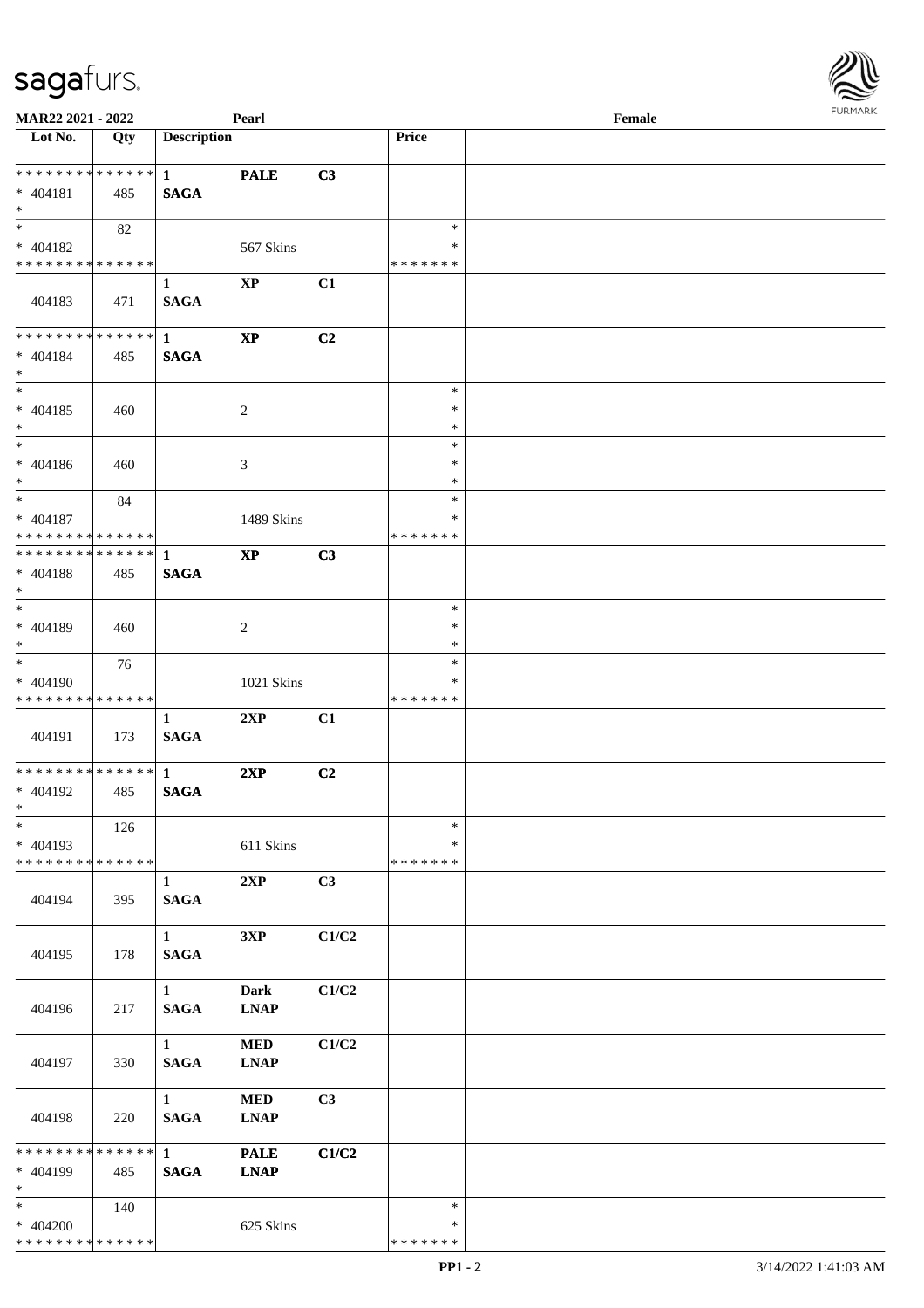| MAR22 2021 - 2022                                                   |     |                                       | Pearl                        |                |                                   | Female | $1.9151$ <i>W</i> $11.915$ |
|---------------------------------------------------------------------|-----|---------------------------------------|------------------------------|----------------|-----------------------------------|--------|----------------------------|
| Lot No.                                                             | Qty | <b>Description</b>                    |                              |                | Price                             |        |                            |
| 404201                                                              | 488 | $\mathbf{1}$<br><b>SAGA</b>           | <b>PALE</b><br><b>LNAP</b>   | C3             |                                   |        |                            |
| ******** <mark>******</mark><br>$* 404202$<br>$*$                   | 485 | $\mathbf{1}$<br><b>SAGA</b>           | $\bold{XP}$<br><b>LNAP</b>   | C1/C2          |                                   |        |                            |
| $* 404203$<br>* * * * * * * * <mark>* * * * * * *</mark>            | 158 |                                       | 643 Skins                    |                | $\ast$<br>*<br>* * * * * * *      |        |                            |
| * * * * * * * * * * * * * * *<br>$* 404204$<br>$*$                  | 465 | $\mathbf{1}$<br><b>SAGA</b>           | $\mathbf{XP}$<br><b>LNAP</b> | C3             |                                   |        |                            |
| $\overline{\ast}$<br>$* 404205$<br>* * * * * * * * * * * * * *      | 69  |                                       | 534 Skins                    |                | $\ast$<br>$\ast$<br>* * * * * * * |        |                            |
| 404206                                                              | 200 | $\mathbf{1}$<br><b>SAGA</b>           | 2XP<br><b>LNAP</b>           | C1/C2          |                                   |        |                            |
| 404207                                                              | 140 | $\mathbf{1}$<br><b>SROY</b>           | <b>MED</b>                   | C1/C2          |                                   |        |                            |
| 404208                                                              | 153 | $\mathbf{1}$<br><b>SROY</b>           | <b>PALE</b>                  | C1             |                                   |        |                            |
| 404209                                                              | 383 | $\mathbf{1}$<br><b>SROY</b>           | <b>PALE</b>                  | C <sub>2</sub> |                                   |        |                            |
| 404210                                                              | 160 | $\mathbf{1}$<br><b>SROY</b>           | <b>PALE</b>                  | C3             |                                   |        |                            |
| 404211                                                              | 271 | $\mathbf{1}$<br><b>SROY</b>           | $\bold{XP}$                  | C1             |                                   |        |                            |
| * * * * * * * * <mark>* * * * * * *</mark><br>$* 404212$<br>$*$ $-$ | 465 | $\mathbf{1}$<br><b>SROY</b>           | $\mathbf{X}\mathbf{P}$       | C2             |                                   |        |                            |
| $\ast$<br>$* 404213$<br>* * * * * * * * * * * * * *                 | 424 |                                       | 889 Skins                    |                | $\ast$<br>*<br>* * * * * * *      |        |                            |
| 404214                                                              | 307 | $\mathbf{1}$<br><b>SROY</b>           | $\bold{XP}$                  | C3             |                                   |        |                            |
| 404215                                                              | 143 | $\mathbf{1}$<br><b>SROY</b>           | 2XP                          | C1             |                                   |        |                            |
| 404216                                                              | 333 | $\mathbf{1}$<br><b>SROY</b>           | 2XP                          | C <sub>2</sub> |                                   |        |                            |
| 404217                                                              | 151 | $1 \quad \blacksquare$<br><b>SROY</b> | 2XP                          | C3             |                                   |        |                            |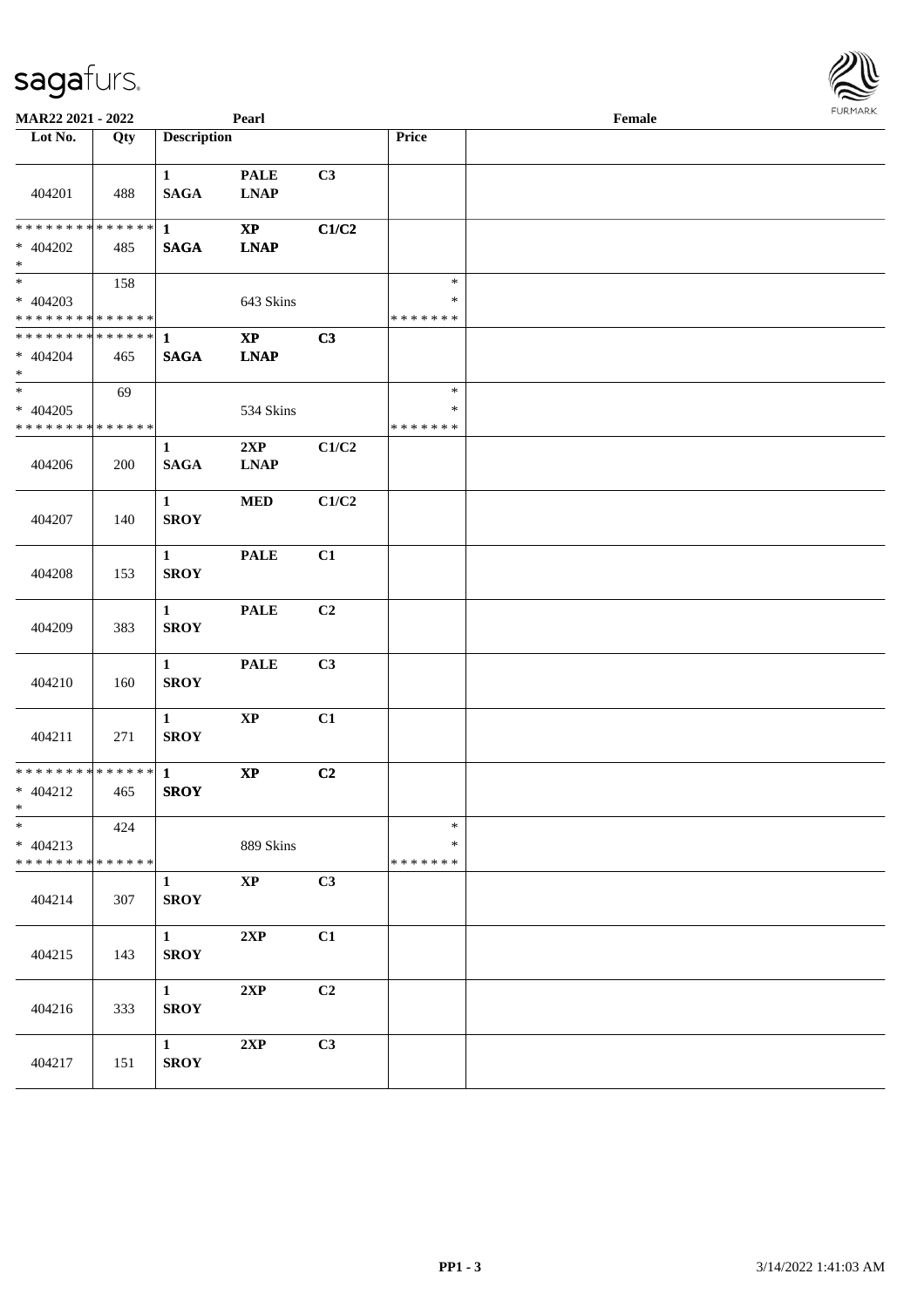

| <b>MAR22 2021 - 2022</b> |     |                                          | Pearl              |                               |              | Female | <b>FURMARK</b> |
|--------------------------|-----|------------------------------------------|--------------------|-------------------------------|--------------|--------|----------------|
| Lot No.                  | Qty | <b>Description</b>                       |                    |                               | <b>Price</b> |        |                |
| 404261                   | 527 | $\overline{2}$<br>$\mathbf{I}\mathbf{B}$ | ALL<br><b>CHIP</b> | C2                            |              |        |                |
| 404262                   | 486 | $\overline{2}$<br>IB                     | ALL<br><b>CHIP</b> | C <sub>2</sub><br><b>LNAP</b> |              |        |                |
| 404263                   | 196 | $\overline{2}$<br>$\mathbf{I}$           | ALL                | C <sub>2</sub>                |              |        |                |
| ************** 2         |     |                                          | <b>PALE</b>        | C1/C2                         |              |        |                |
| $* 404264$<br>$\ast$     | 485 | <b>SAGA</b>                              |                    |                               |              |        |                |
| $*$                      | 296 |                                          |                    |                               | $\ast$       |        |                |
| $* 404265$               |     |                                          | 781 Skins          |                               | $\ast$       |        |                |
| **************           |     |                                          |                    |                               | *******      |        |                |
|                          |     | $\overline{2}$                           | ALL                | C2                            |              |        |                |
| 404266                   | 419 | IA                                       | <b>CHIP</b>        | <b>LNAP</b>                   |              |        |                |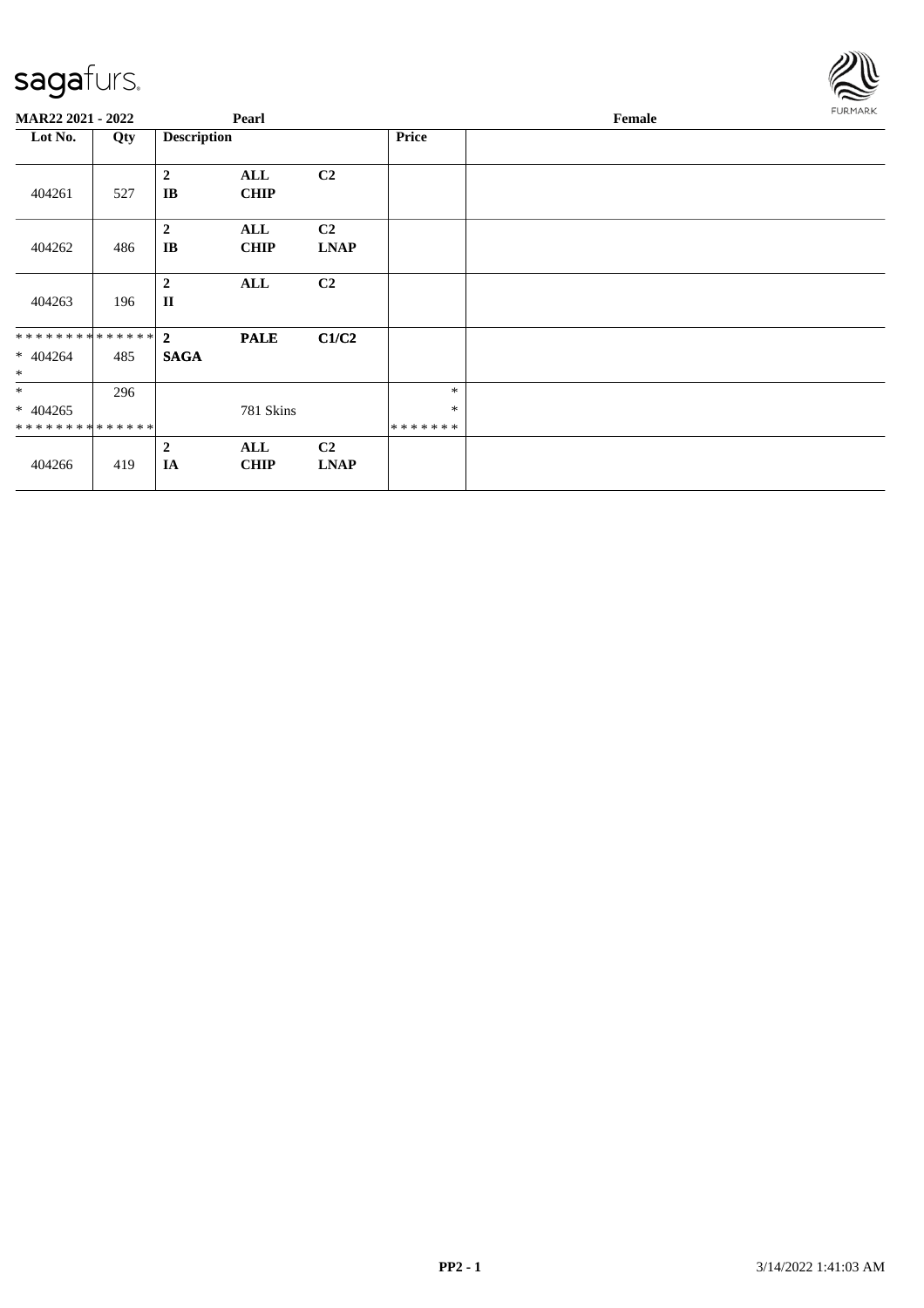

| MAR22 2021 - 2022                                                         |     |                                                                                                                                                                                                                                                                                                                 | <b>Pearl Velvet</b>                    |       |                                   | Female |  |
|---------------------------------------------------------------------------|-----|-----------------------------------------------------------------------------------------------------------------------------------------------------------------------------------------------------------------------------------------------------------------------------------------------------------------|----------------------------------------|-------|-----------------------------------|--------|--|
| Lot No.                                                                   | Qty | <b>Description</b>                                                                                                                                                                                                                                                                                              |                                        |       | Price                             |        |  |
|                                                                           |     |                                                                                                                                                                                                                                                                                                                 |                                        |       |                                   |        |  |
| 404321                                                                    | 154 | $\bf{0}$<br>${\bf SI}$                                                                                                                                                                                                                                                                                          | <b>PALE</b><br><b>VELV1</b>            | C1/C2 |                                   |        |  |
| 404322                                                                    | 479 | $\boldsymbol{0}$<br>${\bf SI}$                                                                                                                                                                                                                                                                                  | $\mathbf{XP}$<br><b>VELV1</b>          | C1/C2 |                                   |        |  |
| 404323                                                                    | 306 | $\pmb{0}$<br>${\bf SI}$                                                                                                                                                                                                                                                                                         | $\mathbf{XP}$<br><b>VELV1</b>          | C3    |                                   |        |  |
| 404324                                                                    | 295 | $\boldsymbol{0}$<br>${\bf SI}$                                                                                                                                                                                                                                                                                  | 2XP<br><b>VELV1</b>                    | C1/C2 |                                   |        |  |
| 404325                                                                    | 254 | $\boldsymbol{0}$<br>${\bf SI}$                                                                                                                                                                                                                                                                                  | $\mathbf{XP}$<br>VELV2                 | C1/C2 |                                   |        |  |
| 404326                                                                    | 156 | $\bf{0}$<br>${\bf S}{\bf I}$                                                                                                                                                                                                                                                                                    | 2XP<br>${\bf VELV2}$                   | C1/C2 |                                   |        |  |
| 404327                                                                    | 207 | $\bf{0}$<br><b>SAGA</b>                                                                                                                                                                                                                                                                                         | <b>Dark</b><br><b>VELV1</b>            | C1/C2 |                                   |        |  |
| 404328                                                                    | 126 | $\bf{0}$<br><b>SAGA</b>                                                                                                                                                                                                                                                                                         | $\bf MED$<br><b>VELV1</b>              | C1/C2 |                                   |        |  |
| 404329                                                                    | 189 | $\bf{0}$<br><b>SAGA</b>                                                                                                                                                                                                                                                                                         | <b>PALE</b><br><b>VELV1</b>            | C1    |                                   |        |  |
| 404330                                                                    | 119 | $\mathbf{0}$<br><b>SAGA</b>                                                                                                                                                                                                                                                                                     | <b>PALE</b><br>VELV1                   | C1    |                                   |        |  |
| * * * * * * * * * * * * * * *<br>$* 404331$<br>$\ast$                     | 445 | $\mathbf{0}$<br>$\mathbf{SAGA}$                                                                                                                                                                                                                                                                                 | <b>PALE</b><br><b>VELV1</b>            | C2    |                                   |        |  |
| $\overline{\phantom{a}^*}$<br>$* 404332$<br>* * * * * * * * * * * * * * * | 83  |                                                                                                                                                                                                                                                                                                                 | 528 Skins                              |       | $\ast$<br>$\ast$<br>*******       |        |  |
| 404333                                                                    | 217 | $\mathbf{0}$<br>SAGA                                                                                                                                                                                                                                                                                            | <b>PALE</b><br><b>VELV1</b>            | C3    |                                   |        |  |
| * * * * * * * * * * * * * * *<br>$* 404334$<br>$*$                        | 445 | $\mathbf{0}$ and $\mathbf{0}$ and $\mathbf{0}$ and $\mathbf{0}$ and $\mathbf{0}$ and $\mathbf{0}$ and $\mathbf{0}$ and $\mathbf{0}$ and $\mathbf{0}$ and $\mathbf{0}$ and $\mathbf{0}$ and $\mathbf{0}$ and $\mathbf{0}$ and $\mathbf{0}$ and $\mathbf{0}$ and $\mathbf{0}$ and $\mathbf{0}$ and<br><b>SAGA</b> | $\mathbf{X}\mathbf{P}$<br><b>VELV1</b> | C1    |                                   |        |  |
| $\overline{\phantom{a}^*}$<br>$* 404335$<br>* * * * * * * * * * * * * * * | 127 |                                                                                                                                                                                                                                                                                                                 | 572 Skins                              |       | $\ast$<br>$\ast$<br>* * * * * * * |        |  |
| **************<br>$* 404336$<br>$*$ $*$                                   | 445 | $\mathbf{0}$<br><b>SAGA</b>                                                                                                                                                                                                                                                                                     | $\mathbf{X}\mathbf{P}$<br><b>VELV1</b> | C2    |                                   |        |  |
| $*$<br>$* 404337$<br>$*$                                                  | 420 |                                                                                                                                                                                                                                                                                                                 | $\overline{c}$                         |       | $\ast$<br>$\ast$<br>$\ast$        |        |  |
| $*$<br>* 404338<br>$*$                                                    | 420 |                                                                                                                                                                                                                                                                                                                 | 3                                      |       | $\ast$<br>$\ast$<br>$\ast$        |        |  |
| $*$<br>* 404339<br>$*$                                                    | 420 |                                                                                                                                                                                                                                                                                                                 | $\overline{4}$                         |       | $\ast$<br>∗<br>$\ast$             |        |  |
| $*$ $*$<br>$* 404340$<br>* * * * * * * * * * * * * * *                    | 177 |                                                                                                                                                                                                                                                                                                                 | 1882 Skins                             |       | $\ast$<br>∗<br>* * * * * * *      |        |  |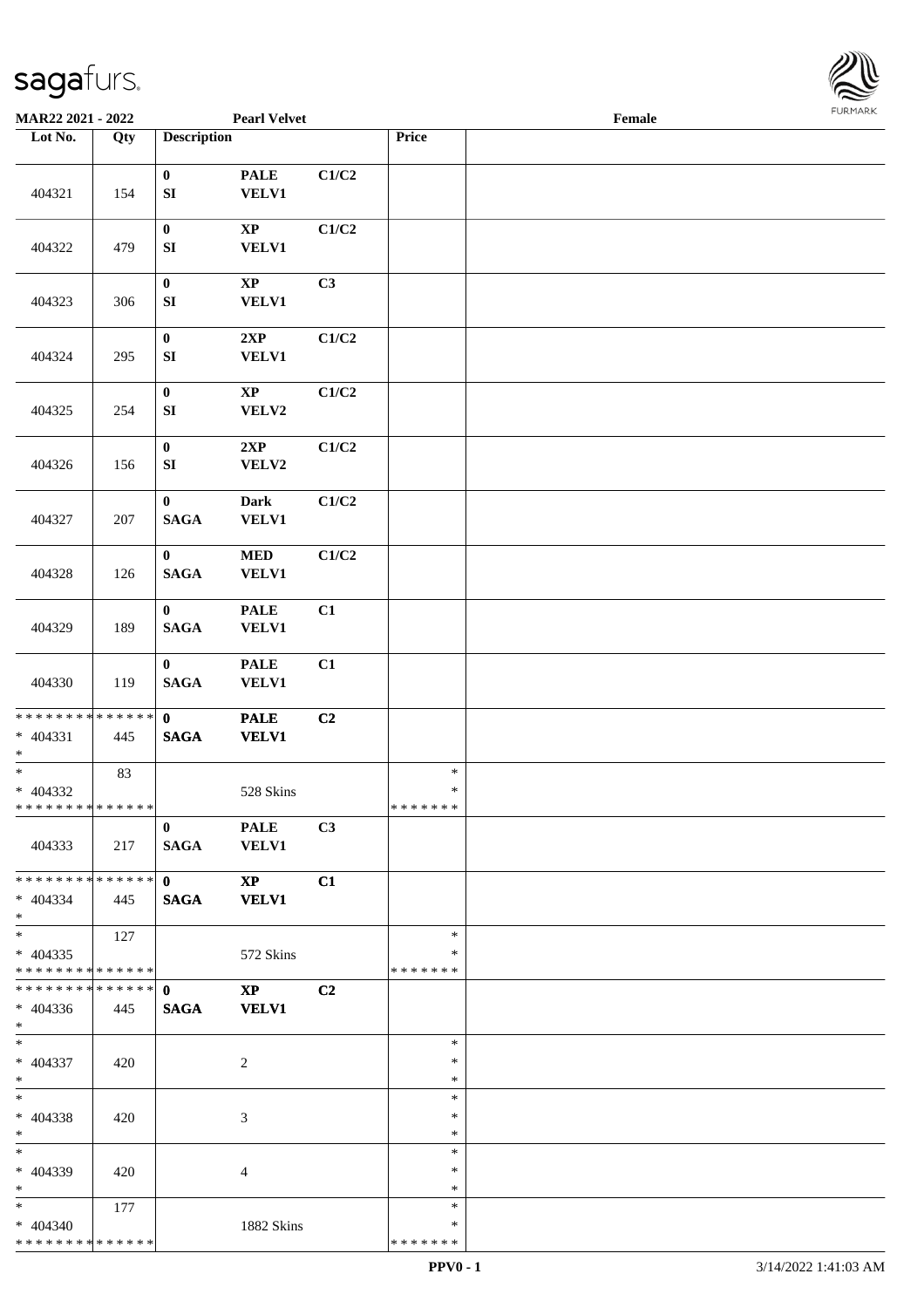

| MAR22 2021 - 2022                                  |     |                             | <b>Pearl Velvet</b>             |                               |                                   | Female |  |
|----------------------------------------------------|-----|-----------------------------|---------------------------------|-------------------------------|-----------------------------------|--------|--|
| Lot No.                                            | Qty | <b>Description</b>          |                                 |                               | Price                             |        |  |
| ******** <mark>******</mark><br>$* 404341$<br>$*$  | 445 | $\mathbf{0}$<br><b>SAGA</b> | $\mathbf{XP}$<br><b>VELV1</b>   | C3                            |                                   |        |  |
| $*$<br>$* 404342$<br>* * * * * * * * * * * * * *   | 234 |                             | 679 Skins                       |                               | $\ast$<br>∗<br>* * * * * * *      |        |  |
| 404343                                             | 380 | $\mathbf{0}$<br><b>SAGA</b> | 2XP<br><b>VELV1</b>             | C1                            |                                   |        |  |
| * * * * * * * * * * * * * *<br>$* 404344$<br>$*$   | 445 | $\mathbf{0}$<br><b>SAGA</b> | 2XP<br><b>VELV1</b>             | C <sub>2</sub>                |                                   |        |  |
| $*$<br>$* 404345$<br>$*$                           | 400 |                             | $\overline{c}$                  |                               | $\ast$<br>$\ast$<br>$\ast$        |        |  |
| $*$<br>$* 404346$<br>* * * * * * * * * * * * * *   | 60  |                             | 905 Skins                       |                               | $\ast$<br>$\ast$<br>* * * * * * * |        |  |
| 404347                                             | 396 | $\bf{0}$<br><b>SAGA</b>     | 2XP<br><b>VELV1</b>             | C3                            |                                   |        |  |
| 404348                                             | 250 | $\bf{0}$<br><b>SAGA</b>     | 3XP<br><b>VELV1</b>             | C1/C2                         |                                   |        |  |
| 404349                                             | 180 | $\bf{0}$<br><b>SAGA</b>     | <b>PALE</b><br>VELV2            | C1/C2                         |                                   |        |  |
| 404350                                             | 313 | $\mathbf{0}$<br><b>SAGA</b> | $\mathbf{X}\mathbf{P}$<br>VELV2 | C1                            |                                   |        |  |
| * * * * * * * * * * * * * * *<br>$* 404351$<br>$*$ | 445 | $\mathbf{0}$<br><b>SAGA</b> | $\mathbf{X}\mathbf{P}$<br>VELV2 | C <sub>2</sub>                |                                   |        |  |
| $*$<br>$* 404352$<br>* * * * * * * * * * * * * * * | 253 |                             | 698 Skins                       |                               | $\ast$<br>$\ast$<br>*******       |        |  |
| 404353                                             | 189 | $\mathbf{0}$<br><b>SAGA</b> | $\mathbf{X}\mathbf{P}$<br>VELV2 | C3                            |                                   |        |  |
| 404354                                             | 247 | $\mathbf{0}$<br><b>SAGA</b> | 2XP<br>VELV2                    | C1                            |                                   |        |  |
| 404355                                             | 476 | $\mathbf{0}$<br><b>SAGA</b> | 2XP<br>VELV2                    | C2                            |                                   |        |  |
| 404356                                             | 149 | $\mathbf{0}$<br><b>SAGA</b> | 2XP<br>VELV2                    | C3                            |                                   |        |  |
| 404357                                             | 196 | $\mathbf{0}$<br><b>SAGA</b> | 3XP<br>VELV2                    | C1/C2                         |                                   |        |  |
| 404358                                             | 160 | $\mathbf{0}$<br>IA          | <b>DK/MED</b><br><b>VELV1</b>   | C <sub>2</sub><br><b>CHIP</b> |                                   |        |  |
| * * * * * * * * * * * * * * *<br>$* 404359$<br>$*$ | 445 | $\mathbf{0}$<br>IA          | <b>PAL/XP</b><br><b>VELV1</b>   | C2<br><b>CHIP</b>             |                                   |        |  |
| $*$<br>* 404360<br>$\ast$                          | 420 |                             | $\overline{c}$                  |                               | $\ast$<br>$\ast$<br>$\ast$        |        |  |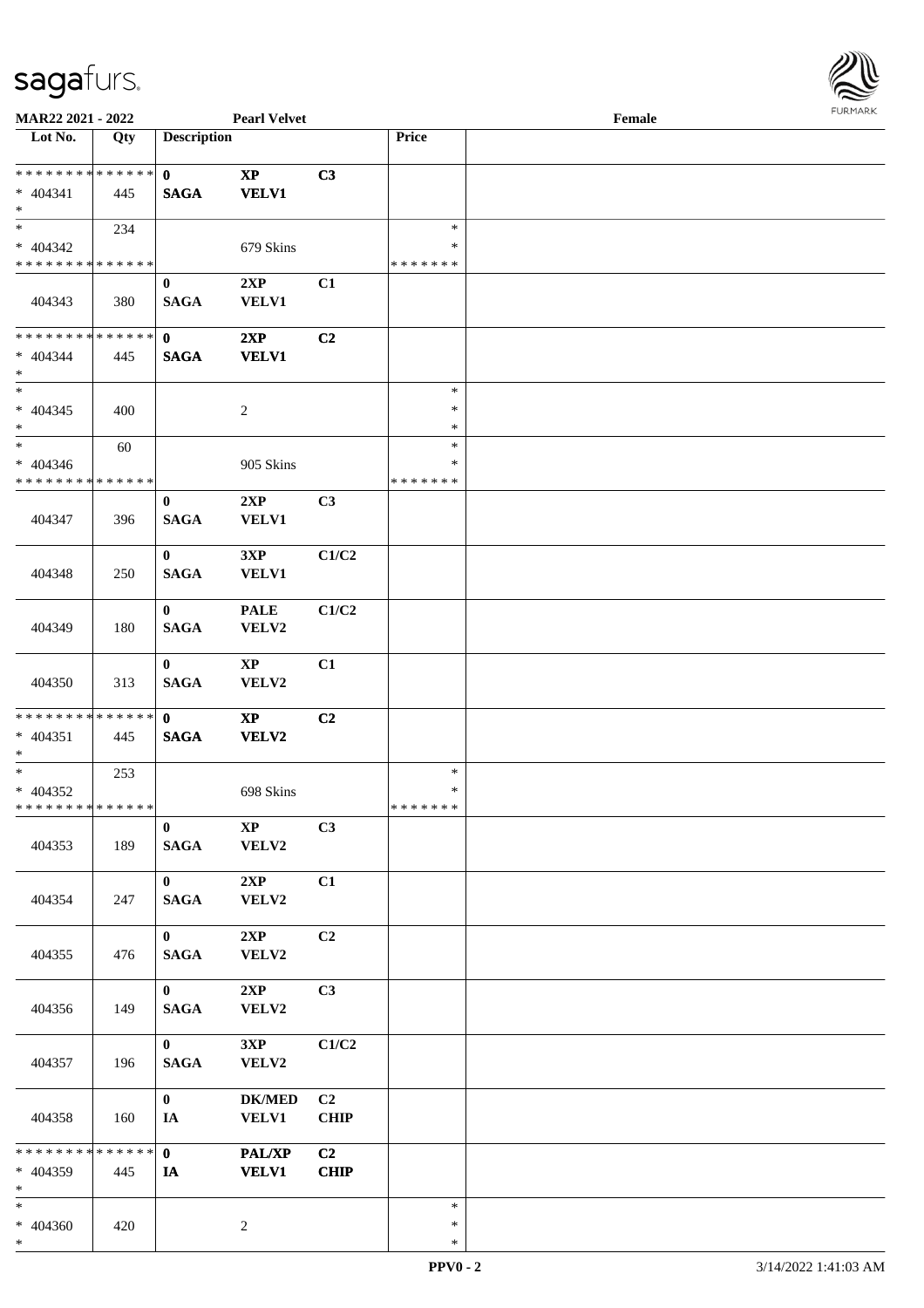

| <b>MAR22 2021 - 2022</b>                   |             |                    | <b>Pearl Velvet</b>    |                |               | Female |  |
|--------------------------------------------|-------------|--------------------|------------------------|----------------|---------------|--------|--|
| Lot No.                                    | Qty         | <b>Description</b> |                        |                | Price         |        |  |
|                                            |             |                    |                        |                |               |        |  |
| $*$                                        |             | $\bf{0}$           | PAL/XP                 | C2             | $\ast$        |        |  |
| * 404361                                   | 420         | IA                 | <b>VELV1</b>           | <b>CHIP</b>    | $\ast$        |        |  |
| $\ast$                                     |             |                    |                        |                | $\ast$        |        |  |
| $\overline{\ }$                            |             |                    |                        |                | $\ast$        |        |  |
| * 404362                                   | 420         |                    | $\overline{4}$         |                | $\ast$        |        |  |
| $*$                                        |             |                    |                        |                | ∗             |        |  |
| $\overline{\phantom{0}}$                   |             |                    |                        |                |               |        |  |
|                                            | 287         |                    |                        |                | $\ast$        |        |  |
| * 404363                                   |             |                    | 1992 Skins             |                | $\ast$        |        |  |
| * * * * * * * * * * * * * *                |             |                    |                        |                | * * * * * * * |        |  |
| * * * * * * * * <mark>* * * * * * *</mark> |             | $\mathbf{0}$       | 2XP/3XP                | C2             |               |        |  |
| $* 404364$                                 | 445         | IA                 | <b>VELV1</b>           | <b>CHIP</b>    |               |        |  |
| $*$                                        |             |                    |                        |                |               |        |  |
| $*$                                        | 349         |                    |                        |                | $\ast$        |        |  |
| * 404365                                   |             |                    | 794 Skins              |                | $\ast$        |        |  |
| * * * * * * * * * * * * * *                |             |                    |                        |                | * * * * * * * |        |  |
|                                            |             |                    |                        |                |               |        |  |
|                                            |             | $\bf{0}$           | <b>PALE</b>            | C1             |               |        |  |
| 404366                                     | 127         | <b>SROY</b>        | VELV1                  |                |               |        |  |
|                                            |             |                    |                        |                |               |        |  |
|                                            |             | $\bf{0}$           | <b>PALE</b>            | C2             |               |        |  |
| 404367                                     | 302         | <b>SROY</b>        | <b>VELV1</b>           |                |               |        |  |
|                                            |             |                    |                        |                |               |        |  |
|                                            |             | $\bf{0}$           | $\mathbf{X}\mathbf{P}$ | C1             |               |        |  |
| 404368                                     | 376         | <b>SROY</b>        | VELV1                  |                |               |        |  |
|                                            |             |                    |                        |                |               |        |  |
| * * * * * * * *                            | * * * * * * |                    |                        |                |               |        |  |
|                                            |             | $\mathbf 0$        | $\mathbf{X}\mathbf{P}$ | C2             |               |        |  |
| * 404369                                   | 425         | <b>SROY</b>        | <b>VELV1</b>           |                |               |        |  |
| $*$                                        |             |                    |                        |                |               |        |  |
| $_{*}^{-}$                                 |             |                    |                        |                | $\ast$        |        |  |
| $* 404370$                                 | 400         |                    | $\sqrt{2}$             |                | $\ast$        |        |  |
| $*$                                        |             |                    |                        |                | $\ast$        |        |  |
| $*$                                        | 271         |                    |                        |                | $\ast$        |        |  |
| * 404371                                   |             |                    | 1096 Skins             |                | $\ast$        |        |  |
| * * * * * * * * * * * * * *                |             |                    |                        |                | *******       |        |  |
|                                            |             | $\bf{0}$           | $\bold{XP}$            | C3             |               |        |  |
| 404372                                     | 332         | <b>SROY</b>        | VELV1                  |                |               |        |  |
|                                            |             |                    |                        |                |               |        |  |
|                                            |             |                    |                        |                |               |        |  |
|                                            |             | $\mathbf{0}$       | 2XP                    | C1             |               |        |  |
| 404373                                     | 268         | <b>SROY</b>        | <b>VELV1</b>           |                |               |        |  |
|                                            |             |                    |                        |                |               |        |  |
| * * * * * * * * <mark>* * * * * * *</mark> |             | $\mathbf{0}$       | 2XP                    | C2             |               |        |  |
| * 404374                                   | 425         | <b>SROY</b>        | <b>VELV1</b>           |                |               |        |  |
| $*$                                        |             |                    |                        |                |               |        |  |
|                                            | 178         |                    |                        |                | $\ast$        |        |  |
| * 404375                                   |             |                    | 603 Skins              |                | ∗             |        |  |
| * * * * * * * * * * * * * *                |             |                    |                        |                | * * * * * * * |        |  |
|                                            |             |                    |                        |                |               |        |  |
|                                            |             | $\bf{0}$           | 2XP                    | C <sub>3</sub> |               |        |  |
| 404376                                     | 184         | <b>SROY</b>        | <b>VELV1</b>           |                |               |        |  |
|                                            |             |                    |                        |                |               |        |  |
|                                            |             | $\mathbf{0}$       | 3XP                    | C1/C2          |               |        |  |
| 404377                                     | 228         | <b>SROY</b>        | VELV1                  |                |               |        |  |
|                                            |             |                    |                        |                |               |        |  |
|                                            |             | $\mathbf{0}$       | <b>PALE</b>            | C1/C2          |               |        |  |
| 404378                                     | 132         | <b>SROY</b>        | VELV2                  |                |               |        |  |
|                                            |             |                    |                        |                |               |        |  |
|                                            |             |                    |                        |                |               |        |  |
|                                            |             | $\mathbf{0}$       | $\mathbf{X}\mathbf{P}$ | C1             |               |        |  |
| 404379                                     | 314         | <b>SROY</b>        | VELV2                  |                |               |        |  |
|                                            |             |                    |                        |                |               |        |  |
|                                            |             | $\mathbf{0}$       | $\mathbf{X}\mathbf{P}$ | C2             |               |        |  |
| 404380                                     | 434         | <b>SROY</b>        | VELV2                  |                |               |        |  |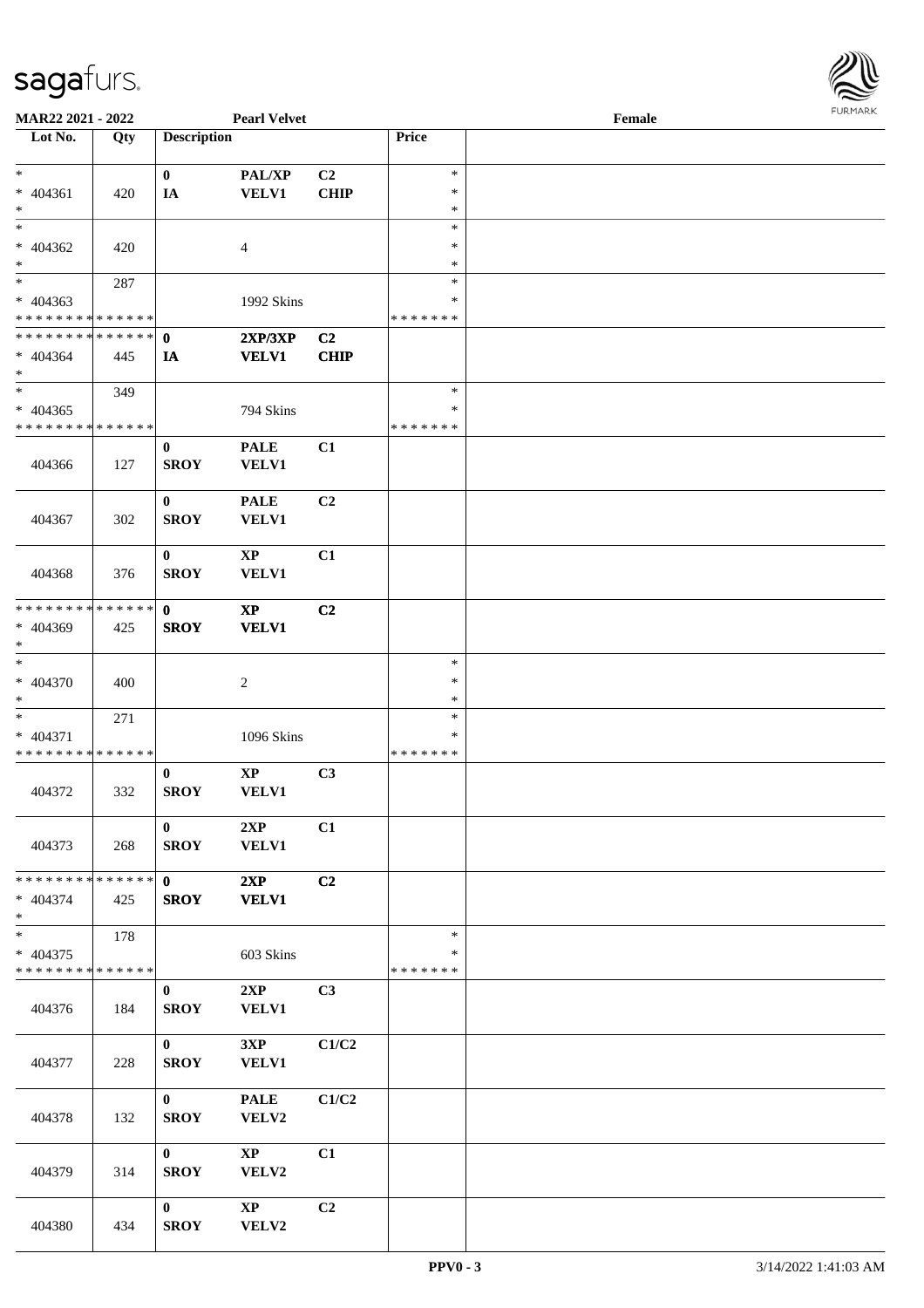

| <b>MAR22 2021 - 2022</b> |     |                             | <b>Pearl Velvet</b> |                |       | Female | FURMARK |
|--------------------------|-----|-----------------------------|---------------------|----------------|-------|--------|---------|
| Lot No.                  | Qty | <b>Description</b>          |                     |                | Price |        |         |
| 404381                   | 225 | $\mathbf{0}$<br><b>SROY</b> | 2XP<br><b>VELV2</b> | C1             |       |        |         |
| 404382                   | 316 | $\bf{0}$<br><b>SROY</b>     | 2XP<br><b>VELV2</b> | C <sub>2</sub> |       |        |         |
| 404383                   | 158 | $\mathbf{0}$<br><b>SROY</b> | 3XP<br><b>VELV2</b> | C1/C2          |       |        |         |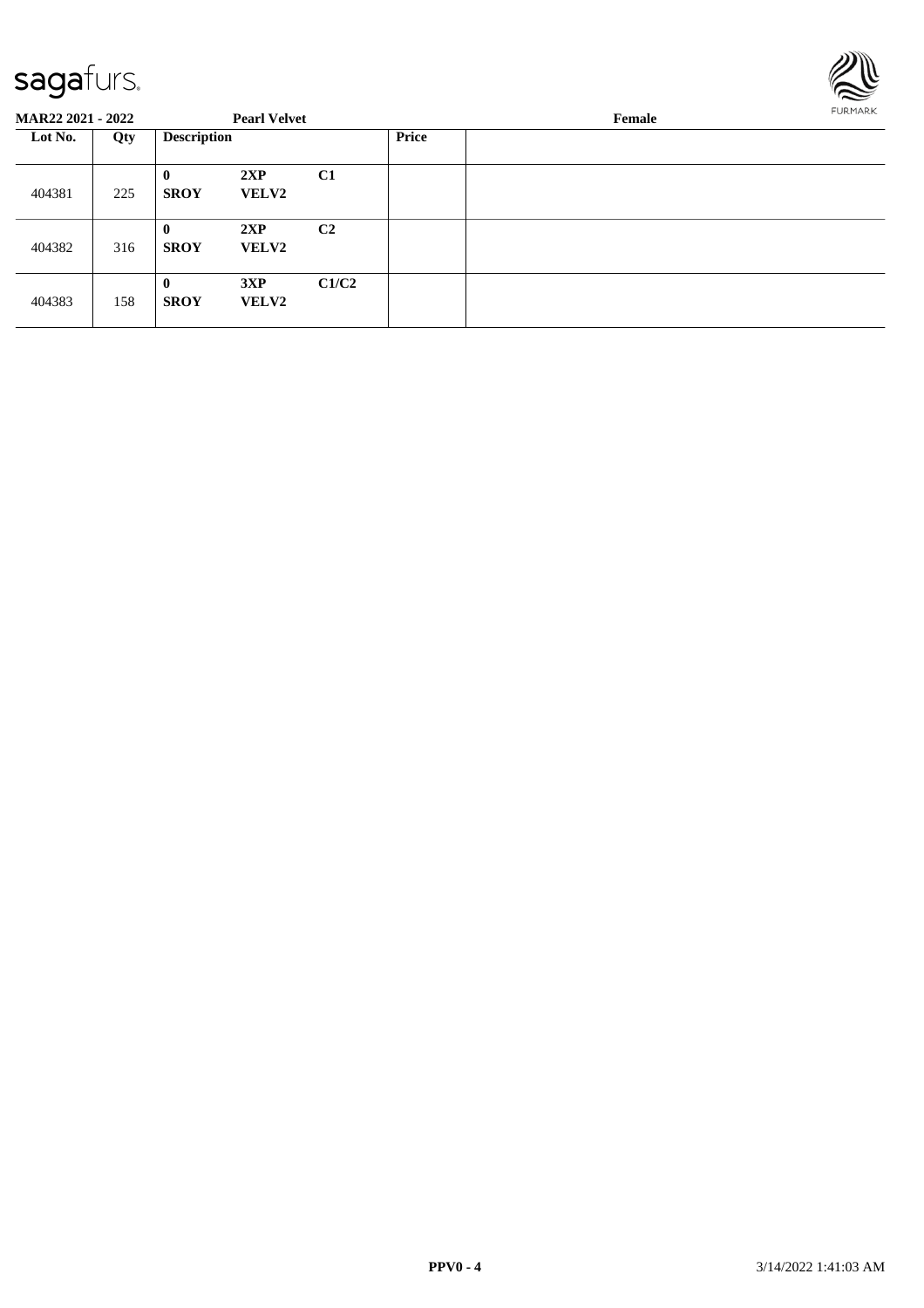

| MAR22 2021 - 2022                                              |     |                                  | <b>Pearl Velvet</b>                    |                |                                   | Female |  |
|----------------------------------------------------------------|-----|----------------------------------|----------------------------------------|----------------|-----------------------------------|--------|--|
| Lot No.                                                        | Qty | <b>Description</b>               |                                        |                | Price                             |        |  |
| 404441                                                         | 311 | $\mathbf{1}$<br>${\bf SI}$       | $\bold{XP}$<br><b>VELV1</b>            | C1/C2          |                                   |        |  |
| 404442                                                         | 208 | $\mathbf{1}$<br>${\bf S}{\bf I}$ | $\bold{XP}$<br><b>VELV1</b>            | C3             |                                   |        |  |
| 404443                                                         | 188 | $\mathbf{1}$<br>${\bf S}{\bf I}$ | 2XP<br><b>VELV1</b>                    | C1/C2          |                                   |        |  |
| 404444                                                         | 168 | $\mathbf{1}$<br>${\bf S}{\bf I}$ | $\mathbf{X}\mathbf{P}$<br>VELV2        | C1/C2          |                                   |        |  |
| 404445                                                         | 133 | $\mathbf 1$<br>SI                | 2XP<br>VELV2                           | C1/C2          |                                   |        |  |
| 404446                                                         | 334 | $\mathbf{1}$<br><b>SAGA</b>      | <b>Dark</b><br><b>VELV1</b>            | C1/C2          |                                   |        |  |
| 404447                                                         | 217 | $\mathbf{1}$<br><b>SAGA</b>      | <b>MED</b><br>VELV1                    | C1/C2          |                                   |        |  |
| 404448                                                         | 331 | $\mathbf{1}$<br><b>SAGA</b>      | <b>PALE</b><br><b>VELV1</b>            | C1             |                                   |        |  |
| * * * * * * * * * * * * * * *<br>$* 404449$<br>$*$             | 485 | $\mathbf{1}$<br><b>SAGA</b>      | <b>PALE</b><br><b>VELV1</b>            | C2             |                                   |        |  |
| $\overline{\ast}$<br>$* 404450$<br>* * * * * * * * * * * * * * | 361 |                                  | 846 Skins                              |                | $\ast$<br>$\ast$<br>* * * * * * * |        |  |
| 404451                                                         | 440 | $\mathbf{1}$<br><b>SAGA</b>      | <b>PALE</b><br>VELV1                   | C3             |                                   |        |  |
| * * * * * * * * * * * * * * *<br>$* 404452$<br>$*$             | 485 | $\mathbf{1}$<br><b>SAGA</b>      | $\bold{XP}$<br><b>VELV1</b>            | C1             |                                   |        |  |
| $*$<br>$* 404453$<br>* * * * * * * * * * * * * * *             | 485 |                                  | 970 Skins                              |                | $\ast$<br>∗<br>* * * * * * *      |        |  |
| $* 404454$<br>$*$                                              | 485 | <b>SAGA</b>                      | $\mathbf{X}\mathbf{P}$<br><b>VELV1</b> | C2             |                                   |        |  |
| $*$<br>$* 404455$<br>$*$                                       | 460 |                                  | 2                                      |                | $\ast$<br>$\ast$<br>$\ast$        |        |  |
| $*$<br>$* 404456$<br>$*$ $*$                                   | 460 |                                  | 3                                      |                | $\ast$<br>∗<br>$\ast$             |        |  |
| $*$ and $*$<br>$* 404457$<br>$*$ $*$                           | 460 |                                  | 4                                      |                | $\ast$<br>$\ast$<br>$\ast$        |        |  |
| $*$ $-$<br>$* 404458$<br>$*$ $*$                               | 460 |                                  | 5                                      |                | $\ast$<br>$\ast$<br>$\ast$        |        |  |
| $*$ and $*$<br>$* 404459$<br>* * * * * * * * * * * * * * *     | 403 |                                  | 2728 Skins                             |                | $\ast$<br>∗<br>* * * * * * *      |        |  |
| $* 404460$<br>$*$                                              | 485 | <b>SAGA</b>                      | $\mathbf{X}\mathbf{P}$<br><b>VELV1</b> | C <sub>3</sub> |                                   |        |  |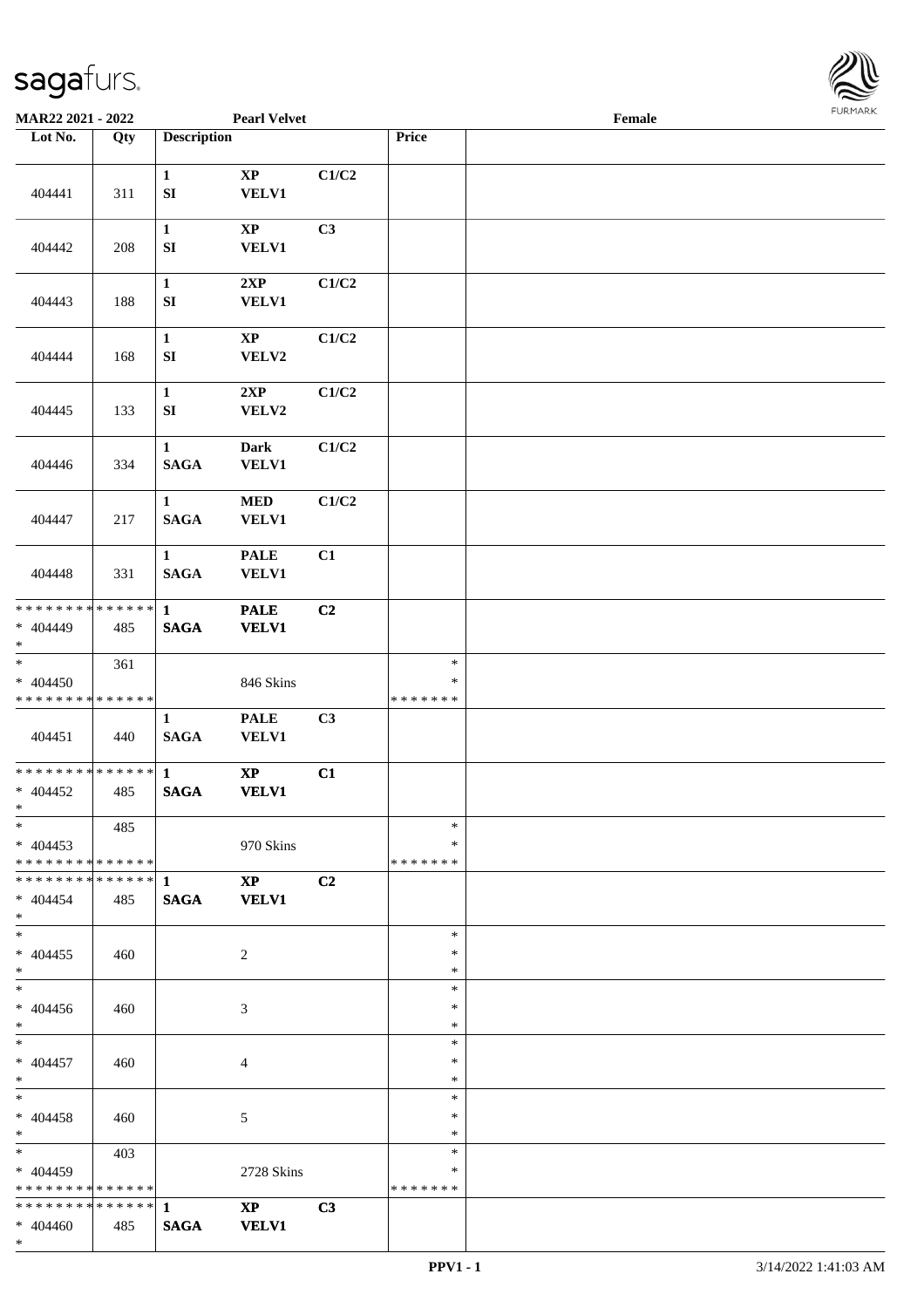

| MAR22 2021 - 2022                                              |     |                        | <b>Pearl Velvet</b>    |                |                  | Female |  |
|----------------------------------------------------------------|-----|------------------------|------------------------|----------------|------------------|--------|--|
| Lot No.                                                        | Qty | <b>Description</b>     |                        |                | Price            |        |  |
|                                                                |     |                        |                        |                |                  |        |  |
| $*$                                                            |     | $\mathbf{1}$           | $\mathbf{X}\mathbf{P}$ | C3             | $\ast$           |        |  |
| $* 404461$                                                     | 460 | <b>SAGA</b>            | VELV1                  |                | $\ast$           |        |  |
| $*$                                                            |     |                        |                        |                | $\ast$           |        |  |
| $*$                                                            |     |                        |                        |                | $\ast$           |        |  |
| $* 404462$                                                     | 460 |                        | 3                      |                | ∗                |        |  |
| $\ast$                                                         |     |                        |                        |                | $\ast$           |        |  |
|                                                                | 81  |                        |                        |                | $\ast$           |        |  |
| $* 404463$                                                     |     |                        | 1486 Skins             |                | $\ast$           |        |  |
| * * * * * * * * * * * * * *                                    |     |                        |                        |                | * * * * * * *    |        |  |
|                                                                |     | $\mathbf{1}$           | 2XP                    | C1             |                  |        |  |
| 404464                                                         | 392 | <b>SAGA</b>            | <b>VELV1</b>           |                |                  |        |  |
|                                                                |     |                        |                        |                |                  |        |  |
| * * * * * * * * * * * * * *                                    |     | $\mathbf{1}$           | 2XP                    | C2             |                  |        |  |
| $* 404465$                                                     | 485 | <b>SAGA</b>            | <b>VELV1</b>           |                |                  |        |  |
| $*$                                                            |     |                        |                        |                |                  |        |  |
| $*$                                                            |     |                        |                        |                | $\ast$           |        |  |
| $* 404466$                                                     | 460 |                        | 2                      |                | $\ast$           |        |  |
| $*$                                                            |     |                        |                        |                | $\ast$           |        |  |
| $*$                                                            |     |                        |                        |                | $\ast$           |        |  |
| $* 404467$                                                     | 460 |                        | 3                      |                | ∗                |        |  |
| $*$<br>$*$                                                     |     |                        |                        |                | $\ast$<br>$\ast$ |        |  |
|                                                                | 128 |                        |                        |                |                  |        |  |
| $* 404468$                                                     |     |                        | 1533 Skins             |                | *                |        |  |
| * * * * * * * * * * * * * * *<br>* * * * * * * * * * * * * * * |     |                        |                        |                | * * * * * * *    |        |  |
|                                                                |     | -1                     | 2XP                    | C3             |                  |        |  |
| $* 404469$<br>$*$                                              | 485 | <b>SAGA</b>            | <b>VELV1</b>           |                |                  |        |  |
| $\ast$                                                         | 190 |                        |                        |                | $\ast$           |        |  |
| * 404470                                                       |     |                        | 675 Skins              |                | *                |        |  |
| * * * * * * * * * * * * * *                                    |     |                        |                        |                | * * * * * * *    |        |  |
|                                                                |     | $\mathbf{1}$           | 3XP                    | C1/C2          |                  |        |  |
| 404471                                                         | 366 | <b>SAGA</b>            | <b>VELV1</b>           |                |                  |        |  |
|                                                                |     |                        |                        |                |                  |        |  |
|                                                                |     | $\mathbf{1}$           | 3XP                    | C3             |                  |        |  |
| 404472                                                         | 135 | <b>SAGA</b>            | <b>VELV1</b>           |                |                  |        |  |
|                                                                |     |                        |                        |                |                  |        |  |
|                                                                |     | 1                      | <b>PALE</b>            | C1/C2          |                  |        |  |
| 404473                                                         | 308 | <b>SAGA</b>            | <b>VELV2</b>           |                |                  |        |  |
|                                                                |     |                        |                        |                |                  |        |  |
|                                                                |     | $1 \qquad \qquad$      | $\mathbf{XP}$          | C1             |                  |        |  |
| 404474                                                         | 463 | SAGA                   | <b>VELV2</b>           |                |                  |        |  |
|                                                                |     |                        |                        |                |                  |        |  |
| ************** 1                                               |     |                        | $\mathbf{X}\mathbf{P}$ | C2             |                  |        |  |
| $* 404475$                                                     | 485 | <b>SAGA</b>            | <b>VELV2</b>           |                |                  |        |  |
| $*$ $-$                                                        |     |                        |                        |                |                  |        |  |
| $*$                                                            |     |                        |                        |                | $\ast$           |        |  |
| $* 404476$                                                     | 440 |                        | 2                      |                | ∗                |        |  |
| $*$ $*$                                                        |     |                        |                        |                | $\ast$           |        |  |
| $*$ and $*$                                                    | 82  |                        |                        |                | $\ast$           |        |  |
| * 404477                                                       |     |                        | 1007 Skins             |                | *                |        |  |
| * * * * * * * * * * * * * * *                                  |     |                        |                        |                | * * * * * * *    |        |  |
|                                                                |     | $\mathbf{1}$           | $\mathbf{XP}$          | C <sub>3</sub> |                  |        |  |
| 404478                                                         | 364 | <b>SAGA</b>            | <b>VELV2</b>           |                |                  |        |  |
|                                                                |     |                        |                        |                |                  |        |  |
|                                                                |     | $1 \quad \blacksquare$ | 2XP                    | C1             |                  |        |  |
| 404479                                                         | 283 | <b>SAGA</b>            | <b>VELV2</b>           |                |                  |        |  |
|                                                                |     |                        |                        |                |                  |        |  |
|                                                                |     |                        | 2XP                    | C2             |                  |        |  |
| $* 404480$                                                     | 485 | <b>SAGA</b>            | <b>VELV2</b>           |                |                  |        |  |
| $*$                                                            |     |                        |                        |                |                  |        |  |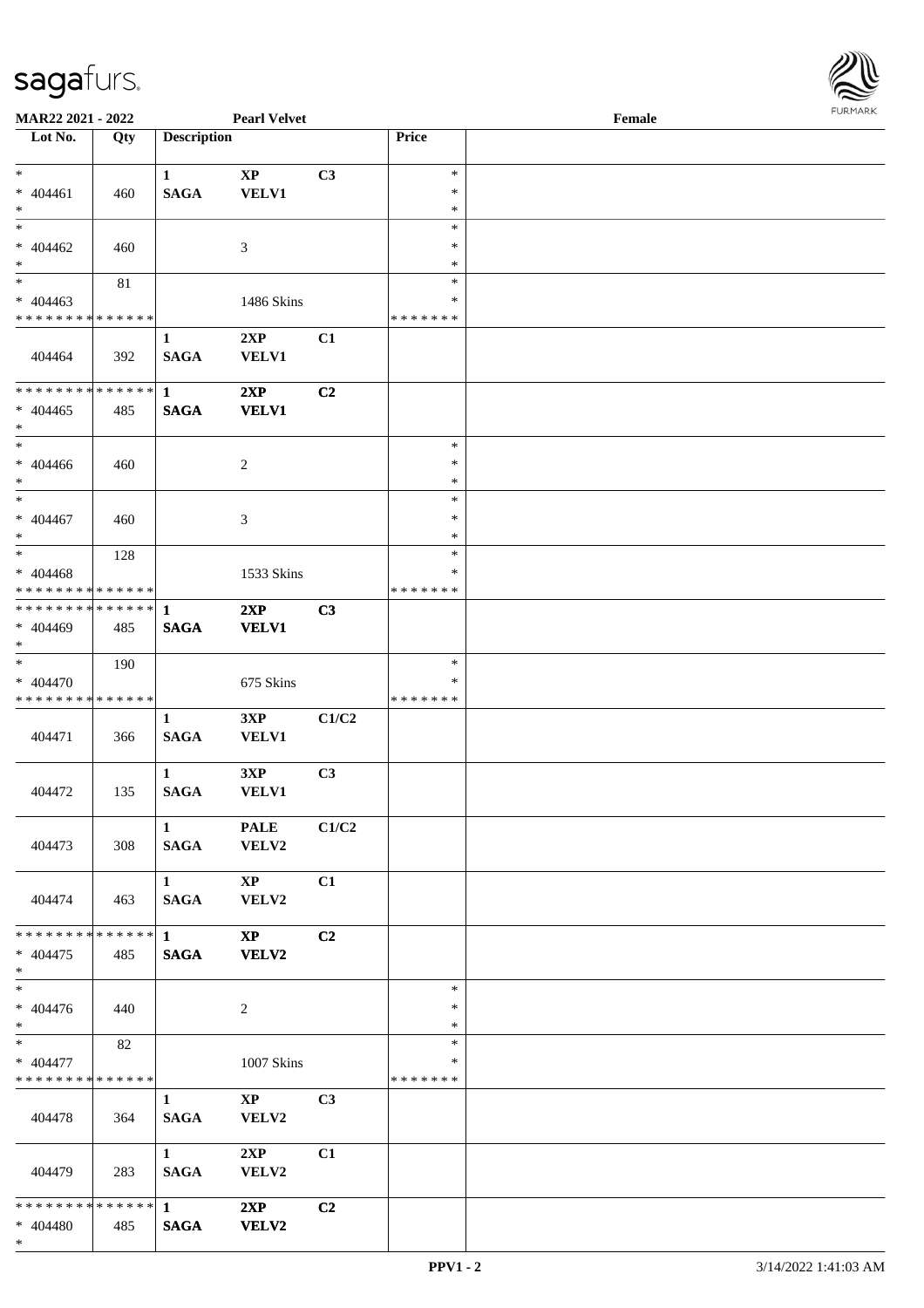

| <b>Pearl Velvet</b><br>MAR22 2021 - 2022          |        |                                 |                             |                   | Female           | <b>FURMARK</b> |  |
|---------------------------------------------------|--------|---------------------------------|-----------------------------|-------------------|------------------|----------------|--|
| $\overline{\phantom{1}}$ Lot No.                  | Qty    | <b>Description</b>              |                             |                   | Price            |                |  |
| $*$                                               | 238    | $\mathbf{1}$                    | 2XP                         | C2                | $\ast$           |                |  |
| $* 404481$                                        |        | <b>SAGA</b>                     | VELV2                       |                   | *                |                |  |
| * * * * * * * * * * * * * *                       |        |                                 |                             |                   | * * * * * * *    |                |  |
| 404482                                            | 232    | $\mathbf{1}$<br>$\mathbf{SAGA}$ | 2XP<br>VELV2                | C3                |                  |                |  |
|                                                   |        |                                 |                             |                   |                  |                |  |
|                                                   |        | $\mathbf{1}$                    | 3XP                         | C1/C2             |                  |                |  |
| 404483                                            | 251    | $\mathbf{SAGA}$                 | VELV2                       |                   |                  |                |  |
|                                                   |        |                                 |                             |                   |                  |                |  |
| 404484                                            | 311    | $\mathbf{1}$<br>IA              | <b>DK/MED</b>               | C2<br><b>CHIP</b> |                  |                |  |
|                                                   |        |                                 | <b>VELV1</b>                |                   |                  |                |  |
| * * * * * * * * * * * * * * *                     |        | $\mathbf{1}$                    | <b>PAL/XP</b>               | C <sub>2</sub>    |                  |                |  |
| $* 404485$                                        | 485    | IA                              | <b>VELV1</b>                | <b>CHIP</b>       |                  |                |  |
| $\ast$                                            |        |                                 |                             |                   |                  |                |  |
| $\ast$                                            |        |                                 |                             |                   | $\ast$           |                |  |
| $* 404486$<br>$*$                                 | 460    |                                 | $\overline{c}$              |                   | $\ast$<br>$\ast$ |                |  |
| $*$                                               |        |                                 |                             |                   | $\ast$           |                |  |
| $* 404487$                                        | 460    |                                 | 3                           |                   | $\ast$           |                |  |
| $\ast$                                            |        |                                 |                             |                   | $\ast$           |                |  |
| $\ast$                                            |        |                                 |                             |                   | $\ast$           |                |  |
| $* 404488$                                        | 460    |                                 | $\overline{4}$              |                   | $\ast$           |                |  |
| $\ast$<br>$_{\ast}$                               |        |                                 |                             |                   | $\ast$<br>$\ast$ |                |  |
| * 404489                                          | 460    |                                 | $\mathfrak{S}$              |                   | $\ast$           |                |  |
| $\ast$                                            |        |                                 |                             |                   | $\ast$           |                |  |
| $\ast$                                            |        |                                 |                             |                   | $\ast$           |                |  |
| * 404490                                          | 460    |                                 | $6\,$                       |                   | $\ast$           |                |  |
| $\ast$<br>$\ast$                                  |        |                                 |                             |                   | $\ast$<br>$\ast$ |                |  |
| * 404491                                          | 440    |                                 | $\boldsymbol{7}$            |                   | $\ast$           |                |  |
| $\ast$                                            |        |                                 |                             |                   | $\ast$           |                |  |
| $\overline{\phantom{0}}$                          | $88\,$ |                                 |                             |                   | $\ast$           |                |  |
| * 404492                                          |        |                                 | 3313 Skins                  |                   | $\ast$           |                |  |
| * * * * * * * * * * * * * * *<br>************** 1 |        |                                 | 2XP/3XP                     | C <sub>2</sub>    | * * * * * * *    |                |  |
| $* 404493$                                        | 485    | IA                              | <b>VELV1</b>                | <b>CHIP</b>       |                  |                |  |
| $\ast$                                            |        |                                 |                             |                   |                  |                |  |
| $\ast$                                            |        |                                 |                             |                   | $\ast$           |                |  |
| * 404494                                          | 460    |                                 | $\overline{c}$              |                   | $\ast$           |                |  |
| $\ast$<br>$_{\ast}^{-}$                           |        |                                 |                             |                   | $\ast$<br>$\ast$ |                |  |
| $* 404495$                                        | 131    |                                 | 1076 Skins                  |                   | ∗                |                |  |
| * * * * * * * * * * * * * *                       |        |                                 |                             |                   | * * * * * * *    |                |  |
|                                                   |        | $\mathbf{1}$                    | <b>PALE</b>                 | C1                |                  |                |  |
| 404496                                            | 149    | <b>SROY</b>                     | <b>VELV1</b>                |                   |                  |                |  |
|                                                   |        |                                 |                             |                   |                  |                |  |
| 404497                                            | 322    | $\mathbf{1}$<br><b>SROY</b>     | <b>PALE</b><br><b>VELV1</b> | C2                |                  |                |  |
|                                                   |        |                                 |                             |                   |                  |                |  |
|                                                   |        | $\mathbf{1}$                    | <b>PALE</b>                 | C3                |                  |                |  |
| 404498                                            | 140    | <b>SROY</b>                     | <b>VELV1</b>                |                   |                  |                |  |
|                                                   |        | $\mathbf{1}$                    | $\mathbf{X}\mathbf{P}$      | C1                |                  |                |  |
| 404499                                            | 502    | <b>SROY</b>                     | <b>VELV1</b>                |                   |                  |                |  |
|                                                   |        |                                 |                             |                   |                  |                |  |
| * * * * * * * * * * * * * * *                     |        | 1                               | $\mathbf{XP}$               | C <sub>2</sub>    |                  |                |  |
| * 404500                                          | 465    | <b>SROY</b>                     | <b>VELV1</b>                |                   |                  |                |  |
| $*$                                               |        |                                 |                             |                   |                  |                |  |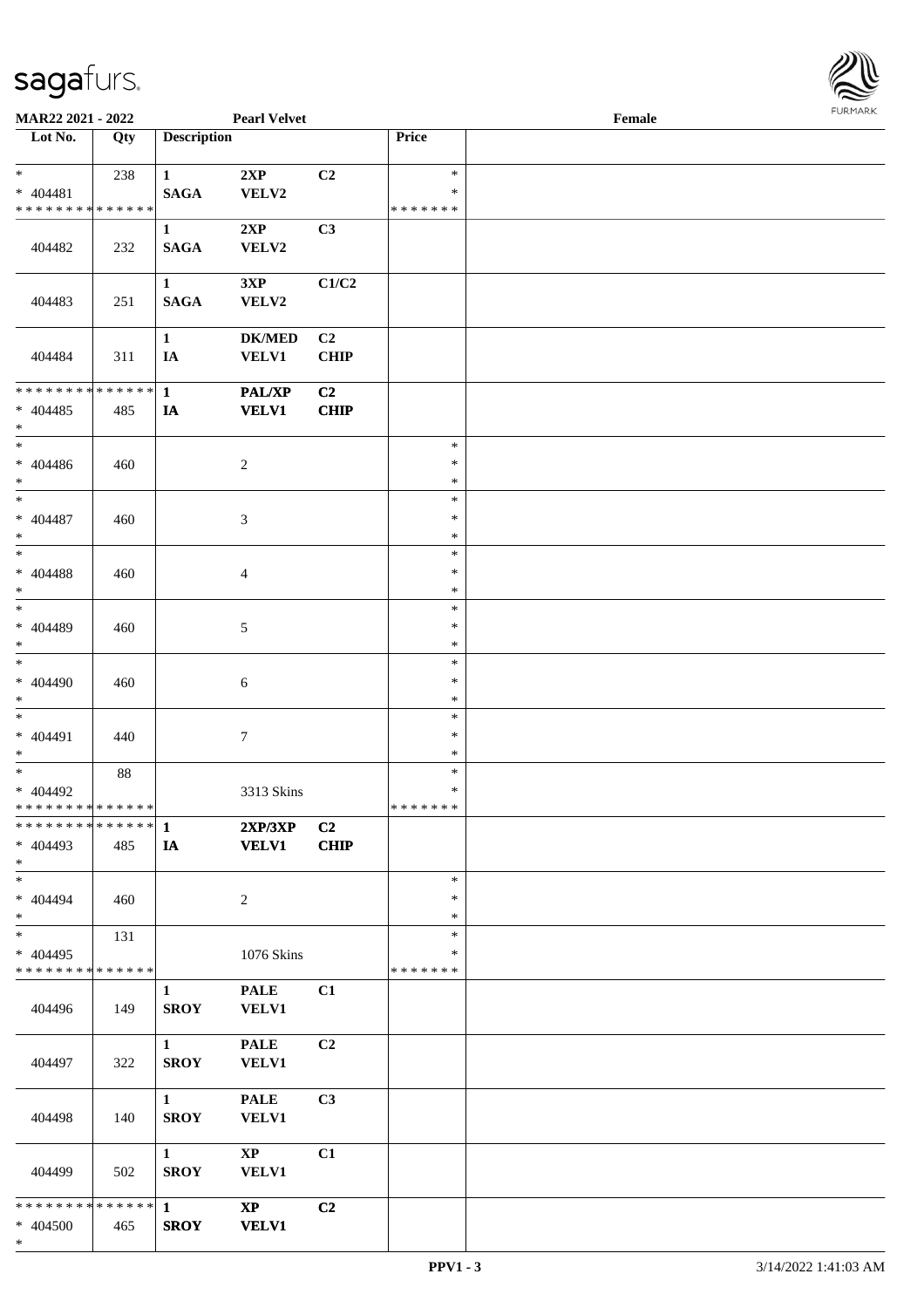

| MAR22 2021 - 2022                                               |     |                             | <b>Pearl Velvet</b>                    |       |                                   | Female | 10111111111 |
|-----------------------------------------------------------------|-----|-----------------------------|----------------------------------------|-------|-----------------------------------|--------|-------------|
| Lot No.                                                         | Qty | <b>Description</b>          |                                        |       | Price                             |        |             |
| $*$<br>* 404501<br>$*$                                          | 440 | $\mathbf{1}$<br><b>SROY</b> | $\bold{XP}$<br><b>VELV1</b>            | C2    | $\ast$<br>$\ast$<br>$\ast$        |        |             |
| $\ast$<br>* 404502<br>* * * * * * * * * * * * * *               | 258 |                             | 1163 Skins                             |       | $\ast$<br>$\ast$<br>* * * * * * * |        |             |
| 404503                                                          | 403 | $\mathbf{1}$<br><b>SROY</b> | $\mathbf{X}\mathbf{P}$<br><b>VELV1</b> | C3    |                                   |        |             |
| 404504                                                          | 239 | $\mathbf{1}$<br><b>SROY</b> | 2XP<br><b>VELV1</b>                    | C1    |                                   |        |             |
| * * * * * * * * <mark>* * * * * * *</mark><br>$* 404505$<br>$*$ | 465 | $\mathbf{1}$<br><b>SROY</b> | 2XP<br><b>VELV1</b>                    | C2    |                                   |        |             |
| $\ast$<br>$* 404506$<br>* * * * * * * * * * * * * *             | 138 |                             | 603 Skins                              |       | $\ast$<br>$\ast$<br>* * * * * * * |        |             |
| 404507                                                          | 237 | $\mathbf{1}$<br><b>SROY</b> | 2XP<br><b>VELV1</b>                    | C3    |                                   |        |             |
| 404508                                                          | 229 | $\mathbf{1}$<br><b>SROY</b> | 3XP<br><b>VELV1</b>                    | C1/C2 |                                   |        |             |
| 404509                                                          | 142 | $\mathbf{1}$<br><b>SROY</b> | <b>PALE</b><br>VELV2                   | C1/C2 |                                   |        |             |
| 404510                                                          | 329 | $\mathbf{1}$<br><b>SROY</b> | $\mathbf{X}\mathbf{P}$<br>VELV2        | C1    |                                   |        |             |
| * * * * * * * * * * * * * * *<br>$* 404511$<br>$*$              | 465 | $\mathbf{1}$<br><b>SROY</b> | $\boldsymbol{\mathrm{XP}}$<br>VELV2    | C2    |                                   |        |             |
| $*$<br>$* 404512$<br>* * * * * * * * * * * * * * *              | 79  |                             | 544 Skins                              |       | $\ast$<br>$\ast$<br>*******       |        |             |
| 404513                                                          | 131 | $\mathbf{1}$<br><b>SROY</b> | $\bold{XP}$<br>VELV2                   | C3    |                                   |        |             |
| 404514                                                          | 184 | $\mathbf{1}$<br><b>SROY</b> | 2XP<br>VELV2                           | C1    |                                   |        |             |
| 404515                                                          | 399 | $\mathbf{1}$<br><b>SROY</b> | 2XP<br>VELV2                           | C2    |                                   |        |             |
| 404516                                                          | 162 | $\mathbf{1}$<br><b>SROY</b> | 3XP<br>VELV2                           | C1/C2 |                                   |        |             |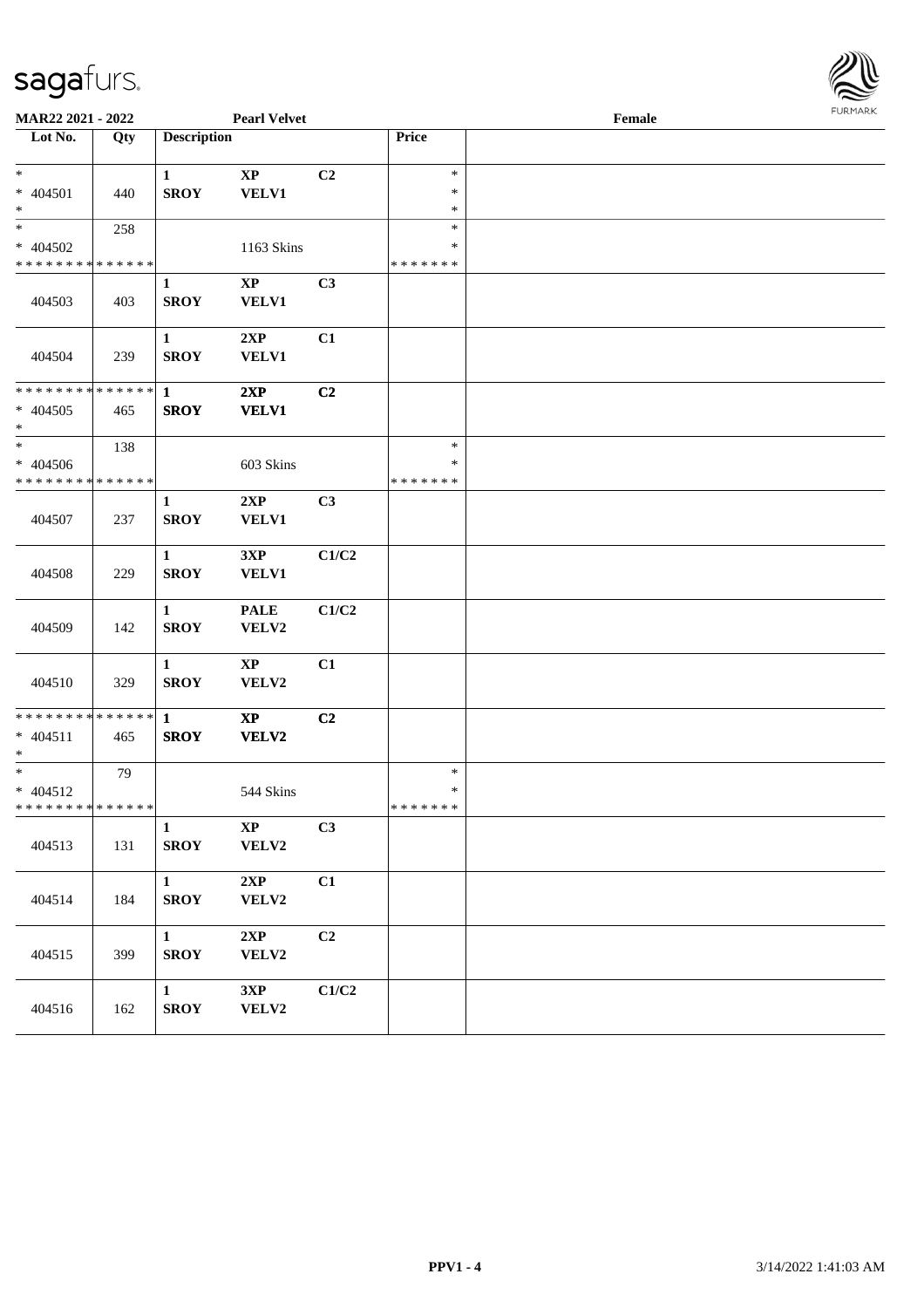| <u>U</u>                                        |     |                    | Pearl          |                |               | $\ensuremath{\textnormal{\textbf{Female}}}$ | Lowgrades | $\sim$<br><b>FURMARK</b> |
|-------------------------------------------------|-----|--------------------|----------------|----------------|---------------|---------------------------------------------|-----------|--------------------------|
| MAR22 2021 - 2022                               |     |                    | Seasonable     |                |               |                                             |           |                          |
| Lot No.                                         | Qty | <b>Description</b> |                |                | Price         |                                             |           |                          |
|                                                 |     | 20/0               | $\mathbf{ALL}$ | C2             |               |                                             |           |                          |
| 404561                                          | 166 | (SI)               | DAM5           |                |               |                                             |           |                          |
|                                                 |     |                    |                |                |               |                                             |           |                          |
|                                                 |     | $\mathbf{0}$       | $\mathbf{ALL}$ | C2             |               |                                             |           |                          |
| 404562                                          | 382 | $\rm III$          |                |                |               |                                             |           |                          |
|                                                 |     |                    |                |                |               |                                             |           |                          |
| * * * * * * * * * * * * * * *                   |     | $\mathbf{0}$       | <b>ALL</b>     | C2             |               |                                             |           |                          |
| $* 404563$                                      | 445 | $\rm III$          | DAM2           |                |               |                                             |           |                          |
| $*$                                             |     |                    |                |                |               |                                             |           |                          |
| $*$                                             | 454 |                    |                |                | $\ast$        |                                             |           |                          |
| $* 404564$                                      |     |                    | 899 Skins      |                | $\ast$        |                                             |           |                          |
| * * * * * * * * * * * * * *                     |     |                    |                |                | * * * * * * * |                                             |           |                          |
|                                                 |     | $\bf{0}$           | $\mathbf{ALL}$ | C2             |               |                                             |           |                          |
| 404565                                          | 453 | Ш                  | DAM4           |                |               |                                             |           |                          |
|                                                 |     |                    |                |                |               |                                             |           |                          |
|                                                 |     |                    | $\mathbf{ALL}$ | C2             |               |                                             |           |                          |
| * 404566                                        | 505 | $\rm III$          |                |                |               |                                             |           |                          |
| $*$<br>$*$                                      |     |                    |                |                | $\ast$        |                                             |           |                          |
| $* 404567$                                      | 300 |                    | 805 Skins      |                | $\ast$        |                                             |           |                          |
| * * * * * * * * * * * * * *                     |     |                    |                |                | * * * * * * * |                                             |           |                          |
| * * * * * * * * * * * * * * *                   |     | $\mathbf{1}$       | <b>ALL</b>     | C2             |               |                                             |           |                          |
| $* 404568$                                      | 505 | $\rm III$          | DAM2           |                |               |                                             |           |                          |
| $*$                                             |     |                    |                |                |               |                                             |           |                          |
| $\ast$                                          |     |                    |                |                | $\ast$        |                                             |           |                          |
| * 404569                                        | 480 |                    | $\sqrt{2}$     |                | $\ast$        |                                             |           |                          |
| $\ast$                                          |     |                    |                |                | $\ast$        |                                             |           |                          |
| $\ast$                                          |     |                    |                |                | $\ast$        |                                             |           |                          |
| $* 404570$                                      | 480 |                    | 3              |                | $\ast$        |                                             |           |                          |
| $\ast$                                          |     |                    |                |                | $\ast$        |                                             |           |                          |
| $\ast$                                          | 428 |                    |                |                | $\ast$        |                                             |           |                          |
| * 404571                                        |     |                    | 1893 Skins     |                | ∗             |                                             |           |                          |
| * * * * * * * * * * * * * *<br>************** 1 |     |                    |                |                | * * * * * * * |                                             |           |                          |
|                                                 |     |                    | <b>ALL</b>     | C2             |               |                                             |           |                          |
| * 404572<br>$*$                                 | 505 | $\vert$ III        | DAM4           |                |               |                                             |           |                          |
| $*$                                             | 217 |                    |                |                | $\ast$        |                                             |           |                          |
| $* 404573$                                      |     |                    | 722 Skins      |                | $\ast$        |                                             |           |                          |
| * * * * * * * * * * * * * *                     |     |                    |                |                | * * * * * * * |                                             |           |                          |
| * * * * * * * * * * * * * * *                   |     | $\overline{2}$     | <b>ALL</b>     | C <sub>2</sub> |               |                                             |           |                          |
| $* 404574$                                      | 505 | Ш                  |                |                |               |                                             |           |                          |
| $*$                                             |     |                    |                |                |               |                                             |           |                          |
| $*$                                             | 348 |                    |                |                | $\ast$        |                                             |           |                          |
| $* 404575$                                      |     |                    | 853 Skins      |                | ∗             |                                             |           |                          |
| * * * * * * * * * * * * * *                     |     |                    |                |                | * * * * * * * |                                             |           |                          |
| * * * * * * * * * * * * * * *                   |     | $\mathbf{2}$       | <b>ALL</b>     | C2             |               |                                             |           |                          |
| $* 404576$<br>$*$                               | 505 | Ш                  | DAM2           |                |               |                                             |           |                          |
| $*$                                             | 141 |                    |                |                | $\ast$        |                                             |           |                          |
| * 404577                                        |     |                    | 646 Skins      |                | *             |                                             |           |                          |
| * * * * * * * * * * * * * *                     |     |                    |                |                | * * * * * * * |                                             |           |                          |
| * * * * * * * * * * * * * * *                   |     | $\overline{2}$     | <b>ALL</b>     | C <sub>2</sub> |               |                                             |           |                          |
| $* 404578$                                      | 505 | Ш                  | DAM4           |                |               |                                             |           |                          |
| $*$                                             |     |                    |                |                |               |                                             |           |                          |
| $*$                                             | 174 |                    |                |                | $\ast$        |                                             |           |                          |
| $* 404579$                                      |     |                    | 679 Skins      |                | ∗             |                                             |           |                          |
| * * * * * * * * * * * * * *                     |     |                    |                |                | * * * * * * * |                                             |           |                          |
|                                                 |     | $\mathbf{3}$       | ALL            | C2             |               |                                             |           |                          |
| 404580                                          | 87  | Ш                  |                |                |               |                                             |           |                          |